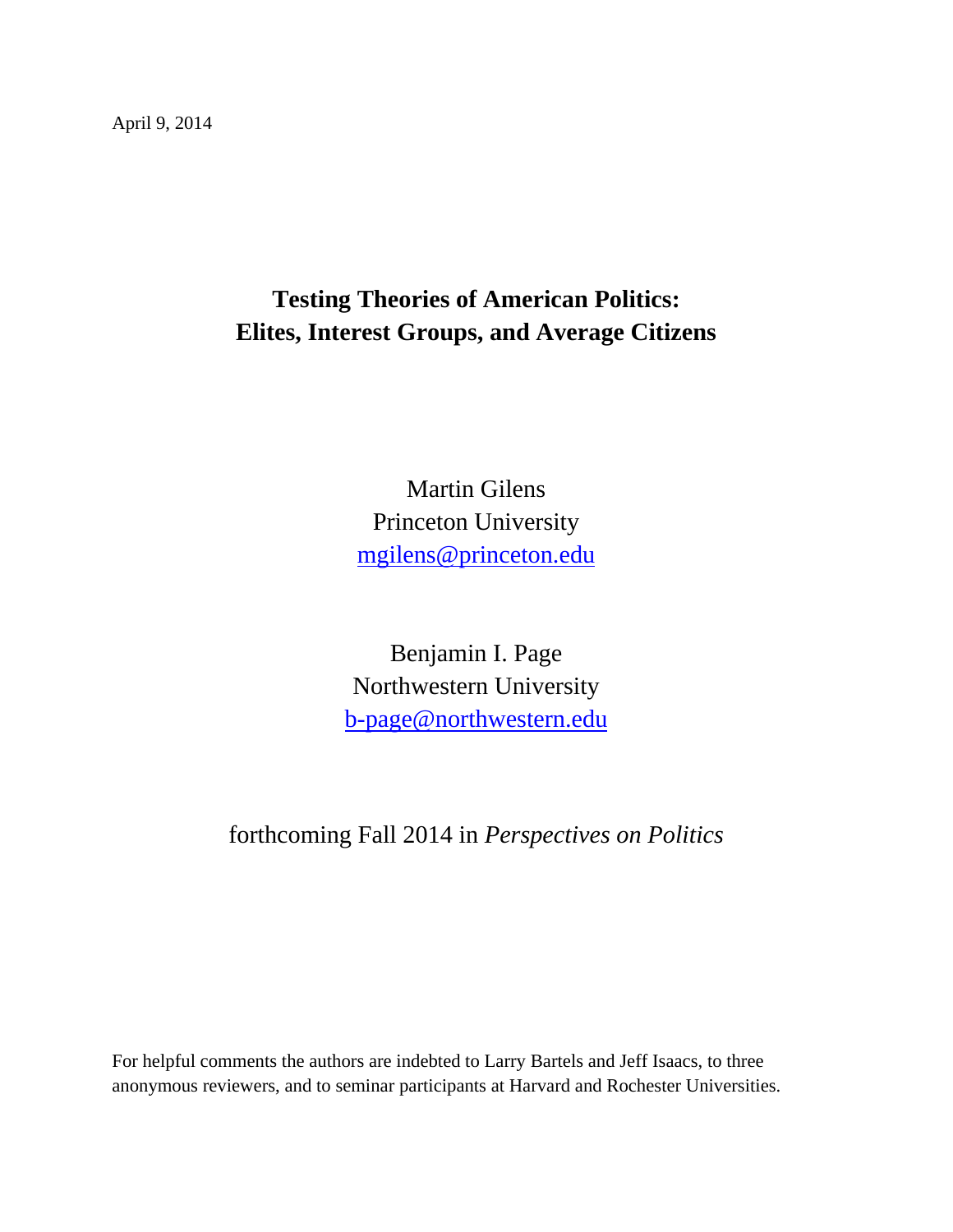### **Abstract**

Each of four theoretical traditions in the study of American politics – which can be characterized as theories of Majoritarian Electoral Democracy, Economic Elite Domination, and two types of interest group pluralism, Majoritarian Pluralism and Biased Pluralism – offers different predictions about which sets of actors have how much influence over public policy: average citizens; economic elites; and organized interest groups, mass-based or business-oriented.

A great deal of empirical research speaks to the policy influence of one or another set of actors, but until recently it has not been possible to test these contrasting theoretical predictions against each other within a single statistical model. This paper reports on an effort to do so, using a unique data set that includes measures of the key variables for 1,779 policy issues.

Multivariate analysis indicates that economic elites and organized groups representing business interests have substantial independent impacts on U.S. government policy, while average citizens and mass-based interest groups have little or no independent influence. The results provide substantial support for theories of Economic Elite Domination and for theories of Biased Pluralism, but not for theories of Majoritarian Electoral Democracy or Majoritarian Pluralism.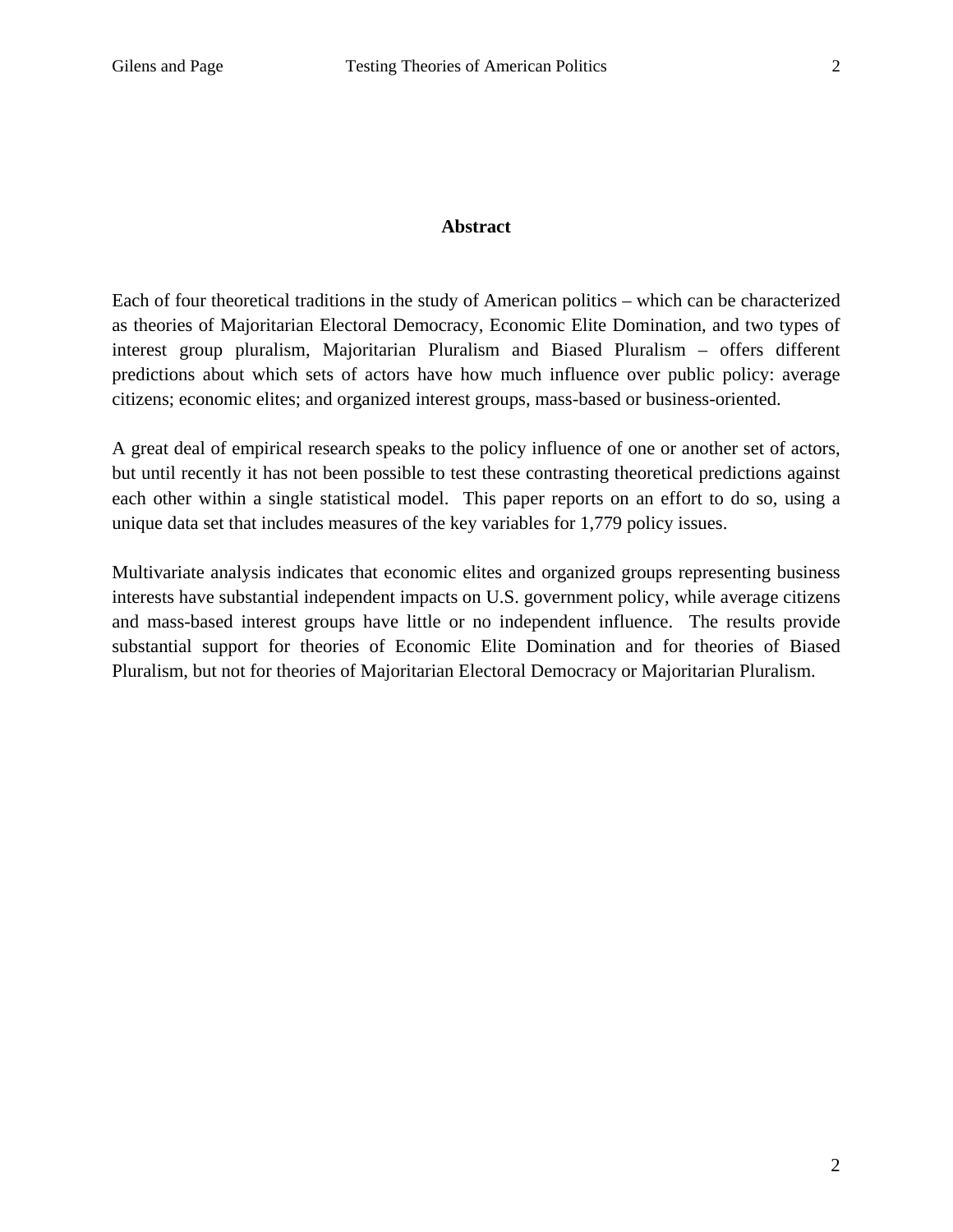Who governs? Who really rules? To what extent is the broad body of U.S. citizens sovereign, semi-sovereign, or largely powerless? These questions have animated much important work in the study of American politics.

While this body of research is rich and variegated, it can loosely be divided into four families of theories: *Majoritarian Electoral Democracy*, *Economic Elite Domination*, and two types of interest group pluralism – *Majoritarian Pluralism*, in which the interests of all citizens are more or less equally represented, and *Biased Pluralism*, in which corporations, business associations, and professional groups predominate) Each of these perspectives makes different predictions about the independent influence upon U.S. policy making of four sets of actors: the *Average Citizen* or "median voter," *Economic Elites,* and *Mass-based* or *Business-oriented Interest Groups* or industries.

 Each of these theoretical traditions has given rise to a large body of literature. Each is supported by a great deal of empirical evidence – some of it quantitative, some historical, some observational – concerning the importance of various sets of actors (or, all too often, a single set of actors) in U.S. policy making. This literature has made important contributions to our understanding of how American politics works and has helped illuminate how democratic or undemocratic (in various senses) our policy making process actually is. Until very recently, however, it has been impossible to test the differing predictions of these theories against each other within a single statistical model that permits one to analyze the independent effects of each set of actors upon policy outcomes.

Here – in a tentative and preliminary way – we offer such test, bringing a unique data set to bear on the problem. Our measures are far from perfect, but we hope that this first step will help inspire further research into what we see as some of the most fundamental questions about American politics.

The central point that emerges from our research is that economic elites and organized groups representing business interests have substantial independent impacts on U.S. government policy, while mass-based interest groups and average citizens have little or no independent influence. Our results provide substantial support for theories of Economic Elite Domination and for theories of Biased Pluralism, but not for theories of Majoritarian Electoral Democracy or Majoritarian Pluralism.

In what follows, we briefly review the four theoretical traditions that form the framework for our analyses and highlight some of the most prominent empirical research associated with each. We then describe our data and measures and present our results. We conclude by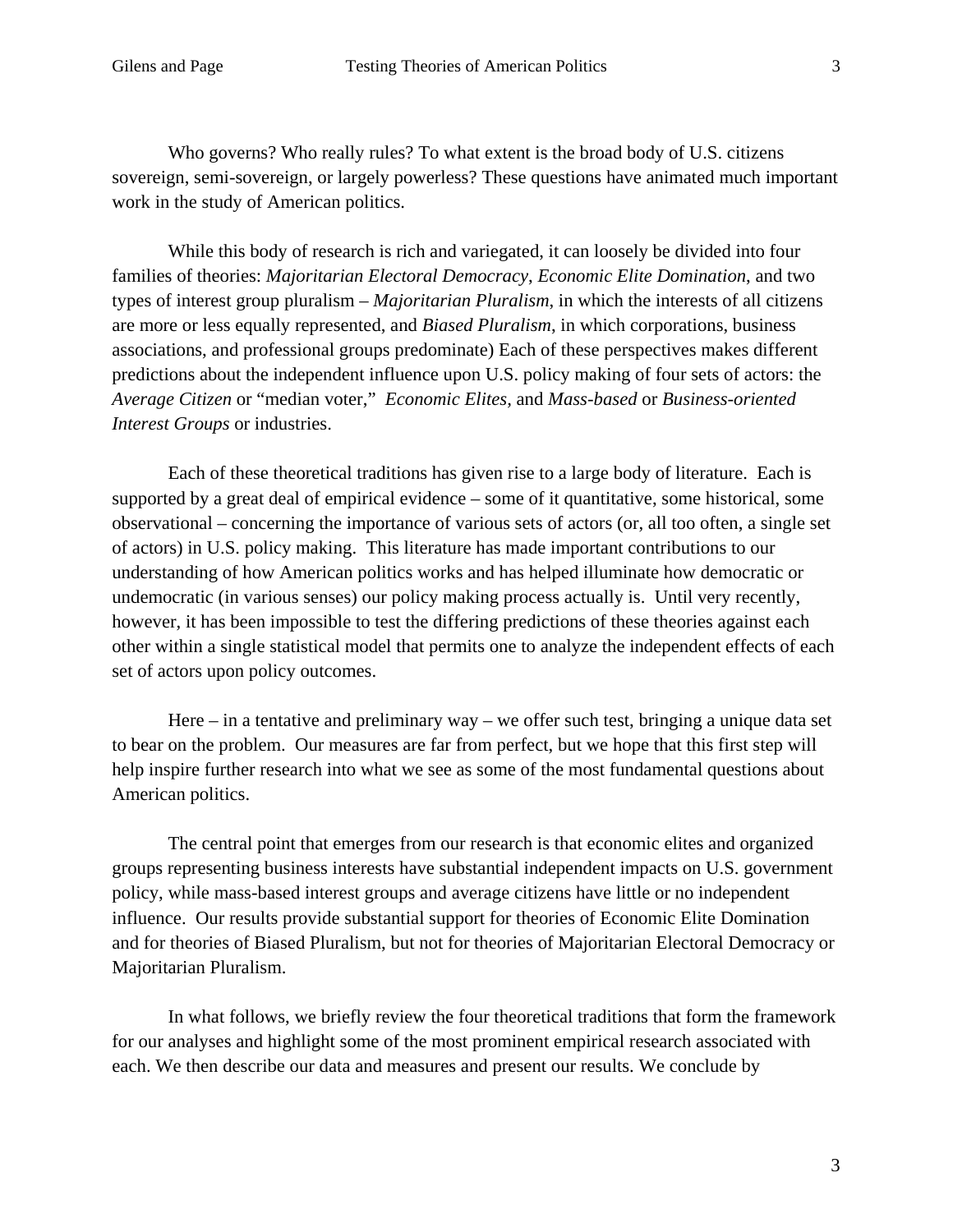discussing the implications of our work for understanding American democracy and by identifying some of the directions for future research that our findings suggest.

### **Four Theoretical Traditions**

Each of the four theoretical traditions we are addressing has produced a body of literature much too vast to review in detail here. We can only allude to a few central pieces of work in each tradition. And we must acknowledge that a particular scholar's work does not always fall neatly into a single category. Some scholars work across – or independently of – our theoretical categories, embracing multiple influences and complex processes of policy making. Here we focus on ideal types of theory, for the purpose of outlining certain distinctive predictions that those types of theory tend to make. Given the nature of our data, we focus on the societal *sources* of influence that these theories posit, rather than on the *mechanisms* of influence that they discuss.

**Majoritarian Electoral Democracy.** Theories of majoritarian electoral democracy, as positive or empirical theories, attribute U.S. government policies chiefly to the collective will of average citizens, who are seen as empowered by democratic elections. Such thinking goes back at least to Tocqueville, who (during the Jacksonian era) saw American majorities as "omnipotent" – particularly at the state level – and worried about "tyranny of the majority." It is encapsulated in Abraham Lincoln's reference to government "of the people, by the people, for the people," and was labeled by Robert Dahl "populistic democracy." <sup>2</sup>

An important modern incarnation of this tradition is found in rational choice theories of electoral democracy, in which vote-seeking parties or candidates in a two-party system tend to converge at the mid-point of citizens' policy preferences. If preferences are jointly singlepeaked so that they can be arrayed along a single dimension, the "median voter theorem" – posited verbally by Harold Hotelling, proved by Duncan Black, and popularized by Anthony Downs in his *Economic Theory of Democracy* – states that two vote-seeking parties will both take the same position, at the center of the distribution of voters' most-preferred positions. Under the relevant assumptions, public policy that fits the preferences of the median voter is not only the empirically-predicted equilibrium result of two-party electoral competition; as the "Condorcet winner" it also has the normative property of being the "most democratic" policy, in the sense that it would be preferred to any alternative policy in head-to-head majority-rule voting by all citizens.<sup>3</sup>

Subsequent "chaos" results by social choice theorists, starting with Kenneth Arrow, have indicated that the median voter prediction follows logically only for unidimensional politics. If citizens' preference orderings are not unidimensional and are sufficiently diverse, majority rule –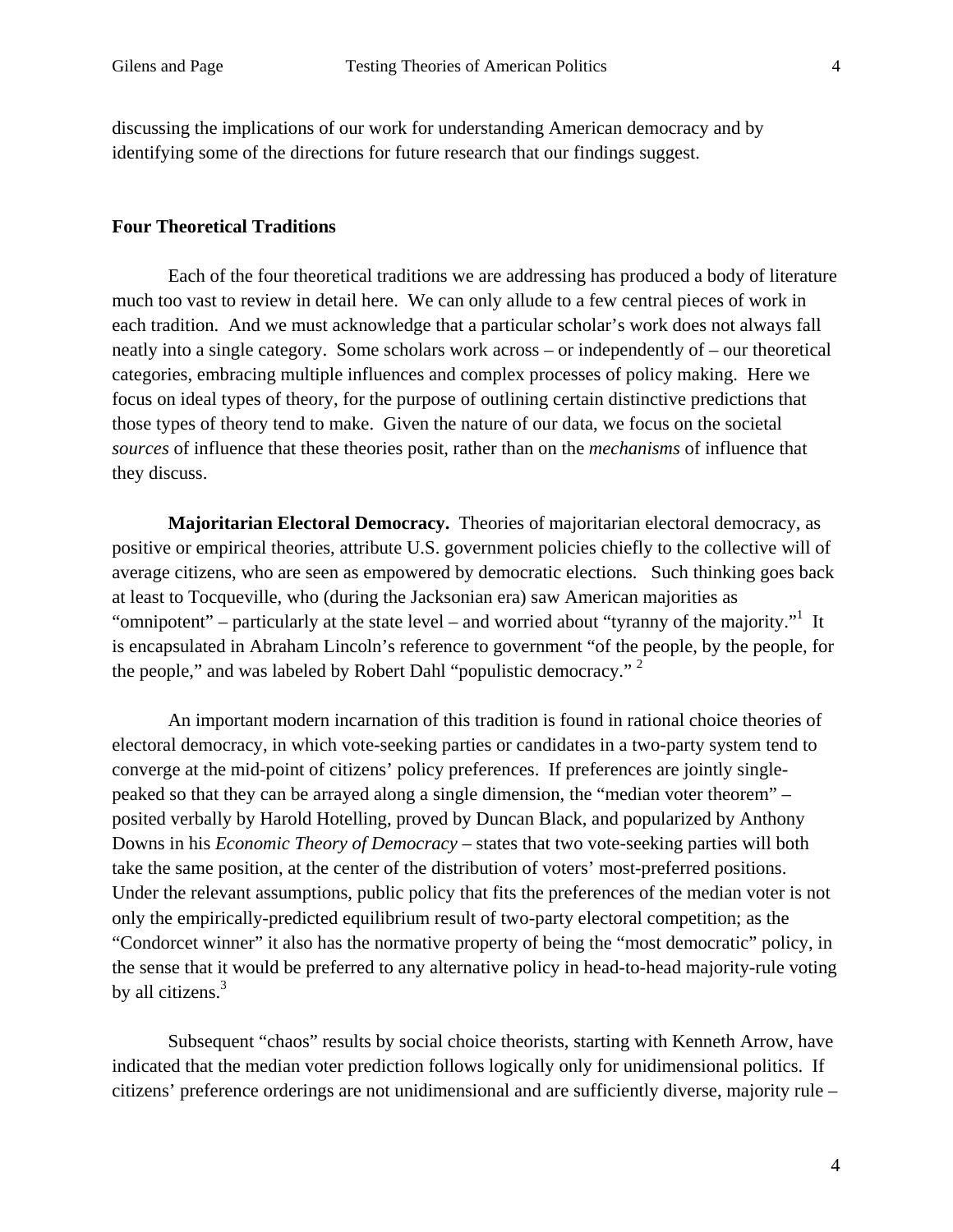hence also two-party electoral competition – might not lead to any equilibrium outcome at all.  $^4$ It is important to note, however, that what *might* theoretically happen will not necessarily ever happen in practice. Real-world outcomes depend upon how institutions are organized and how preferences are actually configured.

Despite the "chaos" results, and despite many criticisms of the median-voter theorem as simplistic and empirically inapplicable or wrong,<sup>5</sup> a good many scholars – probably more economists than political scientists among them – still cling to the idea that the policy preferences of the median voter tend to drive policy outputs from the U.S. political system. A fair amount of empirical evidence has been adduced – by Alan Monroe; Benjamin Page and Robert Shapiro; Robert Erikson, Michael MacKuen, and James Stimson (authors of the very influential *Macro Polity*); and others – that seems to support the notion that the median voter determines the results of much or most policy making. This evidence indicates that U.S. federal government policy is consistent with majority preferences roughly two-thirds of the time; that public policy changes in the same direction as collective preferences a similar two thirds of the time; that the liberalism or conservatism of citizens is closely associated with the liberalism or conservatism of policy across states; and that fluctuations in the liberal or conservative "mood" of the public are strongly associated with changes in the liberalism or conservatism of policy in all three branches of government.<sup>6</sup>

The fly in the ointment is that none of this evidence allows for, or explicitly assesses, the impact of such variables as the preferences of wealthy individuals, or the preferences and actions of organized interest groups, which may independently influence public policy while perhaps being positively associated with public opinion – thereby producing a spurious statistical relationship between opinion and policy.

Recent research by Larry Bartels and by one of the present authors (Gilens), which explicitly brings the preferences of "affluent" Americans into the analysis along with the preferences of those lower in the income distribution, indicates that the apparent connection between public policy and the preferences of the average citizen may indeed be largely or entirely spurious.<sup>7</sup>

The "electoral reward and punishment" version of democratic control through elections – in which voters retrospectively judge how well the results of government policy have satisfied their basic interests and values, and politicians enact policies in anticipation of judgments that they expect will later be made by what V.O. Key, Jr., called "latent" public opinion – might be thought to offer a different prediction: that policy will tend to satisfy citizens' underlying needs and values, rather than corresponding with their current policy preferences. $8$  We cannot test this prediction because we do not have – and cannot easily imagine how to obtain – good data on individuals' deep, underlying interests or values, as opposed to their expressed policy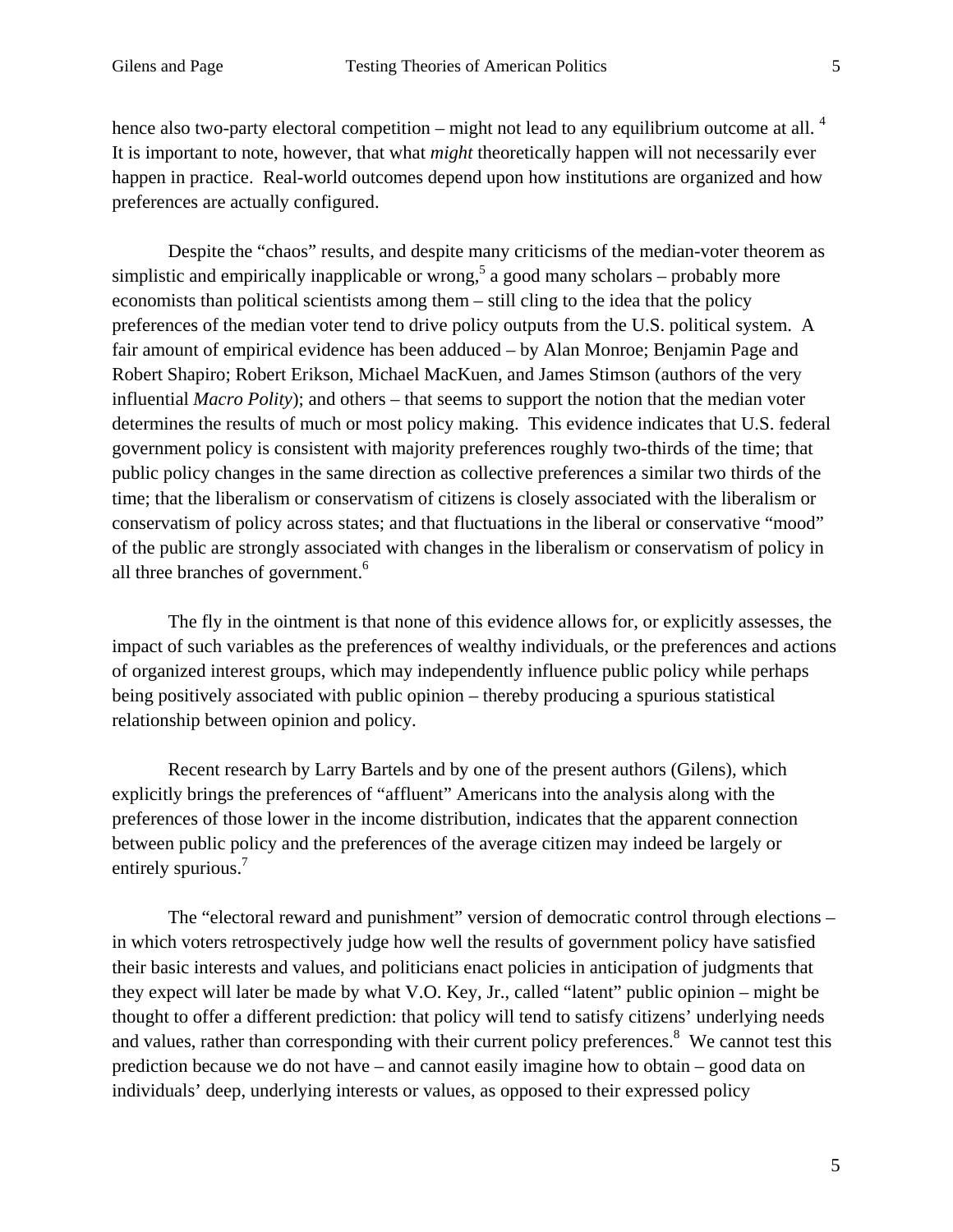preferences. But the evidence that collective policy preferences are generally rather stable over time suggests that expressed collective policy preferences may not often diverge markedly from subsequently manifested "latent" preferences. They may do so only under special circumstances, such as economic recessions or disastrous wars. $\frac{9}{15}$  If so, the electoral-reward-and-punishment type of democratic theory, too, predicts that most of the time public policy will respond to the current policy preferences of the average citizen.

**Economic Elite Domination**. A quite different theoretical tradition argues that U.S. policy making is dominated by individuals who have substantial economic resources, i.e. high levels of income and/or wealth – including, but not limited to, ownership of business firms.

Not all "elite theories" share this focus. Some emphasize social status or institutional position – such as the occupancy of key managerial roles in corporations, or top-level positions in political parties, in the executive, legislative, or judicial branches of government, or in the highest ranks of the military. Some elite theories postulate an amalgam of elites, defined by combinations of social status, economic resources, and institutional positions, who achieve a degree of unity through common backgrounds, coinciding interests, and social interactions.

For example, C. Wright Mills' important book, *The Power Elite*, offers a rather nuanced account of how U.S. social, economic, political, and military elites have historically alternated in different configurations of dominance. Mills noted that his elites derived in substantial proportions from the upper classes, including the very rich and corporate executives, but their elite status was not defined by their wealth. $10$  Our focus here is on theories that emphasize the policy-making importance of *economic* elites.

Analyses of U.S. politics centered on economic elites go back at least to Charles Beard, who maintained that a chief aim of the framers of the U.S. Constitution was to protect private property, favoring the economic interests of wealthy merchants and plantation owners rather than the interests of the then-majority small farmers, laborers, and craft workers. A landmark work in this tradition is G. William Domhoff's detailed account of how elites (working through foundations, think-tanks, and an "opinion-shaping apparatus," as well as through the lobbyists and politicians they finance) may dominate key issues in U.S. policy making despite the existence of democratic elections. Philip A. Burch has exhaustively chronicled the economic backgrounds of federal government officials through American history. Thomas Ferguson's analysis of the political importance of "major investors" might be seen as a theory of economic elites. Most recently, Jeffrey Winters has posited a comparative theory of "Oligarchy," in which the wealthiest citizens – even in a "civil oligarchy" like the United States – dominate policy concerning crucial issues of wealth- and income-protection. $^{11}$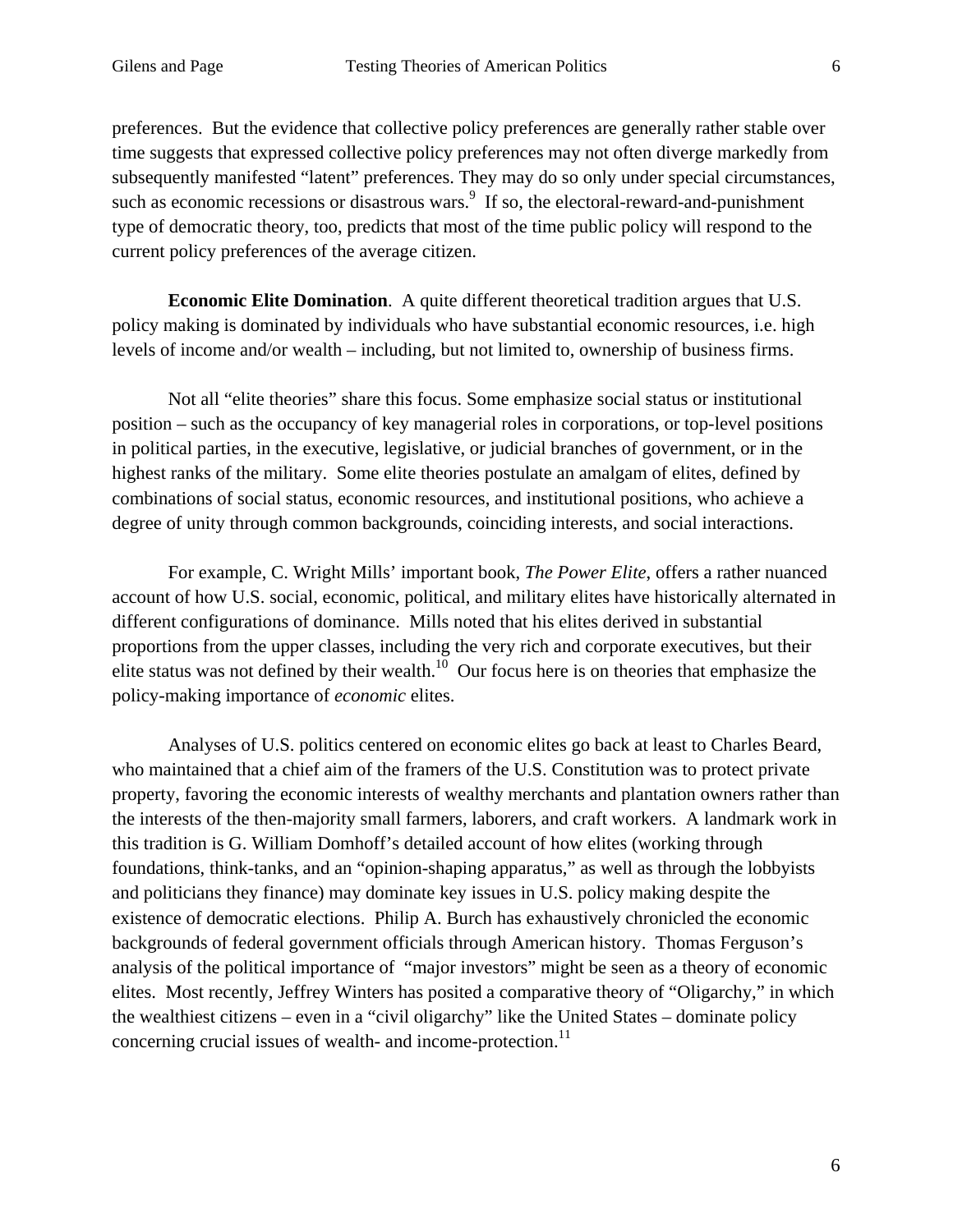Our third and fourth theoretical traditions posit that public policy generally reflects the outcome of struggle among organized interest groups and business firms.<sup>12</sup>

**Majoritarian Pluralism.** The roots of what we can characterize as theories of "majoritarian" interest group pluralism go back to James Madison's Federalist Paper #10, which analyzed politics in terms of "factions" -- a somewhat fuzzy concept that apparently encompassed political parties and even popular majorities, as well as what we would today consider organized interest groups, business firms, and industrial sectors. Madison argued that struggles among the diverse factions that would be found in an extensive republic would lead to policies more or less representative of the needs and interests of the citizenry as a whole – or at least would tend to defeat "tyrannical" policies, including the much-feared issuance of inflationary paper money that might cater to local majority factions of farmer-debtors but be costly to merchant creditors.<sup>13</sup>

In the twentieth century, Arthur Bentley's *The Process of Government* and then David Truman's monumental *The Governmental Process* put groups at the center of political analysis, laying out a detailed picture of how organized interest groups might get their way. Truman offered a comprehensive and still-interesting catalogue of lobbying techniques and other methods of group influence. He also added an ingenious gloss to Madison that tends to increase both the plausibility and the normative appeal of majoritarian interest group pluralism: the assertion that *all* interests have at least a minimum of influence in group-dominated policy making, because policy makers must (in order to avoid subsequent punishment) heed all "potential" groups that would form if their interests were trampled upon.<sup>14</sup>

Robert Dahl's analysis of New Haven city politics was Madisonian or Truman-like in its insistence that many (all?) diverse interests were represented, though Dahl focused as much on active members of the general public as on organized groups. Dahl's analyses of American politics in terms of "polyarchy" or "pluralist democracy" also come close to our ideal type of majoritarian pluralist theory, since they imply that the wants or needs of the average citizen tend to be reasonably well served by the outcomes of interest group struggle. Several contemporary analysts of interest group politics likewise appear to accept (at least implicitly) a picture of group struggle that results in more or less majoritarian results.<sup>15</sup>

A major challenge to majoritarian pluralist theories, however, is posed by Mancur Olson's argument that collective action by large, dispersed sets of individuals with individually small but collectively large interests tends to be prevented by the "free rider" problem. Barring special circumstances (selective incentives, byproducts, coercion), individuals who would benefit from collective action may have no incentive to personally form or join an organized group. If everyone thinks this way and lets George do it, the job is not likely to get done. This reasoning suggests that Truman's "potential groups" may in fact be unlikely to form, even if millions of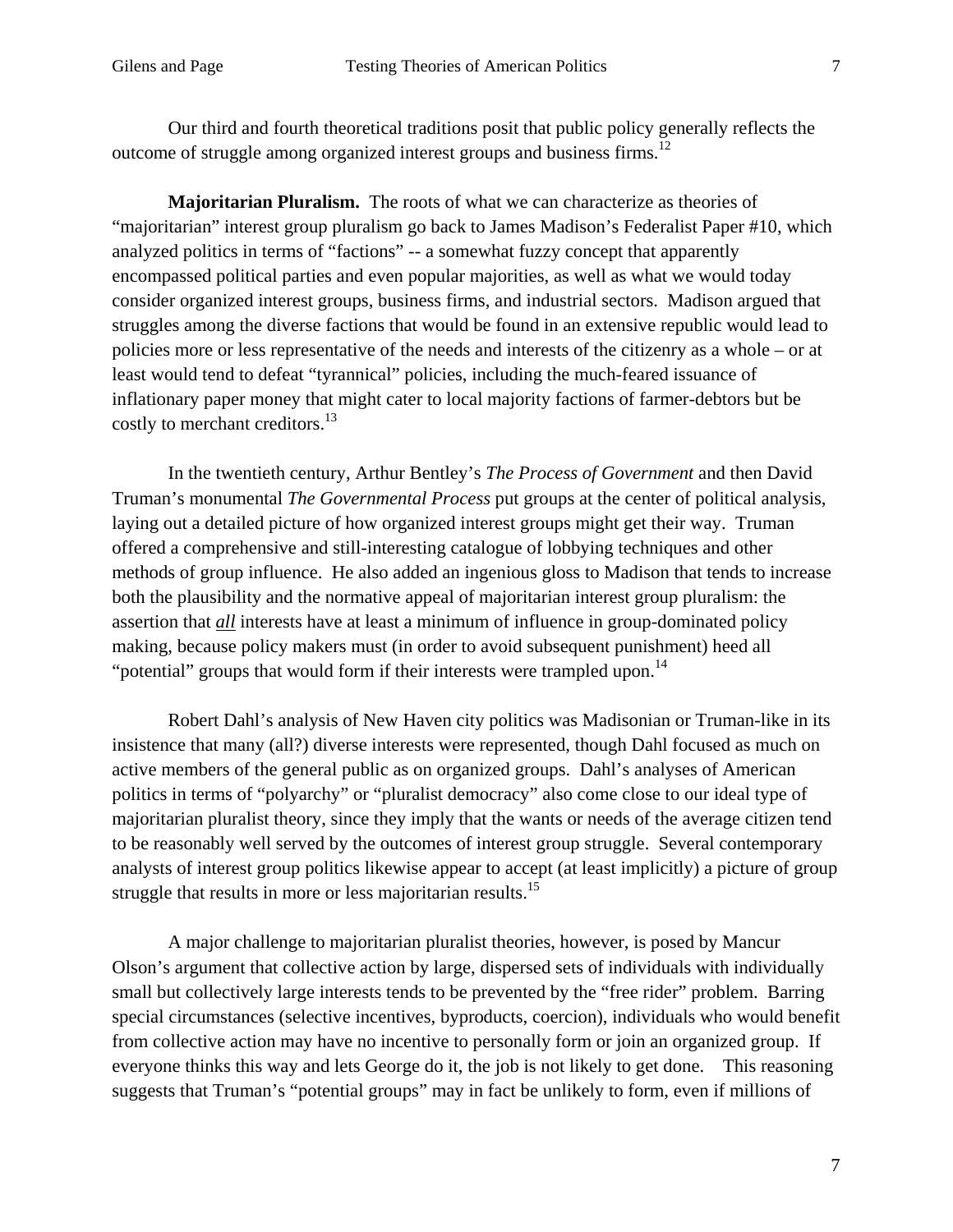peoples' interests are neglected or harmed by government. Aware of the collective action problem, officials may feel free to ignore much of the population and act against the interests of the average citizen. $16$ 

**Biased Pluralism.** Olson's argument points toward an important variant line of thinking within the pluralist tradition: theories of "*biased*" pluralism, which posit struggles among an unrepresentative universe of interest groups – characterized by E.E. Schattschneider as a heavenly chorus with an "upper-class accent," and more recently dubbed by Kay Lehman Schlozman, Sidney Verba, and Henry Brady an "unheavenly chorus." Theories of biased pluralism generally argue that both the thrust of interest group conflict and the public policies that result tend to tilt toward the wishes of corporations and business and professional associations.17

Schattschneider suggested that policy outcomes vary with the "scope of conflict": for example, that business-oriented interest groups tend to prevail over ordinary citizens when the scope is narrow and visibility is low. Grant McConnell added the idea that the actual "constituencies" of policy implementers can consist of powerful groups. George Stigler (articulating what some economists have scorned as "Chicago Marxism") analyzed the politics of regulation in terms of biased pluralism: the capture of regulators by the regulated. Charles Lindblom outlined a number of ways – including the "privileged position" of business – in which business firms and their associations influence public policy. Thomas Ferguson has posited an "investment theory" of politics in which "major investors" – especially representatives of particular industrial sectors – fund political parties in order to get policies that suit their economic interests. Fred Block's "neo-Polanyian" analysis emphasizes groups. Jacob Hacker's and Paul Pierson's analysis of "winner-take-all-politics," which emphasizes the power of the finance industry, can be seen as a recent contribution to the literature of biased pluralism.<sup>18</sup>

 Marxist and neo-Marxist theories of the capitalist state hold that economic *classes* – and particularly the bourgeoisie, the owners of the means of production -- dominate policy making and cause the state to serve their material interests. As the *Communist Manifesto* put it, "The bourgeoisie has...conquered for itself, in the modern representative State, exclusive political sway. The executive of the modern State is but a committee for managing the common affairs of the whole bourgeoisie."<sup>19</sup> We cannot precisely test the predictions of such theories, because we lack good measures of policy preferences by economic class. (In Marxist theory, neither income nor wealth accurately signals class position.) We can note, however, that certain "instrumentalist" Marxist theories, including the important version put forth by Ralph Miliband, make predictions resembling those of theories of Biased Pluralism: that interest groups and corporations representing "large scale business" tend to prevail. $^{20}$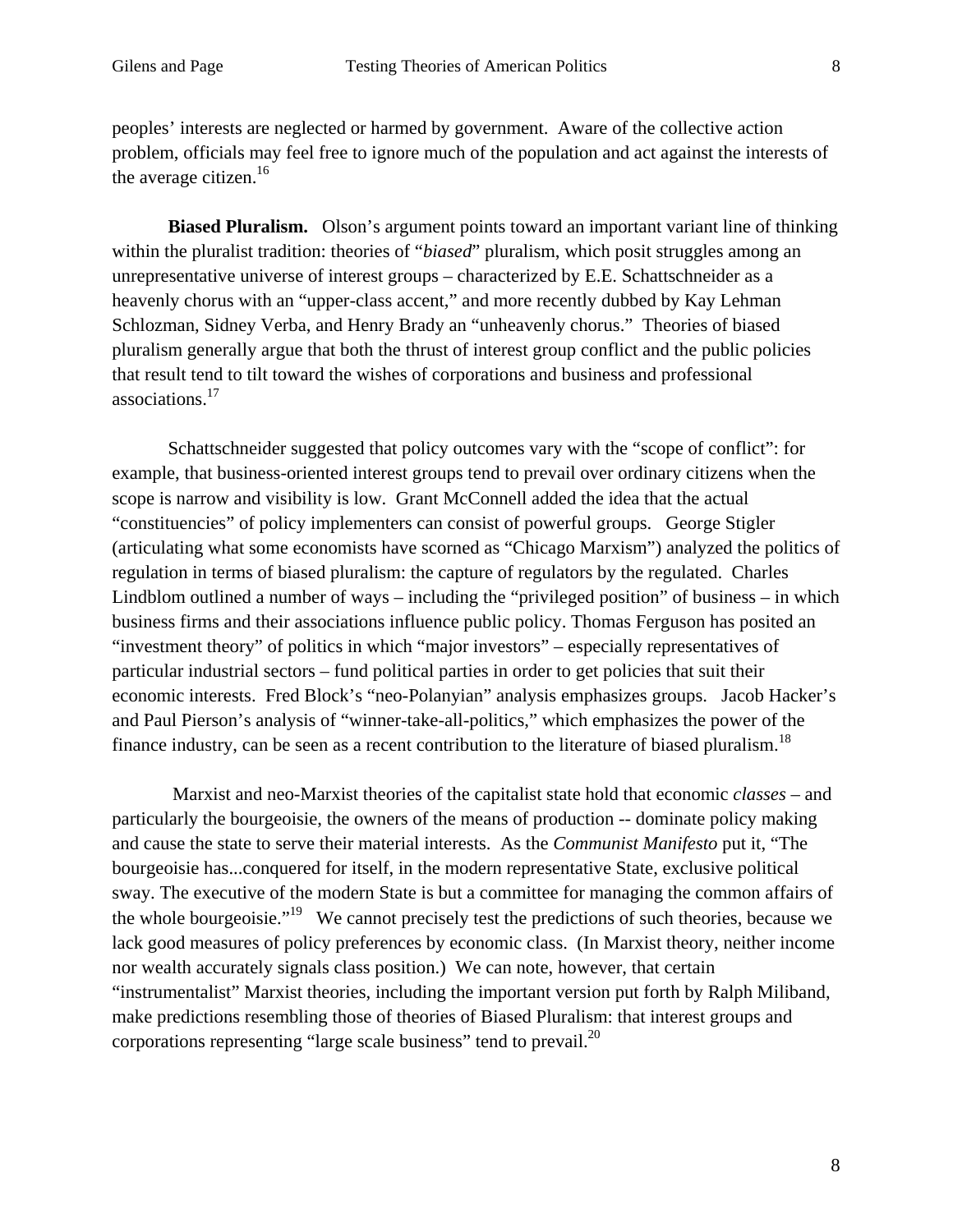As to empirical evidence concerning interest groups, it is well established that organized groups regularly lobby and fraternize with public officials; move through revolving doors between public and private employment; provide self-serving information to officials; draft legislation; and spend a great deal of money on election campaigns.<sup>21</sup> Moreover, in harmony with theories of biased pluralism, the evidence clearly indicates that most U.S. interest groups and lobbyists represent business firms or professionals. Relatively few represent the poor or even the economic interests of ordinary workers, particularly now that the U.S. labor movement has become so weak. $^{22}$ 

But do interest groups actually influence policy? Numerous case studies have detailed instances in which all but the most dedicated skeptic is likely to perceive interest group influence at work. A leading classic remains Schattschneider's analysis of the 1928 enactment of the Smoot-Hawley tariff, an astounding orgy of pork-barrel politics.<sup>23</sup> Still, many quantitatively oriented political scientists seem to ignore or dismiss such non-quantitative evidence. There have also been some efforts (particularly during the Cold War era, when unflattering depictions of U.S. politics may have been thought unpatriotic) to demonstrate that interest groups have no influence on policy at all. Raymond Bauer, Ithiel Pool, and Lewis Anthony Dexter argued that business had little or no effect on the renewal of reciprocal trade authority. Lester Milbrath, having conducted interviews with lobbyists and members of Congress, rated lobbyists' influence as very low. More recently, Fred McChesney has made the ingenious argument that campaign contributions from interest groups may not represent quid pro quo bribery attempts by groups, but instead result from extortion by politicians who threaten to harm the groups' interests. $^{24}$ 

Very few studies have offered quantitative evidence concerning the impact of interest groups based on a number of different public policies. Important exceptions include the work of Mark Smith and that of Frank Baumgartner, Jeffrey Berry, Marie Hojnacki, David Kimball, and Beth Leech.<sup>25</sup>

Mark Smith examined 2,364 "business unity" issues – over a period of four decades – on which the U.S. Chamber of Commerce (arguably a reasonable proxy for business groups as a whole, on this particular set of issues where most businesses agreed) took a public stand for or against. He then calculated six measures of the Chamber's annual rate of "success" at getting the action or inaction it favored from Congress.<sup>26</sup> The Chamber's average success rate in terms of proportion of bills enacted or defeated appears to have been fairly high,<sup>27</sup> but Smith did not argue that such success necessarily demonstrates influence. (A batting-average approach to influence would have to assume that stand-taking is unrelated to expectations of success. Further, in order to gauge business's independent impact and avoid spurious results, data on stands taken by other actors would need to be included as well.) Instead, Smith devoted most of his effort to analyzing the over-time correlates of high or low success, such as variations in the public "mood" and in the partisan composition of Congress.

9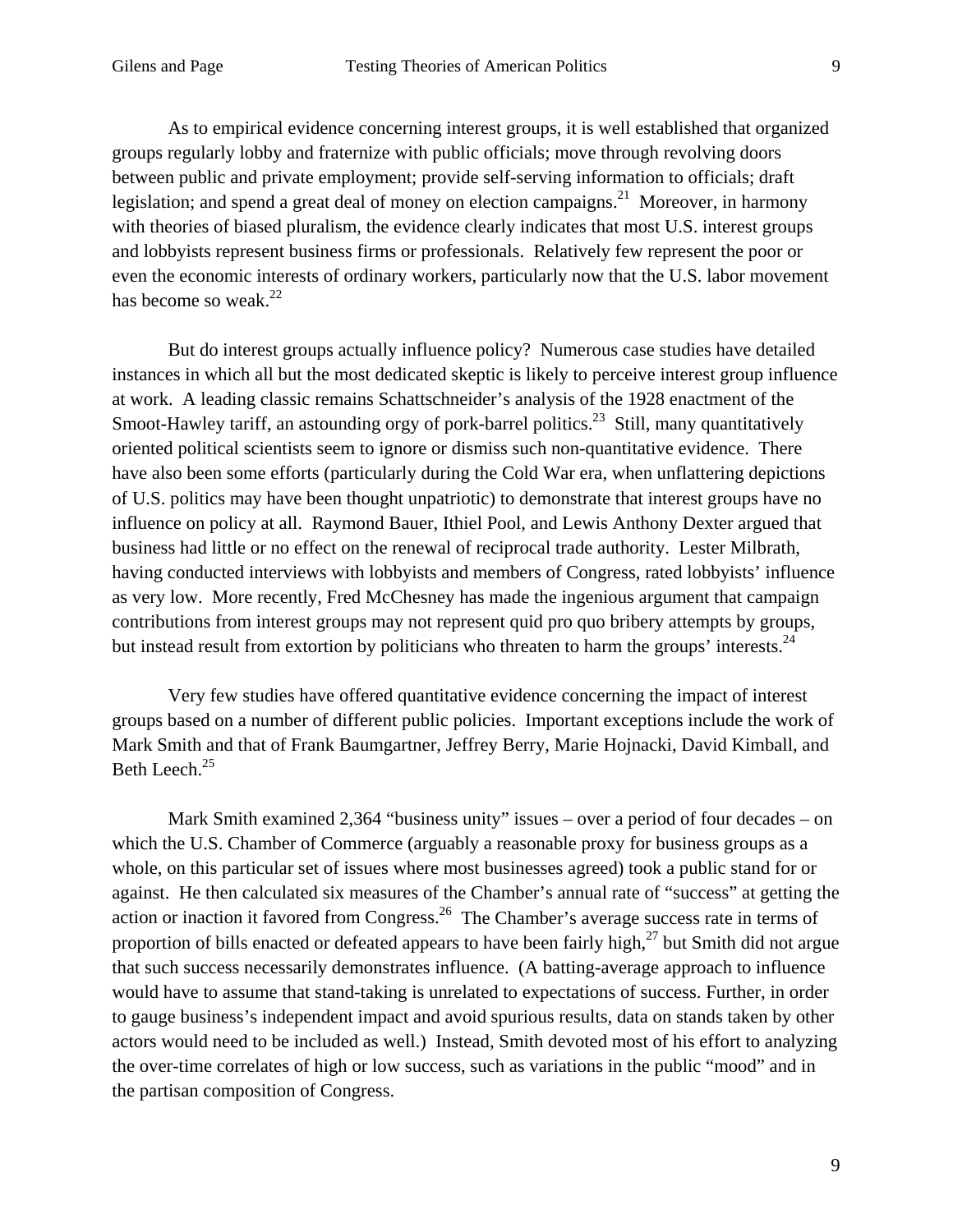Frank Baumgartner and his colleagues, in their meticulous examination of 98 cases of congressional policy making in which interest groups were active, investigated whether the magnitude of group resources that were deployed was related to outcomes across those cases. In their multivariate analyses, Baumgartner et al. found a modest tendency for policy outcomes to favor the side that enjoyed greater resources (PAC contributions, lobbying expenditures, membership size, etc.).<sup>28</sup>

 Prior to the availability of the data set that we analyze here, no one we are aware of has succeeded at assessing interest group influence over a comprehensive set of issues, while taking into account the impact of either the public at large or economic elites – let alone analyzing all three types of potential influences simultaneously.

### **Testing Theoretical Predictions**

 What makes possible an empirical effort of this sort is the existence of a unique data set, compiled over many years by one of us (Gilens) for a different but related purpose: for estimating the influence upon public policy of "affluent" citizens, poor citizens, and those in the middle of the income distribution.

Gilens and a small army of research assistants<sup>29</sup> gathered data on a large, diverse set of policy cases: 1,779 instances between 1981 and 2002 in which a national survey of the general public asked a favor/oppose question about a proposed policy change. A total of 1,923 cases met four criteria: dichotomous pro/con responses, specificity about policy, relevance to federal government decisions, and categorical rather than conditional phrasing. Of those 1,923 original cases, 1,779 cases also met the criteria of providing income breakdowns for respondents, not involving a Constitutional amendment or a Supreme Court ruling (which might entail a quite different policy making process), and involving a clear, as opposed to partial or ambiguous, actual presence or absence of policy change. These 1,779 cases do not constitute a sample from the universe of all possible policy alternatives (this is hardly conceivable), but we see them as particularly relevant to assessing the public's influence on policy. The included policies are not restricted to the narrow Washington "policy agenda." At the same time – since they were seen as worth asking poll questions about – they tend to concern matters of relatively high salience, about which it is plausible that average citizens may have real opinions and may exert some political influence.30

For each case, Gilens used the original survey data to assess responses by income level. In order to cope with varying income categories across surveys, he employed a quadratic logistic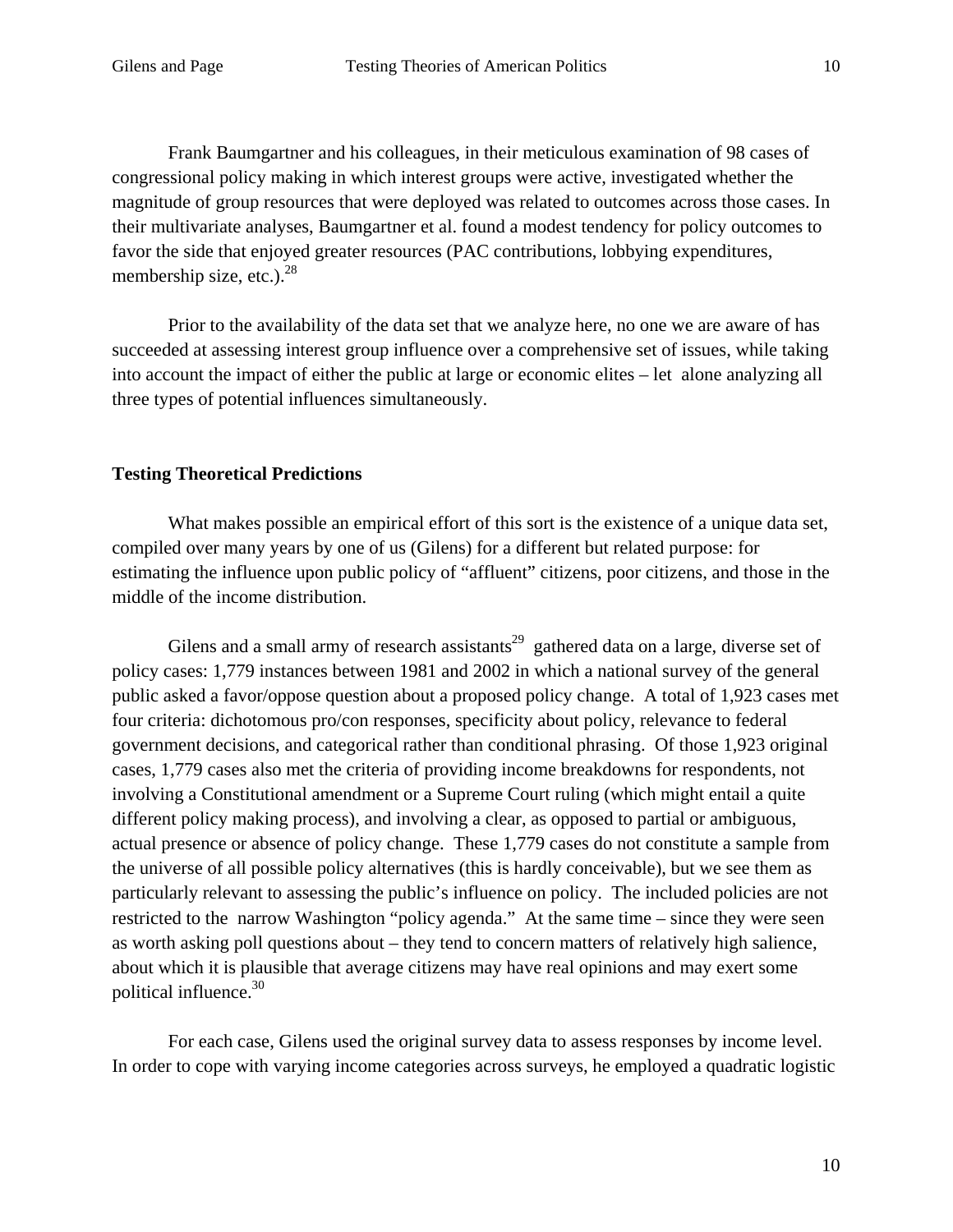regression technique to estimate the opinions of respondents at the  $10<sup>th</sup>$  income percentile (quite poor), the  $50<sup>th</sup>$  percentile (median), and the  $90<sup>th</sup>$  percentile (fairly affluent).<sup>31</sup>

 Here we use these policy preference data to measure – imperfectly, but, we believe, satisfactorily – two independent variables posited as major influences upon policy making in the theoretical traditions discussed above.

Policy preferences at the 50<sup>th</sup> income percentile – that is, the preferences of the *medianincome* survey respondent – work quite well as measures of the preferences of the average citizen (or, more precisely, the median non-institutionalized adult American), which are central to theories of Majoritarian Electoral Democracy.<sup>32</sup> In all cases in which the relationship between income and preferences is monotonic, and in all cases in which there is no systematic relationship at all between the two, the preferences of the median-income respondent are identical to those of the median-preference respondent. In the remaining cases the two are very close to each other. $33$ 

We believe that the preferences of "affluent" Americans at the  $90<sup>th</sup>$  income percentile can usefully be taken as proxies for the opinions of wealthy or very-high-income Americans, and can be used to test the central predictions of Economic Elite theories. To be sure, people at the 90<sup>th</sup> income percentile are neither very rich nor very elite; in 2012 dollars, Gilens' "affluent" respondents received only about \$146,000 in annual household income. To the extent that their policy preferences differ from those of average-income citizens, however, we would argue that there are likely to be similar but bigger differences between average-income citizens and the truly wealthy.

Some evidence for this proposition comes from the 2011 Cooperative Congressional Election Study.<sup>34</sup> Based on 13 policy preference questions asked on this survey, the preferences of the top 2% of income earners (a group that might be thought "truly wealthy") are much more highly correlated with the preferences of the top 10% of earners than with the preferences of the average survey respondent  $(r=.91 \text{ vs. } .69)$ .<sup>35</sup> Thus, the views of our moderately high-income "affluent" respondents appear to capture useful information about the views of the truly wealthy.

In any case, the imprecision that results from use of our "affluent" proxy is likely to produce *under*estimates of the impact of economic elites on policy making. If we find substantial effects upon policy even when using this imperfect measure, therefore, it will be reasonable to infer that the impact upon policy of truly wealthy citizens is still greater.<sup>36</sup>

In order to measure interest group preferences and actions, we would ideally like to use an index of the sort that Baumgartner and his colleagues developed for their ninety-eight policy issues: an index assessing the total resources brought to bear by all major interest groups that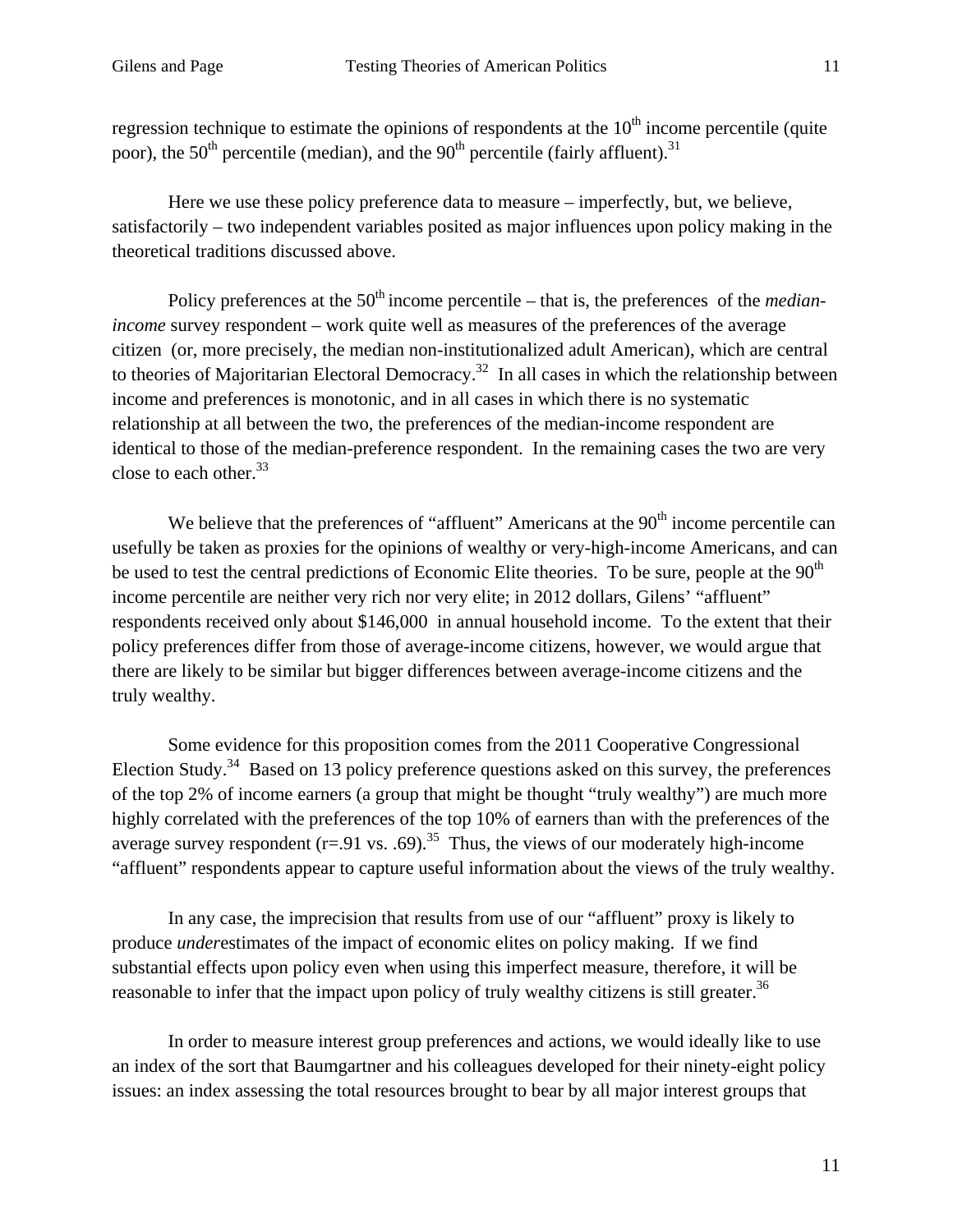took one side or the other on each of our 1,779 issues. But it is not feasible to construct such an index for all our cases; this would require roughly twenty times as much work as did the major effort made by the Baumgartner research team on their cases. Fortunately, however, Baumgartner et al. found that a simple proxy for their index – the number of reputedly "powerful" interest groups (from among groups appearing over the years in *Fortune* magazine's "Power 25" lists) that favored a given policy change, minus the number that opposed it – correlated quite substantially in their cases with the full interest group index  $(r=0.73)$ .<sup>37</sup>

Gilens, using a modified version of this simple count of the number of "powerful" interest groups favoring (minus those opposing) each proposed policy change, developed a measure of *Net Interest Group Alignment*. To the set of groups on the "Power 25" lists (which seemed to neglect certain major business interests) he added ten key industries that had reported the highest lobbying expenditures. (For the final list of included industries and interest groups, see Appendix 1.) For each of the 1,779 instances of proposed policy change, Gilens and his assistants drew upon multiple sources to code all engaged interest groups as "strongly favorable," "somewhat favorable," "somewhat unfavorable," or "strongly unfavorable" to the change. He then combined the numbers of groups on each side of a given issue, weighting "somewhat" favorable or somewhat unfavorable positions at half the magnitude of "strongly" favorable or strongly unfavorable positions. In order to allow for the likelihood of diminishing returns as the net number of groups on a given side increases (an increase from 10 to 11 groups likely matters less than a jump from 1 to 2 does), he took the logarithms of the number of pro groups and the number of con groups before subtracting. Thus:

Net Interest Group Alignment =  $ln($ # Strongly Favor +  $[0.5 * # Somewhat Favor] + 1) - ln($ # Strongly Oppose +  $[0.5 * # Somewhat Oppose] + 1$ .<sup>38</sup>

Below we also report results for comparable group alignment indices that were computed separately for the mass-based and for the business-oriented sets of groups listed in Appendix 1.

Our dependent variable is a measure of whether or not the policy change proposed in each survey question was actually adopted, within four years after the question was asked. (It turns out that most of the action occurred within two years). Of course there was nothing easy about measuring the presence or absence of policy change for each of 1,779 different cases; Gilens and his research assistants spent many hours poring over news accounts, government data, *Congressional Quarterly* publications, academic papers and the like.<sup>39</sup>

In order to test among our theoretical traditions, we begin by considering all organized interest groups together, not distinguishing between mass-based and business-oriented groups. Within a single statistical model, we estimate the independent impact upon our dependent variable (policy change) of each of three independent variables: the average citizen's policy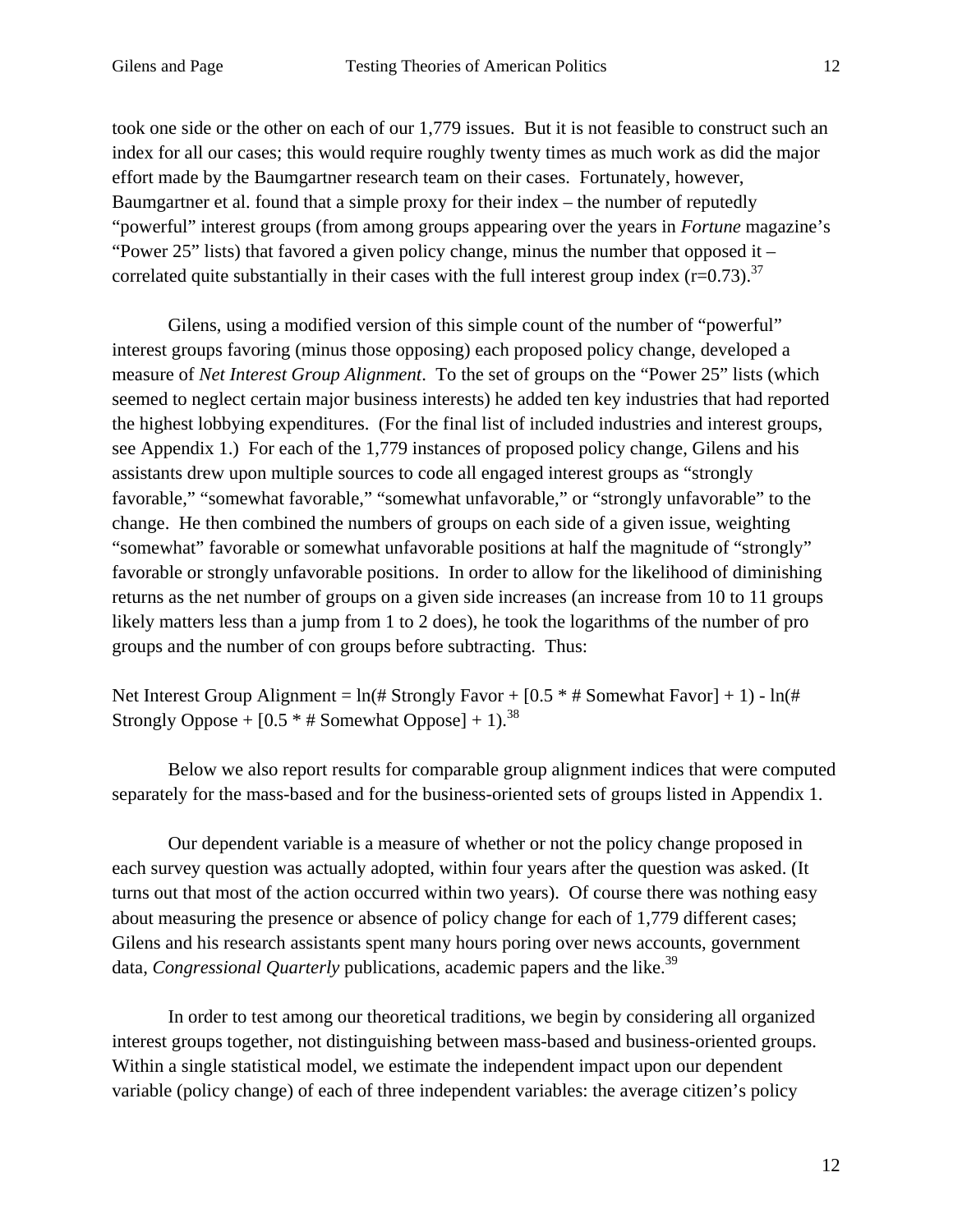preferences (preferences at the  $50<sup>th</sup>$  income percentile); the policy preferences of economic elites (measured by policy preferences at the  $90<sup>th</sup>$  income percentile); and the stands of interest groups (the Net Interest Group Alignment Index).

Later, in order to distinguish clearly between Majoritarian Pluralism and Biased Pluralism, we will use two separate measures of net interest group alignment, one involving only mass-based interest groups and the other limited to business and professional groups. The main hypotheses of interest, summarized in Table 1, follow fairly straightforwardly from our discussion of our four ideal types of theory.

### (INSERT TABLE 1 ABOUT HERE)

 In their pure form, theories of Majoritarian Electoral Democracy (for example, rational models of electoral competition that include no societal actors other than average citizens), predict that the influence upon policy of average citizens is positive, significant, and substantial, while the influence of other actors is not.

 Theories of Economic Elite Domination predict positive, significant, and substantial influence upon policy by economic elites. Most such theories allow for some (though not much) independent influence by average citizens, e.g. on non-economic, social issues. Many also allow for some independent influence by business interest groups – and therefore probably by interest groups taken as a whole – though their emphasis is on wealthy individuals.

In general, theories of interest group pluralism predict that only organized interest groups will have positive, significant, and substantial effects upon public policy. Influence proceeds from groups, not from wealthy (or other) individuals. Depending upon the type of pluralist theory, average citizens may or may not be well represented through organized groups, but they do not have a great deal of independent influence on their own.

 Theories of Majoritarian Pluralism predict that the stands of organized interest groups, all taken together, rather faithfully represent (that is, are positively and substantially correlated with) the preferences of average citizens. But since most political influence proceeds *through* groups, a multivariate analysis that includes both interest group alignments and citizens' preferences should show far more independent influence by the groups than the citizens. Truman's idea of "potential groups" does, however, leave room for some direct influence by average citizens.

 Theories of Biased Pluralism, too, see organized interest groups as having much more influence than average citizens or individual economic elites. But they predict that businessoriented groups play the major role.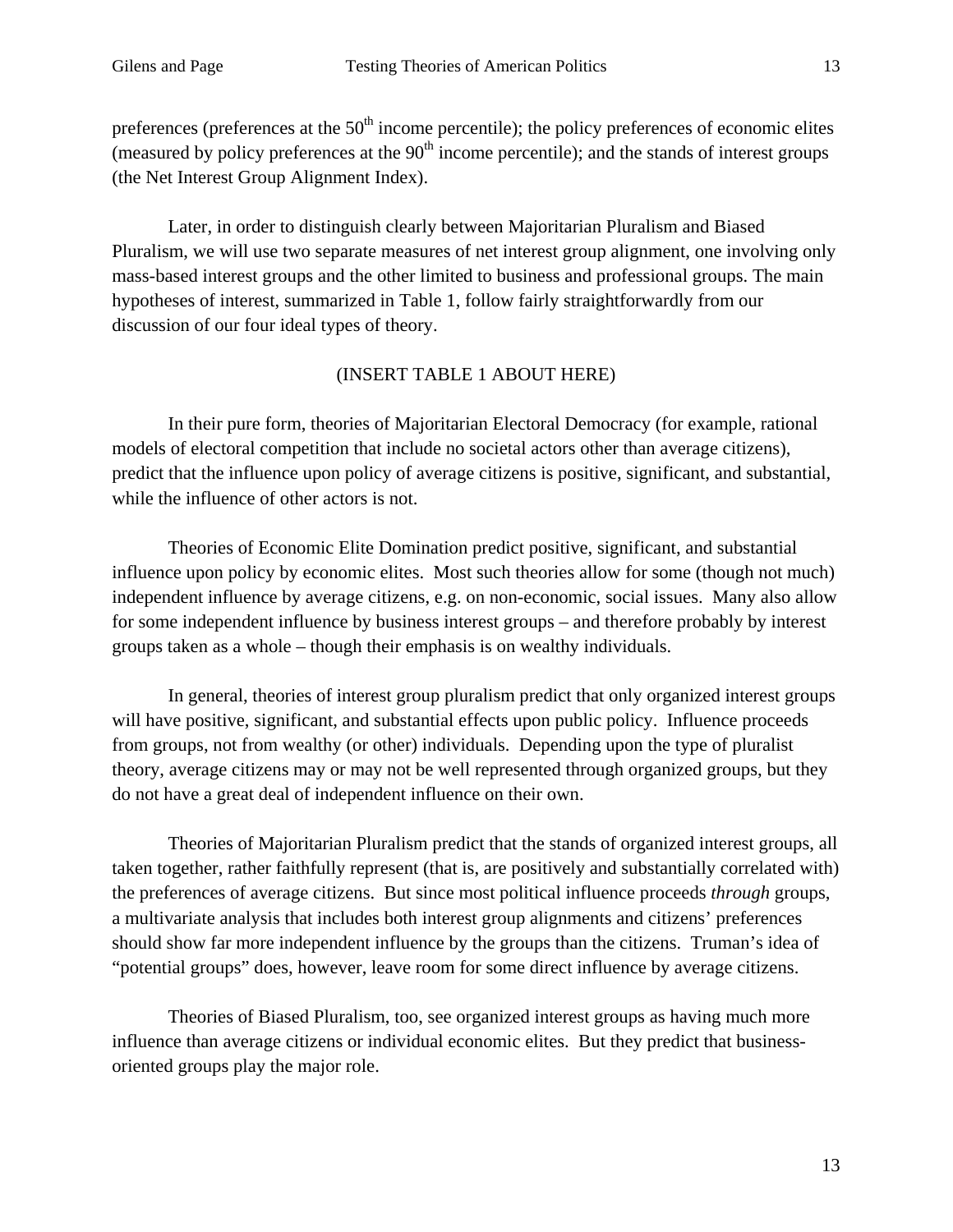Recognizing the complexity of the political world, we must also acknowledge the possibility that more than one of these theoretical traditions has some truth to it:

that several – even all – of our sets of actors may have substantial, positive, independent influence on public policy. And we must consider the null hypothesis that *none* of these theoretical traditions correctly describes even part of what goes on in American politics,

### **Influence upon Policy of Average Citizens, Economic Elites, and Interest Groups**

 Before we proceed further, it is important to note that even if one of our predictor variables is found (when controlling for the others) to have no independent impact on policy at all, it does not follow that the actors whose preferences are reflected by that variable – average citizens, economic elites, or organized interest groups of one sort or another – always "lose" in policy decisions. Policy making is not necessarily a zero-sum game among these actors. When one set of actors wins, others may win as well, if their preferences are positively correlated with each other.

It turns out, in fact, that the preferences of average citizens are positively and fairly highly correlated, across issues, with the preferences of economic elites (see Table 2.) Rather often, average citizens and affluent citizens (our proxy for economic elites) want the same things from government. This bivariate correlation affects how we should interpret our later multivariate findings in terms of "winners" and "losers." It also suggests a reason why serious scholars might keep adhering to both the Majoritarian Electoral Democracy and the Economic Elite Domination theoretical traditions, even if one of them may be dead wrong in terms of causal impact. Ordinary citizens, for example, might often be observed to "win" (that is, to get their preferred policy outcomes) even if they had no independent effect whatsoever on policy making, if elites (with whom they often agree) actually prevail.

### (INSERT TABLE 2 ABOUT HERE)

 But net interest group stands are *not* substantially correlated with the preferences of average citizens. Taking all interest groups together, the index of net interest group alignment correlates only a non-significant .04 with average citizens' preferences! (See Table 2.) This casts grave doubt on David Truman's and others' argument that organized interest groups tend to do a good job of representing the population as a whole. Indeed, as Table 2 indicates, even the net alignments of the groups we have categorized as "mass-based" correlate with average citizens' preferences only at the very modest (though statistically significant) level of .12.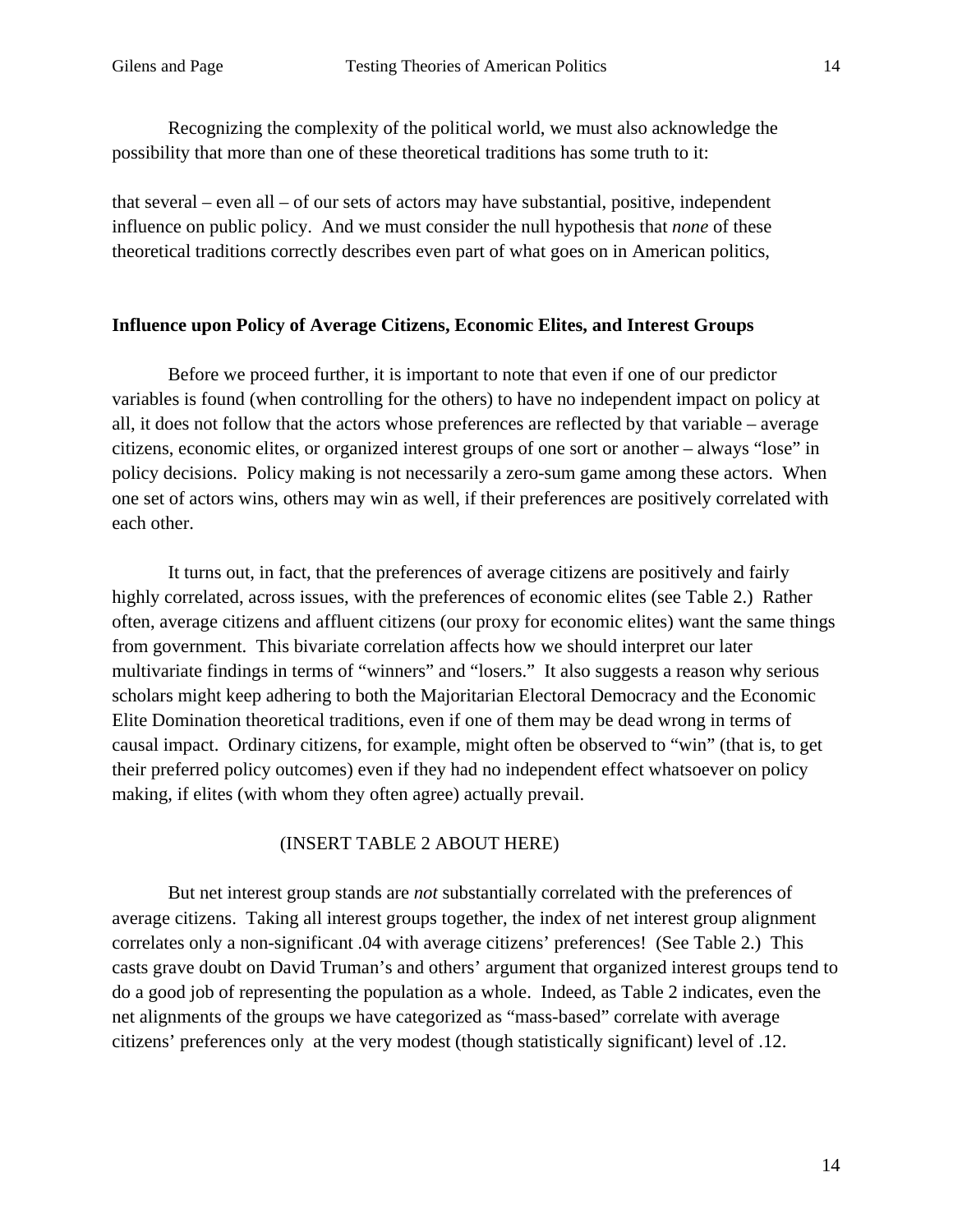Some particular U.S. membership organizations – especially the AARP and labor unions

– do tend to favor the same policies as average citizens. But other membership groups take stands that are unrelated (pro-life and pro-choice groups) or negatively related (gun owners) to what the average American wants.<sup>40</sup> Some membership groups may reflect the views of corporate backers or their most affluent constituents. Others focus on issues on which the public is fairly evenly divided. Whatever the reasons, all mass-based groups taken together simply do not add up, in aggregate, to good representatives of the citizenry as a whole. Business-oriented groups do even worse, with a modest *negative* over-all correlation of -.10.

Nor do we find an association between the preferences of economic elites and the alignments of either mass-based or business oriented groups. The latter finding, which surprised us, may reflect profit-making motives among businesses as contrasted with broader ideological views among elite individuals. For example, economic elites tend to prefer lower levels of government spending on practically everything, while business groups and specific industries frequently lobby for spending in areas from which they stand to gain. Thus pharmaceutical, hospital, insurance, and medical organizations have lobbied for more spending on health care; defense contractors for weapons systems; the American Farm Bureau for agricultural subsidies, and so on.

**Initial tests of influences on policy making.** The first three columns of Table 3 report *bivariate* results, in which each of three independent variables (taking all interest groups together, for now) is modeled separately as the sole predictor of policy change. Just as previous literature suggests, each of three broad theoretical traditions – Majoritarian Electoral Democracy, Economic Elite Domination, and interest group pluralism – seems to gain support. When taken separately, each independent variable – the preferences of average citizens, the preferences of economic elites, and the net alignments of organized interest groups – is strongly, positively, and quite significantly related to policy change. Little wonder that each theoretical tradition has its strong adherents.

### (INSERT TABLE 3 ABOUT HERE)

 But the picture changes markedly when all three independent variables are included in the multivariate Model 4 and tested against each other. The estimated impact of average citizens' preferences drops precipitously, to a non-significant, near-zero level. Clearly the median citizen or "median voter" at the heart of theories of Majoritarian Electoral Democracy does not do well when put up against economic elites and organized interest groups. The chief predictions of pure theories of Majoritarian Electoral Democracy can be decisively rejected. Not only do ordinary citizens not have *uniquely* substantial power over policy decisions; they have little or no independent influence on policy at all.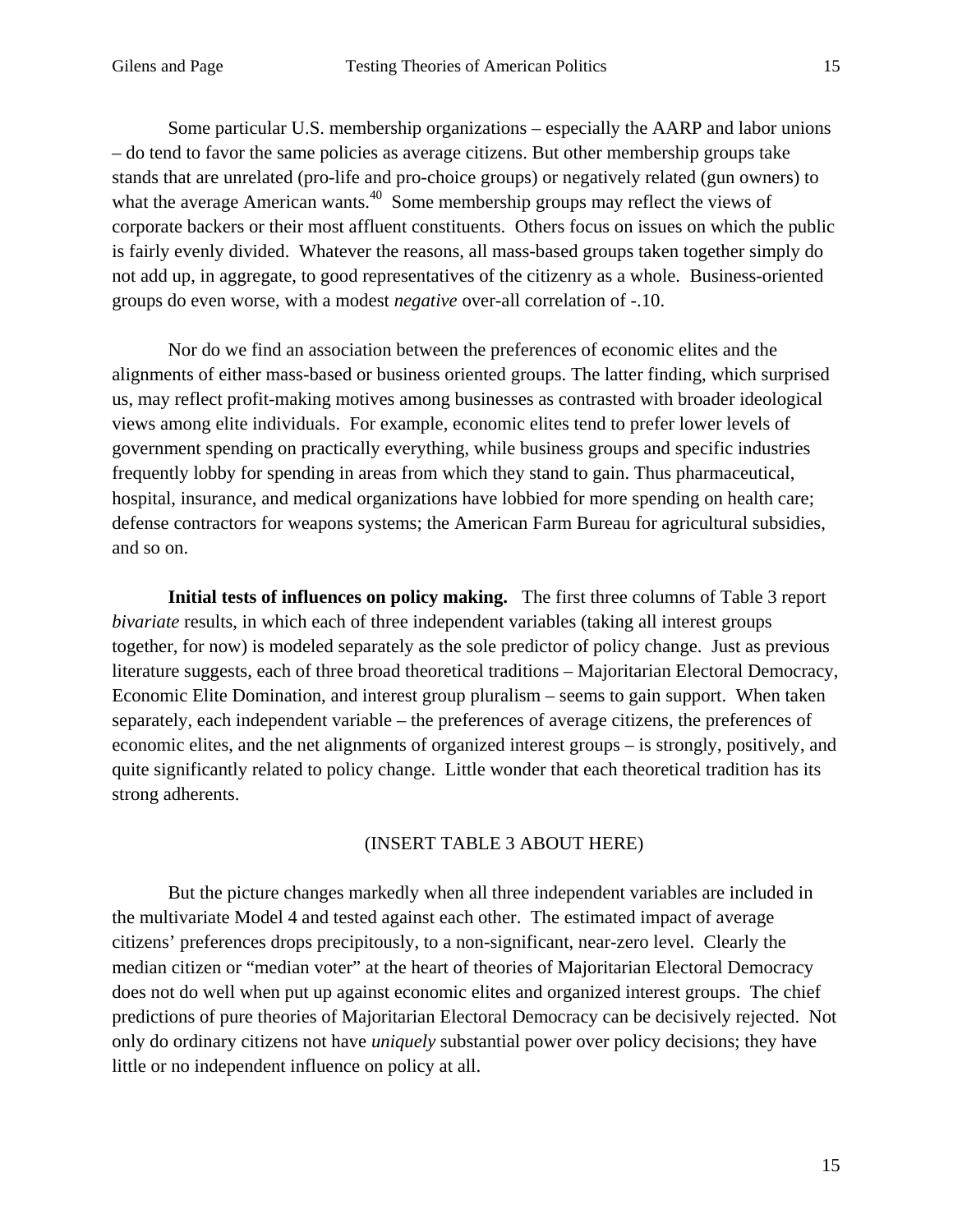By contrast, economic elites are estimated to have a quite substantial, highly significant, independent impact on policy. This does not mean that theories of Economic Elite Domination are wholly upheld, since our results indicate that individual elites must share their policy influence with organized interest groups. Still, economic elites stand out as quite influential – more so than any other set of actors studied here – in the making of U.S. public policy.

Similarly, organized interest groups (all taken together, for now) are found to have substantial independent influence on policy. Again, the predictions of pure theories of interest group pluralism are not wholly upheld, since organized interest groups must share influence with economically elite individuals. But interest group alignments are estimated to have a large, positive, highly significant impact upon public policy.

These results suggest that reality is best captured by mixed theories in which both individual economic elites and organized interest groups (including corporations, largely owned and controlled by wealthy elites) play a substantial part in affecting public policy, but the general public has little or no independent influence.

The rather low explanatory power of all three independent variables taken together (with an R-squared of just .074 in Model 4) may partly result from the limitations of our proxy measures, particularly with respect to economic elites (since our "affluent" proxy is admittedly imperfect) and perhaps with respect to interest groups (since only a small fraction of politically active groups are included in our measure). Again, the implication of these limitations in our data is that interest groups and economic elites actually wield *more* policy influence than our estimates indicate. But it is also possible that there may exist important explanatory factors outside the three theoretical traditions addressed in this analysis. Or there may be a great deal of idiosyncrasy in policy outputs, or variation across kinds of issues, that would be difficult for any general model to capture. With our present data we cannot tell.

The precise magnitudes of the coefficients reported in Table 3 are difficult to interpret because of our logit transformation of independent variables. A helpful way to assess the relative influence of each set of actors is to compare how the predicted probability of policy change alters when moving from one point to another on their distributions of policy dispositions, while holding other actors' preferences constant at their neutral points (50 percent favorable for average citizens and for economic elites, and a net interest group alignment score of 0.) These changing probabilities, based on the coefficients in table 2, are line-graphed in Figure 1 along with bar graphs of the underlying preference distributions.

# (INSERT FIGURE 1 ABOUT HERE)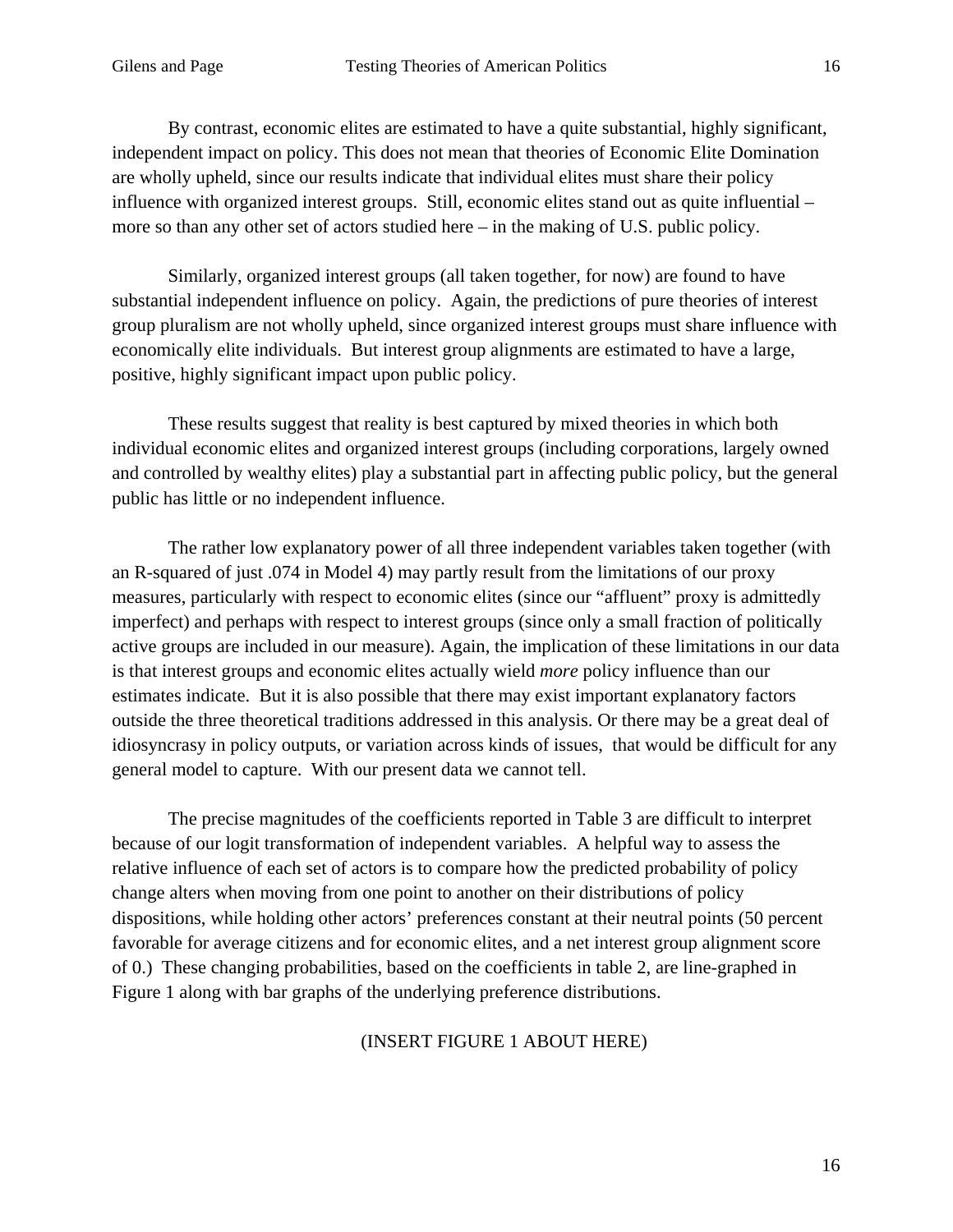Clearly, when one holds constant net interest group alignments and the preferences of affluent Americans, it makes very little difference what the general public thinks. The probability of policy change is nearly the same (around 0.3) whether a tiny minority or a large majority of average citizens favor a proposed policy change (see the top panel of Figure 1).

By contrast – again with other actors held constant – a proposed policy change with low support among economically elite Americans (one-out-of-five in favor) is adopted only about 18 percent of the time, while a proposed change with high support (four-out-of-five in favor) is adopted about 45 percent of the time. Similarly, when support for policy change is low among interest groups (with five groups strongly opposed and none in favor) the probability of that policy change occurring is only .16, but the probability rises to .47 when interest groups are strongly favorable (see the bottom two panels of Figure 1.)<sup>41</sup>

When both interest groups and affluent Americans oppose a policy it has an even lower likelihood of being adopted (these proposed policies consist primarily of tax increases.) At the other extreme, high levels of support among both interest groups and affluent Americans increases the probability of adopting a policy change, but a strong status quo bias remains evident. Policies with strong support (as defined above) among both groups are only adopted about 56 percent of the time (strongly favored policies in our data set that failed include proposed cuts in taxes, increases in tax exemptions, increased educational spending for K-12, college support, and proposals during the Clinton administration to add a prescription drug benefit to Medicare).

**Majoritarian Electoral Democracy.** What are we to make of findings that seem to go against volumes of persuasive theorizing and much quantitative research, by asserting that the average citizen or the "median voter" has little or no independent influence on public policy?

As noted, our evidence does *not* indicate that in U.S. policy making the average citizen always loses out. Since the preferences of ordinary citizens tend to be positively correlated with the preferences of economic elites, ordinary citizens often win the policies they want, even if they are more or less coincidental beneficiaries rather than causes of the victory. There is not necessarily any contradiction at all between our findings and past bivariate findings of a roughly two-thirds correspondence between actual policy and the wishes of the general public, or of a close correspondence between the liberal/conservative "mood" of the public and changes in policy making.42 Our main point concerns causal inference: if interpreted in terms of actual causal impact, the prior findings appear to be largely or wholly spurious.

Further, the issues about which economic elites and ordinary citizens disagree reflect important matters, including many aspects of trade restrictions, tax policy, corporate regulation, abortion, and school prayer, so that the resulting political losses by ordinary citizens are not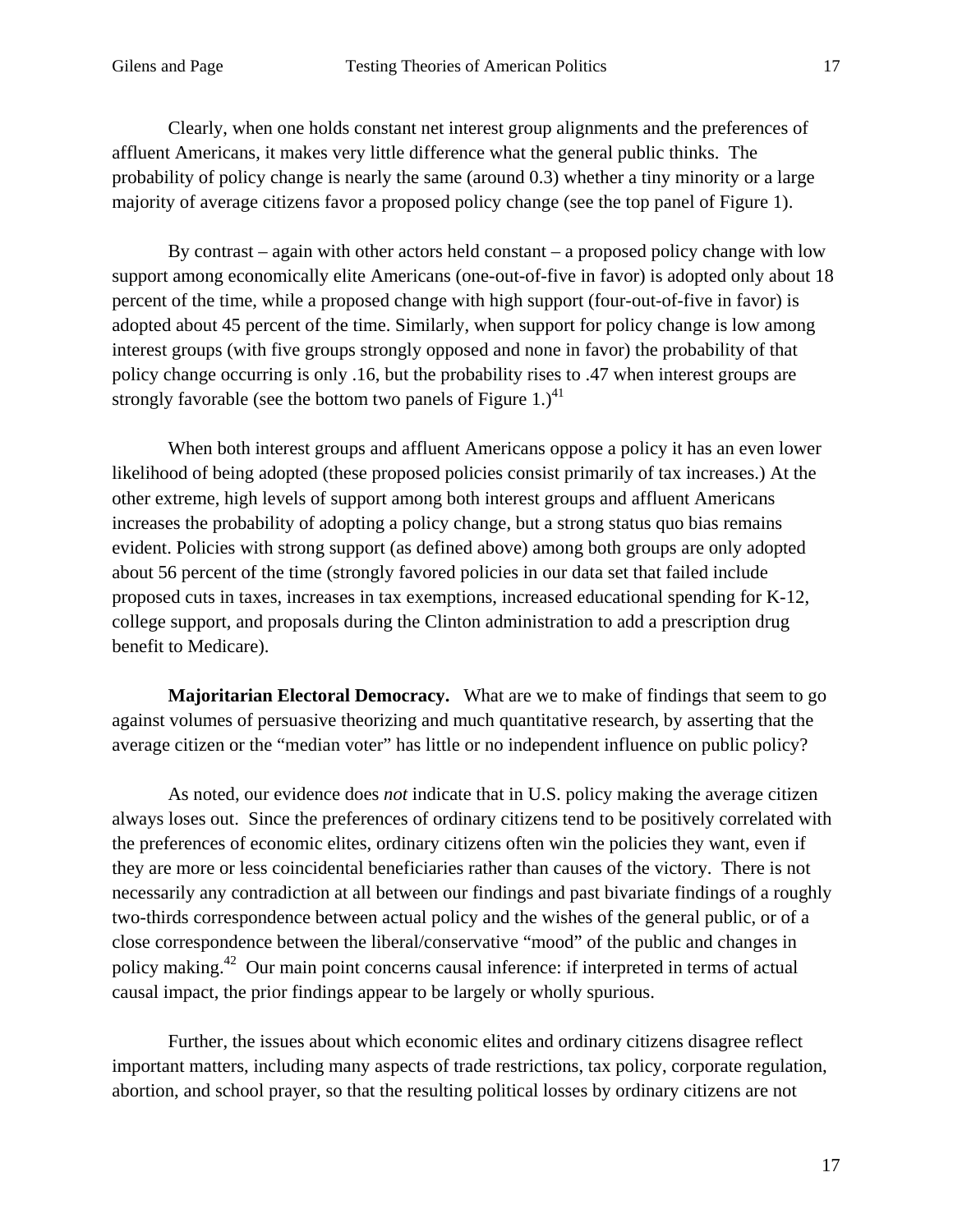trivial. Moreover, we must remember that in our analyses the preferences of the affluent are serving as proxies for those of truly wealthy Americans, who may well have more political clout than the affluent, and who tend to have policy preferences that differ more markedly from those of the average citizens. Thus even rather slight measured differences between preferences of the affluent and the median citizen may signal situations in which economic elites want something quite different from most Americans and generally get their way.

A final point: even in a bivariate, descriptive sense, our evidence indicates that the responsiveness of the U.S. political system when the general public wants government *action* is severely limited. Because of the impediments to majority rule that were deliberately built into the U.S. political system – federalism, separation of powers, bicameralism – together with further impediments due to anti-majoritarian congressional rules and procedures, the system has a substantial status quo bias. Thus when popular majorities favor the status quo, opposing a given policy change, they are likely to get their way; but when a majority – even a very large majority – of the public favors change, it is not likely to get what it wants. In our 1,779 policy cases, narrow pro-change majorities of the public got the policy changes they wanted only about 30% of the time. More strikingly, even overwhelmingly large pro-change majorities, with 80% of the public favoring a policy change, got that change only about 43% of the time.

In any case, normative advocates of populistic democracy may not be enthusiastic about democracy by coincidence, in which ordinary citizens get what they want from government only when they happen to agree with elites or interest groups that are really calling the shots. When push comes to shove, actual influence matters.

**Economic Elites.** Economic Elite Domination theories do rather well in our analysis, even though our findings probably understate the political influence of elites. Our measure of the preferences of wealthy or elite Americans – though useful, and the best we could generate for a large set of policy cases – is probably less consistent with the relevant preferences than are our measures of the views of ordinary citizens or the alignments of engaged interest groups. Yet we found substantial estimated effects even when using this imperfect measure. The real-world impact of elites upon public policy may be still greater.

What we cannot do with these data is distinguish definitively among different versions of elite theories. We cannot be sure whether we are capturing the political influence of the wealthiest Americans (the top 1% of wealth-holders? the top  $1/10^{th}$  of 1%?), or, conceivably, the less affluent but more numerous citizens around the  $90<sup>th</sup>$  income percentile whose preferences are directly gauged by our measure.

In any case, we need to reiterate that our data concern *economic* elites. Income and wealth tend to be positively correlated with other dimensions of elite status, such as high social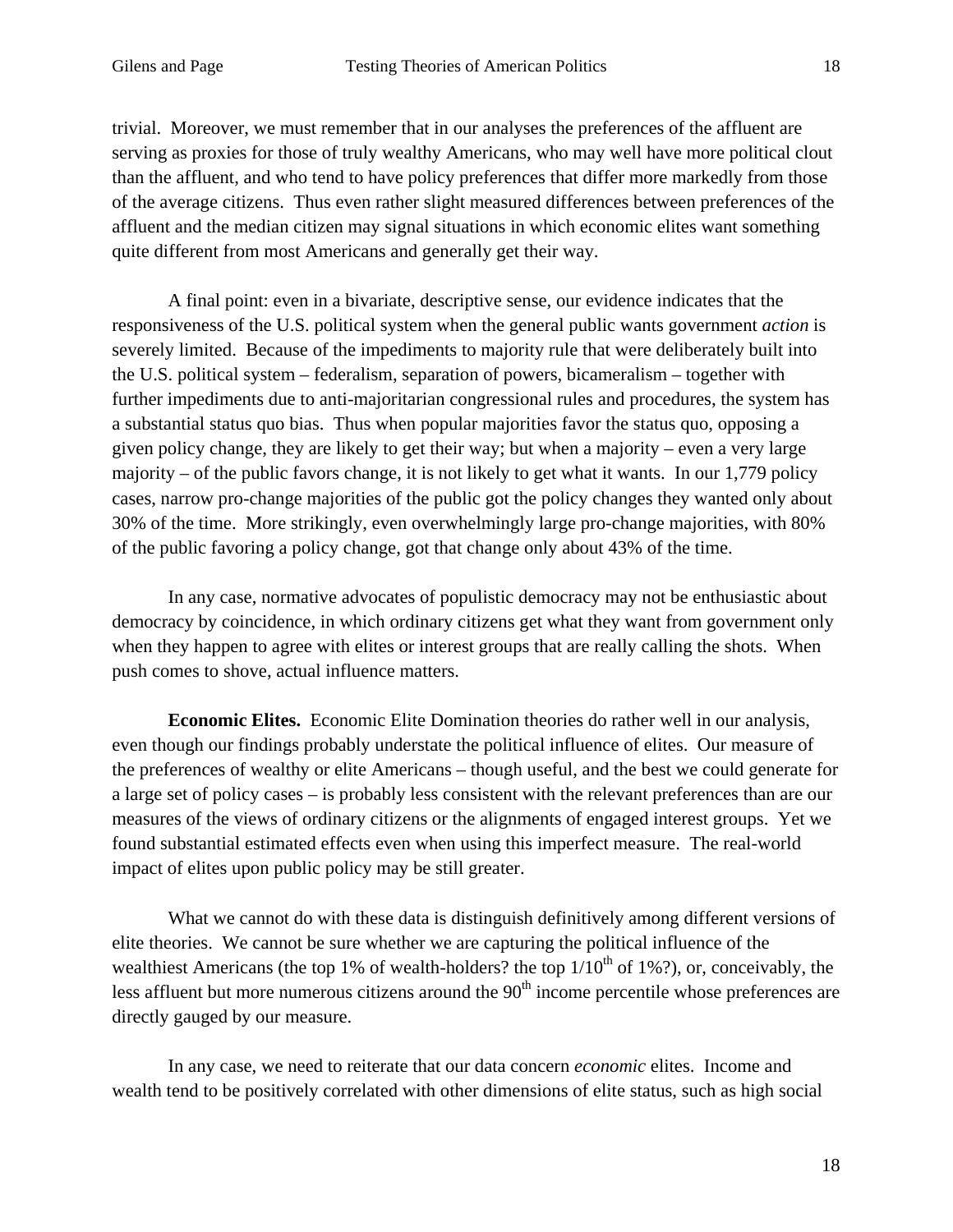standing and the occupancy of high-level institutional positions, but they are not the same thing. We cannot say anything directly about the non-economic aspects of certain elite theories, especially those that emphasize actors who may not be highly paid, such as public officials and political party activists.

**Organized Interest Groups**. Our findings of substantial influence by interest groups is particularly striking because little or no previous research has been able to estimate the extent of group influence while controlling for the preferences of other key non-governmental actors. Our evidence clearly indicates that – controlling for the influence of both the average citizen and economic elites – organized interest groups have a very substantial independent impact upon public policy. Theories of interest group pluralism gain a strong measure of empirical support.

 Here, too, the imperfections of our measure of interest group alignment (though probably less severe than in the case of economically elite individuals) suggest, *a fortiori*, that the actual influence of organized groups may be even greater than we have found. If we had data on the activity of the thousands of groups not included in our net interest group alignment measure, we might find many cases in which a group (perhaps unopposed by any other groups) got its way. This might be particularly true of narrow issues like special tax breaks or subsidies aimed at just one or two business firms, which are underrepresented in our set of relatively high-salience policies. (Our data set includes only policies thought to be important enough for a national opinion survey to ask a question about it.)

An important feature of interest group influence is that it is often deployed *against*  proposed policy changes. On the 1,357 proposed policy changes for which at least one interest group was coded as favoring or opposing change, in only 36% of the cases did most groups favor change, while in 55% of the cases most groups opposed change. (The remaining cases involved equal numbers for and against.) $43$ 

**Distinguishing between Majoritarian Pluralism and Biased Pluralism.** Can we say anything further about whether processes of interest group influence more closely resemble Truman-like, broadly representative Majoritarian Pluralism, or Schattschneider-style "Biased" Pluralism, in which business interests, professional associations, and corporations play the dominant part?

We have already reported several findings that cast serious doubt upon Majoritarian Pluralism. If the net results of interest group struggle were to help average citizens get their way – with organized groups perhaps representing citizens more effectively than politically inattentive Americans could do for themselves – we would expect that the net alignment of interest groups would be positively and strongly correlated with the policy preferences of the average citizen. But we know from Table 2 that they are not in fact significantly correlated at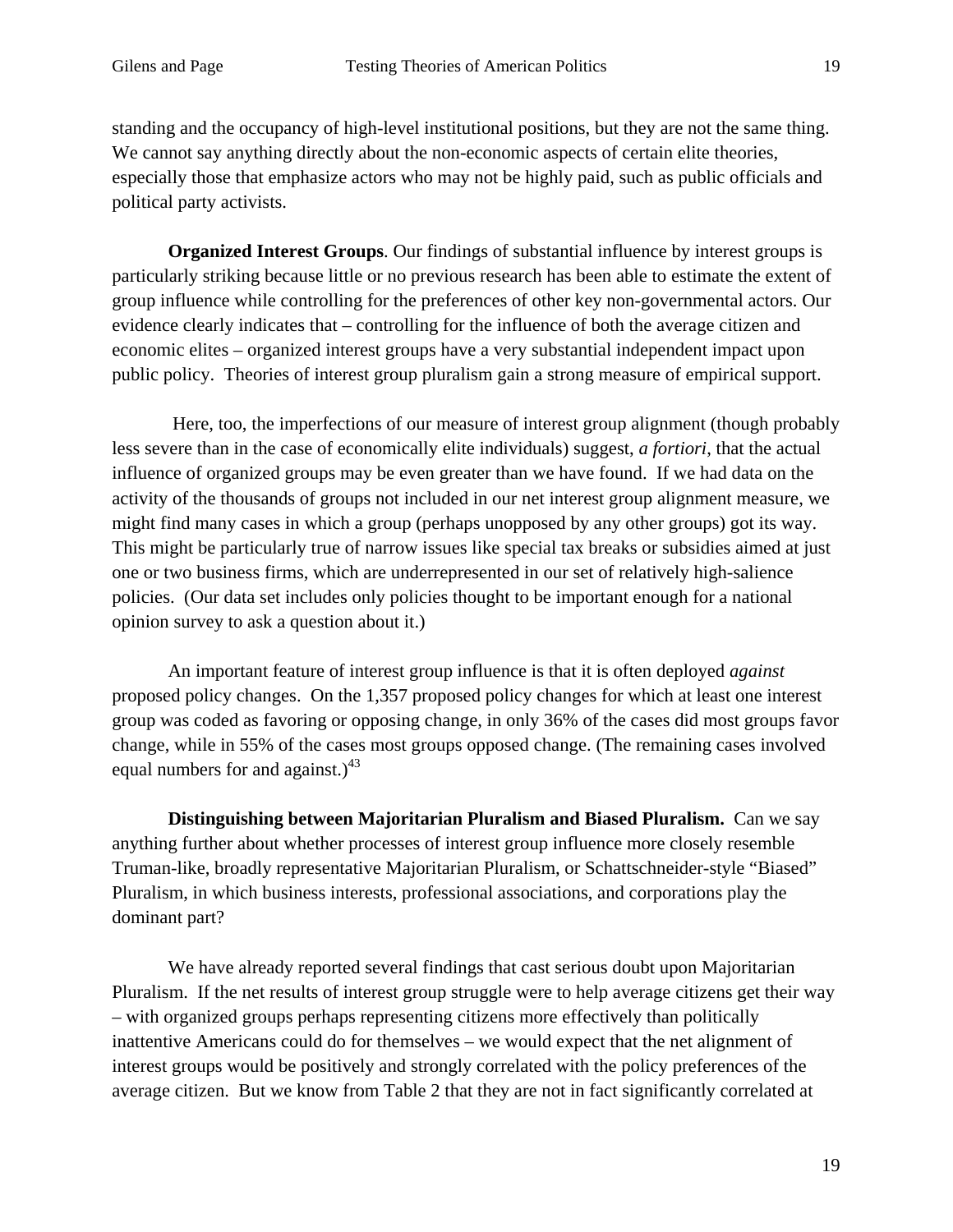all. Interest group alignments are almost totally unrelated to the preferences of average citizens. Moreover, there is no indication that officials' anticipation of reactions from "potential groups" brings policies in line with what citizens want.<sup>44</sup> Empirical support for Majoritarian Pluralism looks very shaky, indeed. We also know that the composition of the U.S. interest group universe is heavily tilted toward corporations and business and professional associations.<sup>45</sup> This fact certainly points toward Biased rather than Majoritarian Pluralism.

To go a step further, theories of Majoritarian Pluralism predict relatively more independent influence upon policy by mass-based interest groups than do theories of Biased Pluralism. It may be useful, therefore, to distinguish between mass-based and business-oriented interest groups and to investigate how much policy influence each group actually has.

Accordingly, we computed separate net-interest-group-alignment indices for businessoriented and for mass-based groups (see Appendix 1 for lists of each) and included both of them in a new multivariate analysis, along with the preferences of average citizens and economic elites – dropping our previous measure of the net alignment of *all* interest groups.

The results of this analysis are given in Table 4. Clearly the predictions of Biased Pluralism theories fare substantially better than those of Majoritarian Pluralism theories. The influence coefficients for both mass-based and business-oriented interest groups are positive and highly significant statistically, but the coefficient for business groups is nearly twice as large as that for the mass groups. Moreover, when we restricted this same analysis to the smaller set of issues upon which both types of groups took positions – that is, when we considered only cases in which business-based and mass-based interest groups were directly engaged with each other – the contrast between the estimated impact of the two types of groups was even greater.<sup>46</sup>

The advantage of business-oriented groups in shaping policy outcomes reflects their numerical advantage within the interest group universe in Washington, and also the infrequency with which business groups are found simultaneously on both sides of a proposed policy change.47 Both these factors (numerical dominance and relative cohesion) play a part in the much stronger correlation of the overall interest group alignment index with business groups than with mass-oriented groups (.96 vs. .47, table 2). The importance of business groups' numerical advantage is also revealed when we rescale our measures of business and mass-oriented interest group alignments to reflect the differing number of groups in each of these categories. Using this rescaled measure, a parallel analysis to that in table 4 shows that *on a group-for-group basis* the average individual business group and the average mass-oriented group appears to be about equally influential. The greater total influence of business groups in our analysis results chiefly from the fact that more of them are generally engaged on each issue (roughly twice as many, on average), not that a single business-oriented group has more clout on average than a single massbased group.<sup>48</sup>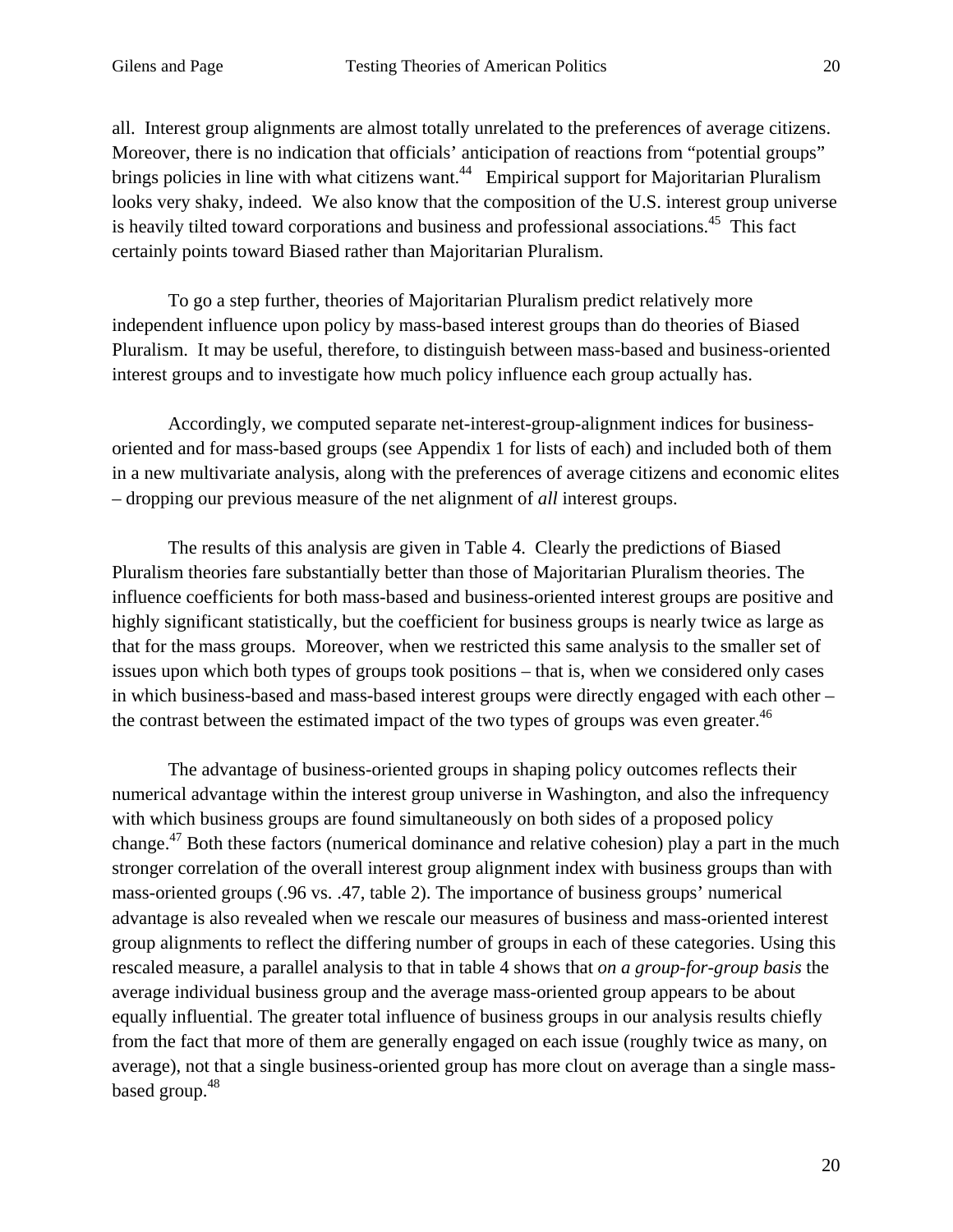### (INSERT TABLE 4 ABOUT HERE)

Taken as a whole, then, our evidence strongly indicates that theories of Biased Pluralism are more descriptive of political reality than are theories of Majoritarian Pluralism. It is simply not the case that a host of diverse, broadly based interest groups take policy stands – and bring about actual policies – that reflect what the general public wants. Interest groups as a whole do not seek the same policies as average citizens do. "Potential groups" do not fill the gap. Relatively few mass-based interest groups are active, they do not (in the aggregate) represent the public very well, and they have less collective impact on policy than do business-oriented groups – whose stands tend to be *negatively* related to the preferences of average citizens. These business groups are far more numerous and active; they spend much more money; and they tend to get their way.

Table 4 also confirms our earlier findings about economic elites and median voters. When the alignments of business-oriented and mass-based interest groups are included separately in a multivariate model, average citizens' preferences continue to have essentially zero estimated impact upon policy change, while economic elites are still estimated to have a very large, positive, independent impact.

### **American Democracy?**

Each of our four theoretical traditions (Majoritarian Electoral Democracy, Economic Elite Domination, Majoritarian Interest Group Pluralism, and Biased Pluralism) emphasizes different sets of actors as critical in determining U.S. policy outcomes, and each tradition has engendered a large empirical literature that seems to show a particular set of actors to be highly influential. Yet nearly all the empirical evidence has been essentially bivariate. Until very recently it has not been possible to test these theories against each other in a systematic, quantitative fashion.

 By directly pitting the predictions of ideal-type theories against each other within a single statistical model (using a unique data set that includes imperfect but useful measures of the key independent variables for nearly two thousand policy issues), we have been able to produce some striking findings. One is the nearly total failure of "median voter" and other Majoritarian Electoral Democracy theories. When the preferences of economic elites and the stands of organized interest groups are controlled for, the preferences of the average American appear to have only a minuscule, near-zero, statistically non-significant impact upon public policy.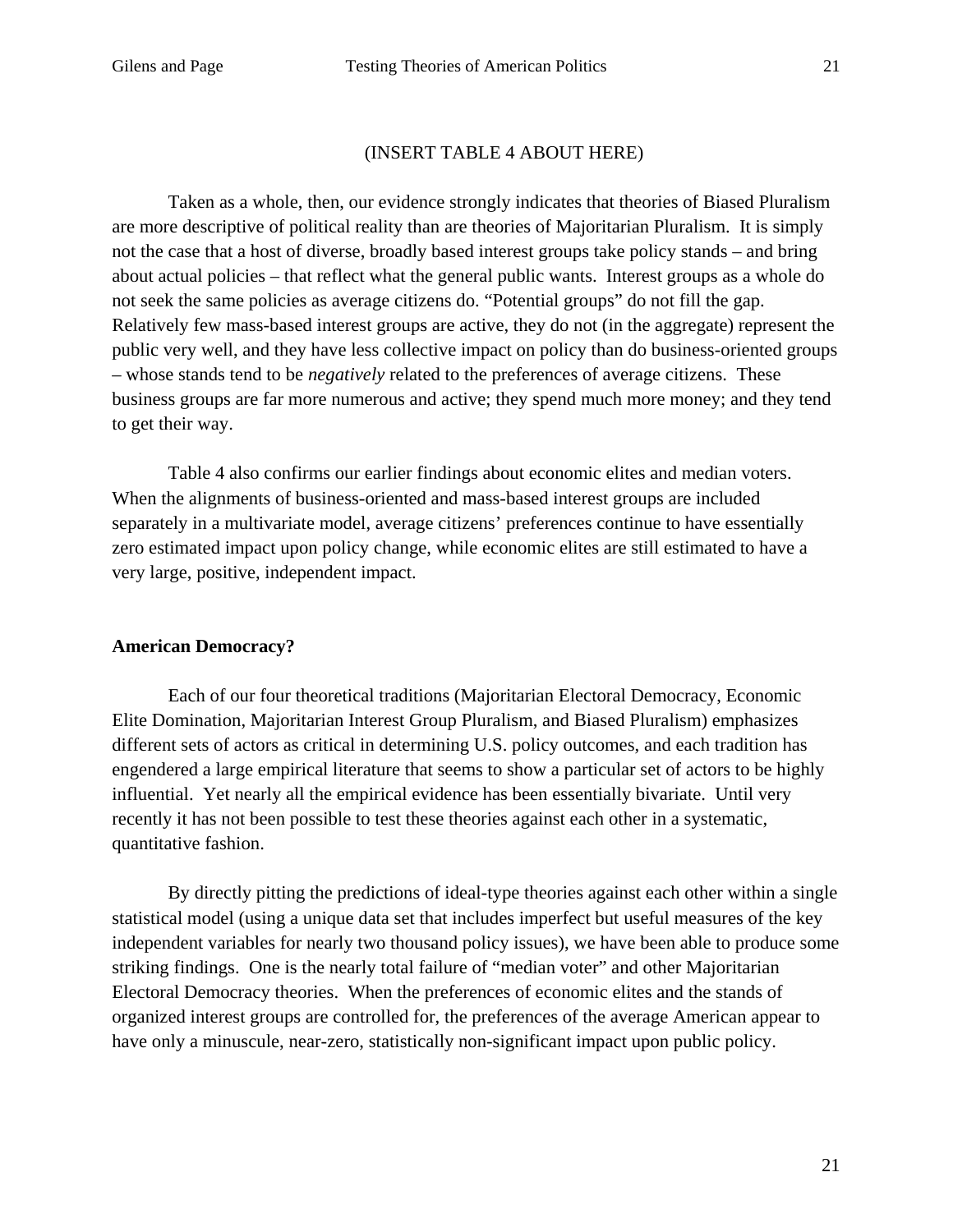The failure of theories of Majoritarian Electoral Democracy is all the more striking because it goes against the likely effects of the limitations of our data. The preferences of ordinary citizens were measured more directly than our other independent variables, yet they are estimated to have the least effect.

Nor do organized interest groups substitute for direct citizen influence, by embodying citizens' will and ensuring that their wishes prevail in the fashion postulated by theories of Majoritarian Pluralism. Interest groups do have substantial independent impacts on policy, and a few groups (particularly labor unions) represent average citizens' views reasonably well. But the interest group system as a whole does not. Over-all, net interest group alignments are not significantly related to the preferences of average citizens. The net alignments of the most influential, business oriented groups are *negatively* related to the average citizen's wishes. So existing interest groups do not serve effectively as transmission belts for the wishes of the populace as a whole. "Potential groups" do not take up the slack, either, since average citizens' preferences have little or no independent impact on policy after existing groups' stands are controlled for.

Furthermore, the preferences of economic elites (as measured by our proxy, the preferences of "affluent" citizens) have far more independent impact upon policy change than the preferences of average citizens do. To be sure, this does not mean that ordinary citizens always lose out; they fairly often get the policies they favor, but only because those policies happen also to be preferred by the economically elite citizens who wield the actual influence.

Of course our findings speak most directly to the "first face" of power: the ability of actors to shape policy outcomes on contested issues. But they also reflect – to some degree, at least – the "second face" of power: the ability to shape the agenda of issues that policy makers consider. The set of policy alternatives that we analyze is considerably broader than the set discussed seriously by policy makers or brought to a vote in Congress, and our alternatives are (on average) more popular among the general public than among interest groups. Thus the fate of these policies can reflect policy makers' refusing to consider them rather than considering but rejecting them. (From our data we cannot distinguish between the two.) Our results speak less clearly to the "third face" of power: the ability of elites to shape the public's preferences. <sup>49</sup> We know that interest groups and policy makers themselves often devote considerable effort to shaping opinion. If they are successful, this might help explain the high correlation we find between elite and mass preferences. But it cannot have greatly inflated our estimate of average citizens' influence on policy making, which is near zero.

What do our findings say about democracy in America? They certainly constitute troubling news for advocates of "populistic" democracy, who want governments to respond primarily or exclusively to the policy preferences of their citizens. In the United States, our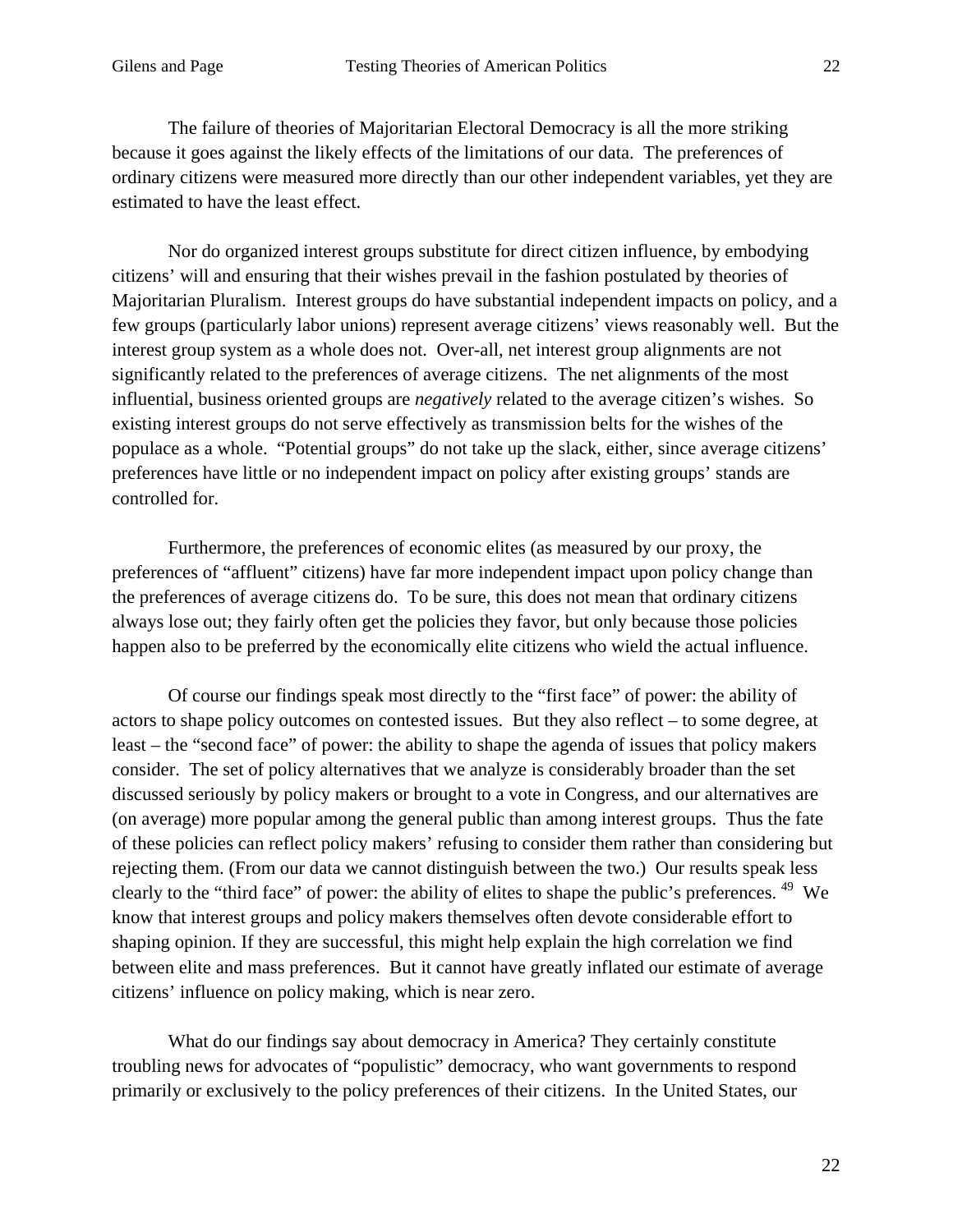findings indicate, the majority does *not* rule -- at least not in the causal sense of actually determining policy outcomes. When a majority of citizens disagrees with economic elites and/or with organized interests, they generally lose. Moreover, because of the strong status quo bias built into the U.S. political system, even when fairly large majorities of Americans favor policy change, they generally do not get it.

A possible objection to populistic democracy is that average citizens are inattentive to politics and ignorant about public policy; why should we worry if their poorly informed preferences do not influence policy making? Perhaps economic elites and interest group leaders enjoy greater policy expertise than the average citizen does. Perhaps they know better which policies will benefit everyone, and perhaps they seek the common good, rather than selfish ends, when deciding which policies to support.

But we tend to doubt it. We believe instead that  $-$  collectively  $-$  ordinary citizens generally know their own values and interests pretty well, and that their expressed policy preferences are worthy of respect.<sup>50</sup> Moreover, we are not so sure about the informational advantages of elites. Yes, detailed policy knowledge tends to rise with income and status. Surely wealthy Americans and corporate executives tend to know a lot about tax and regulatory policies that directly affect them. But how much do they know about the human impact of Social Security, Medicare, Food Stamps, or unemployment insurance, none of which is likely to be crucial to their own well-being? Most important, we see no reason to think that informational expertise is always accompanied by an inclination to transcend one's own interests or a determination to work for the common good.

All in all, we believe that the public is likely to be a more certain guardian of its own interests than any feasible alternative.

Leaving aside the difficult issue of divergent interests and motives, we would urge that the superior wisdom of economic elites or organized interest groups should not simply be assumed. It should be put to empirical test. New empirical research will be needed to pin down precisely who knows how much, and what, about which public policies.

Our findings also point toward the need to learn more about exactly which economic elites (the "merely affluent"? the top 1%? the top 0.01%?) have how much impact upon public policy, and to what ends they wield their influence. Similar questions arise about the precise extent of influence of particular sets of organized interest groups. And we need to know more about the policy preferences and the political influence of various actors not considered here, including political party activists, government officials, and other non-economic elites. We hope that our work will encourage further exploration of these issues.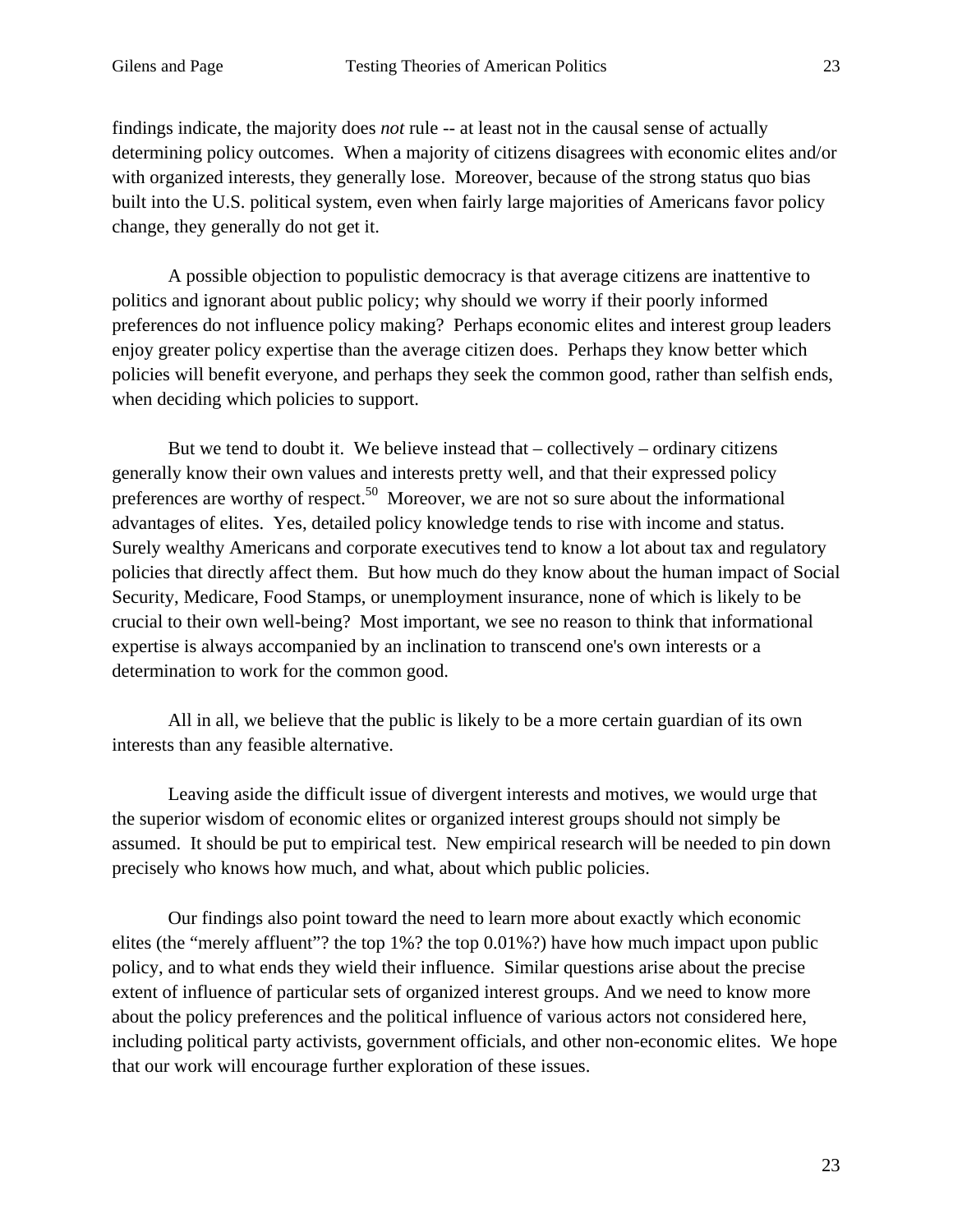Despite the seemingly strong empirical support in previous studies for theories of majoritarian democracy, our analyses suggest that majorities of the American public actually have little influence over the policies our government adopts. Americans do enjoy many features central to democratic governance, such as regular elections, freedom of speech and association, and a widespread (if still contested) franchise. But we believe that if policymaking is dominated by powerful business organizations and a small number of affluent Americans, then America's claims to being a democratic society are seriously threatened.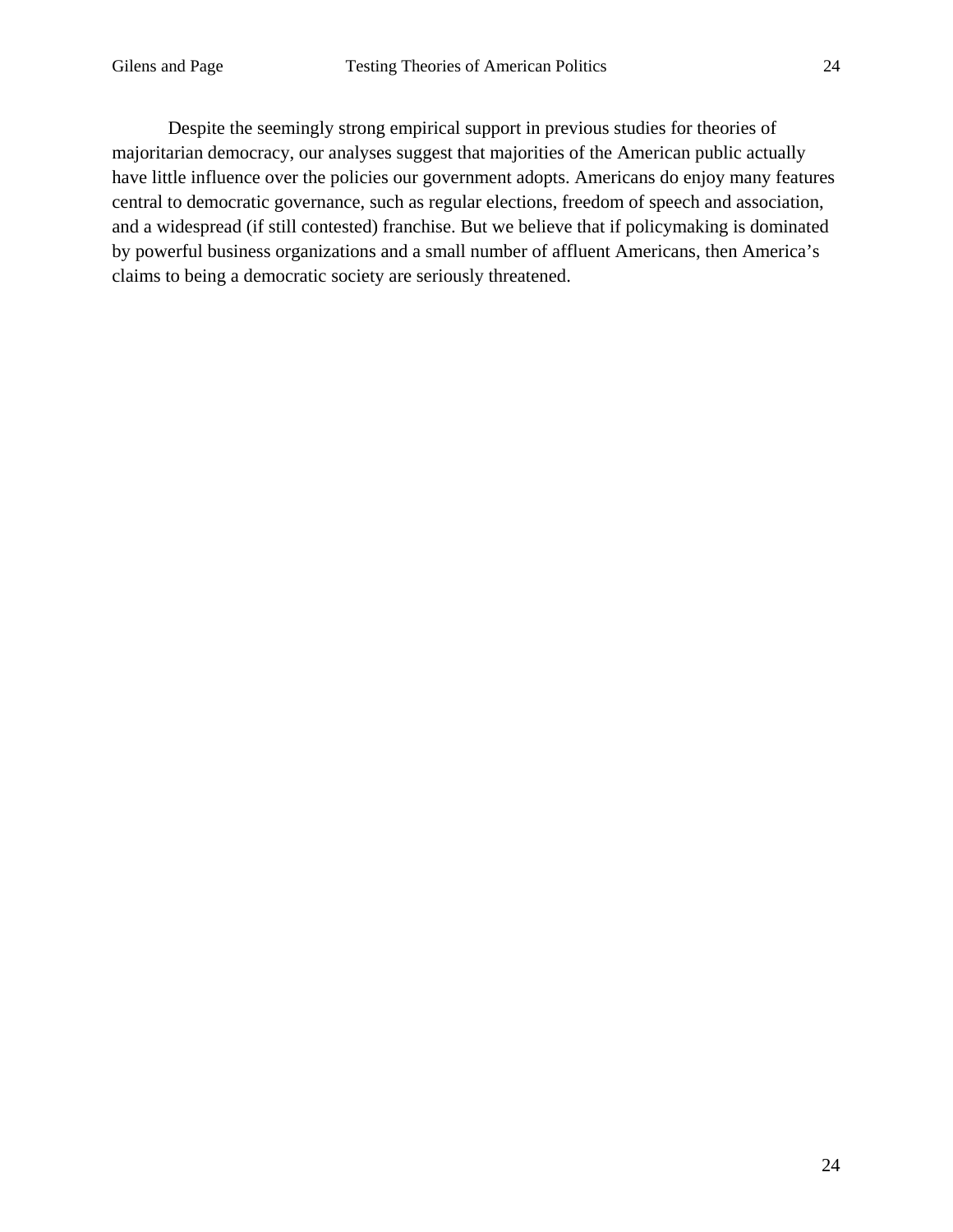# **Table 1. Theoretical Predictions Concerning the Independent Influence of Sets of Actors upon Policy Outcomes**

|                                        | Sets of Actors             |                    |                           |                            |                                       |  |
|----------------------------------------|----------------------------|--------------------|---------------------------|----------------------------|---------------------------------------|--|
|                                        | Average<br><b>Citizens</b> | Economic<br>Elites | All<br>Interest<br>Groups | Mass<br>Interest<br>Groups | <b>Business</b><br>Interest<br>Groups |  |
| Theory (ideal type)                    |                            |                    |                           |                            |                                       |  |
| Majoritarian<br>Electoral<br>Democracy | Y                          | $\mathbf n$        | $\mathbf n$               | $\mathbf n$                | $\mathbf n$                           |  |
| Dominance by<br><b>Economic Elites</b> | y                          | Y                  | y                         | $\mathbf n$                | y                                     |  |
| Majoritarian<br>Pluralism              | y                          | $\mathbf n$        | Y                         | Y                          | Y                                     |  |
| <b>Biased Pluralism</b>                | $\mathbf n$                | $\mathbf n$        | y                         | y                          | Y                                     |  |

\_\_\_\_\_\_\_\_\_\_\_\_\_\_\_\_\_\_\_\_\_\_\_\_\_\_\_\_\_\_\_\_\_\_\_\_\_\_\_\_\_\_\_\_\_\_\_\_\_\_\_\_\_\_\_\_\_\_\_\_\_\_\_\_\_\_\_\_\_\_\_\_

n: little or no independent influence

y: some independent influence

Y: substantial independent influence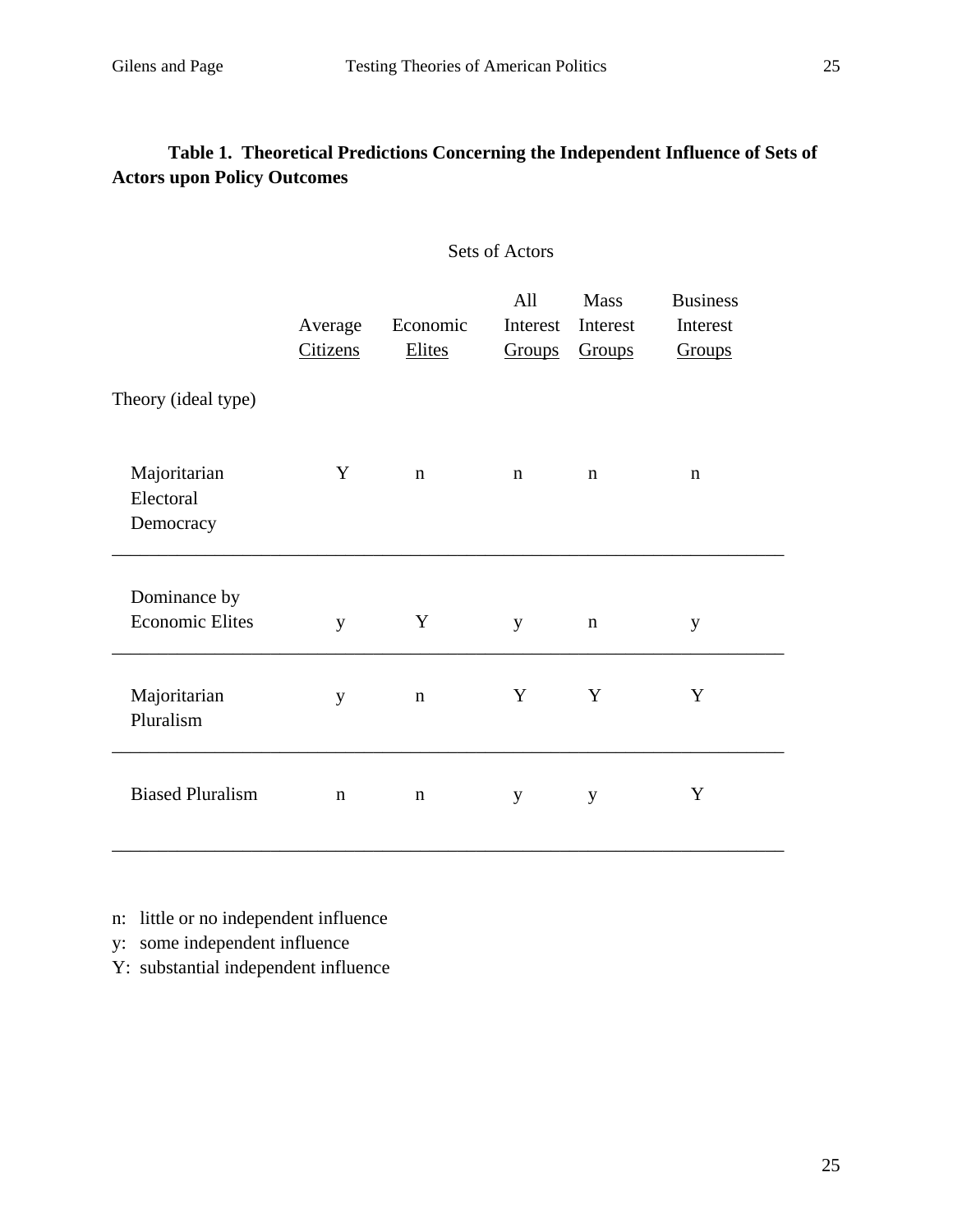# **Table 2. Correlations among Independent Variables**

|                                  | Average<br>citizens'<br>preferences | Economic<br>elites'<br>preferences | All<br>interest<br>groups | Mass public<br>interest<br>groups | <b>Business</b><br>interest<br>groups |
|----------------------------------|-------------------------------------|------------------------------------|---------------------------|-----------------------------------|---------------------------------------|
| Average citizens'<br>preferences |                                     |                                    |                           |                                   |                                       |
| Economic elites' preferences     | $.78***$                            |                                    |                           |                                   |                                       |
| All interest groups              | .04                                 | .05                                |                           |                                   |                                       |
| Mass public interest groups      | $.12***$                            | .01                                | $.47***$                  |                                   |                                       |
| Business interest groups         | $-.10***$                           | $-.02$                             | $.96***$                  | $-.05$                            |                                       |
| *** p<.001; n=1779.              |                                     |                                    |                           |                                   |                                       |

Note: Entries are correlation coefficients corrected for measurement error as explained in Appendix 2.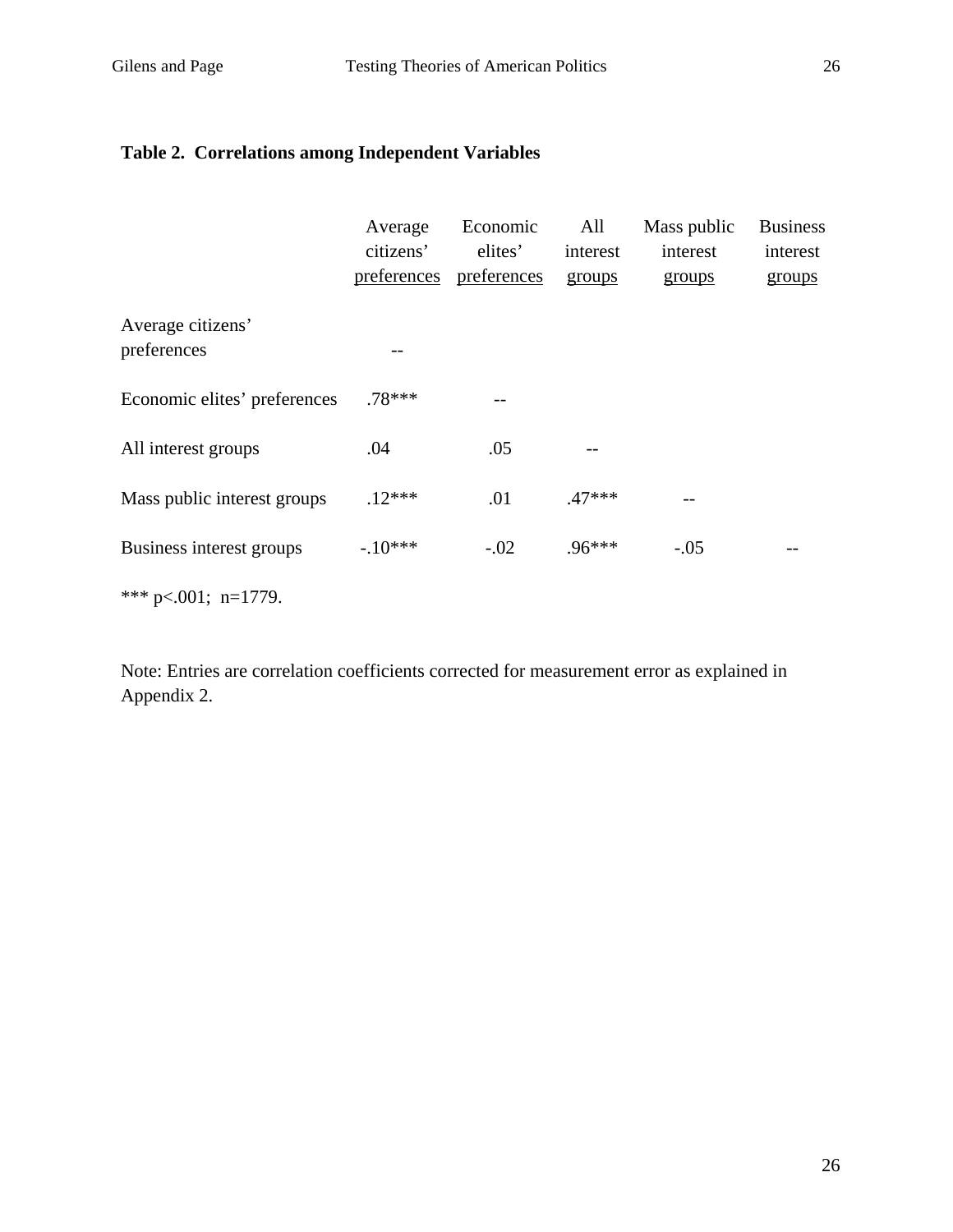| Entes, and meet est Groups         |                 |                |                |                |  |
|------------------------------------|-----------------|----------------|----------------|----------------|--|
|                                    | Model 1         | Model 2        | Model 3        | Model 4        |  |
| Preferences of<br>average citizens | .64 $(.08)$ *** |                |                | .03(.08)       |  |
| Preferences of<br>economic elites  |                 | $.81(.08)$ *** |                | $.76(.08)$ *** |  |
| Alignment of<br>Interest groups    | --              |                | $.59(.09)$ *** | $.56(.09)$ *** |  |
| $R-sq$                             | .031            | .049           | .028           | .074           |  |

# **Table 3. Policy Outcomes and the Policy Preferences of Average Citizens, Economic Elites, and Interest Groups**

\*\*\*p<.001

Note: All predictors are scaled to range from 0 to 1. The dependent variable is the policy outcome, coded 1 if the proposed policy change took place within four years of the survey date and 0 if it did not. Predictors are the logits of the imputed percent of respondents at the 50th ("average citizens") or 90th ("economic elites") income percentile that favor the proposed policy change, and the Net Interest Group Alignment Index described in the text. Standard errors are asymptotically distribution-free, and all analyses reflect estimated measurement error in the predictors, as described in Appendix 2. The standardized coefficients for model 4 in this table are .01, .21, and .16 for average citizens, economic elites, and interest groups, respectively. N=1779.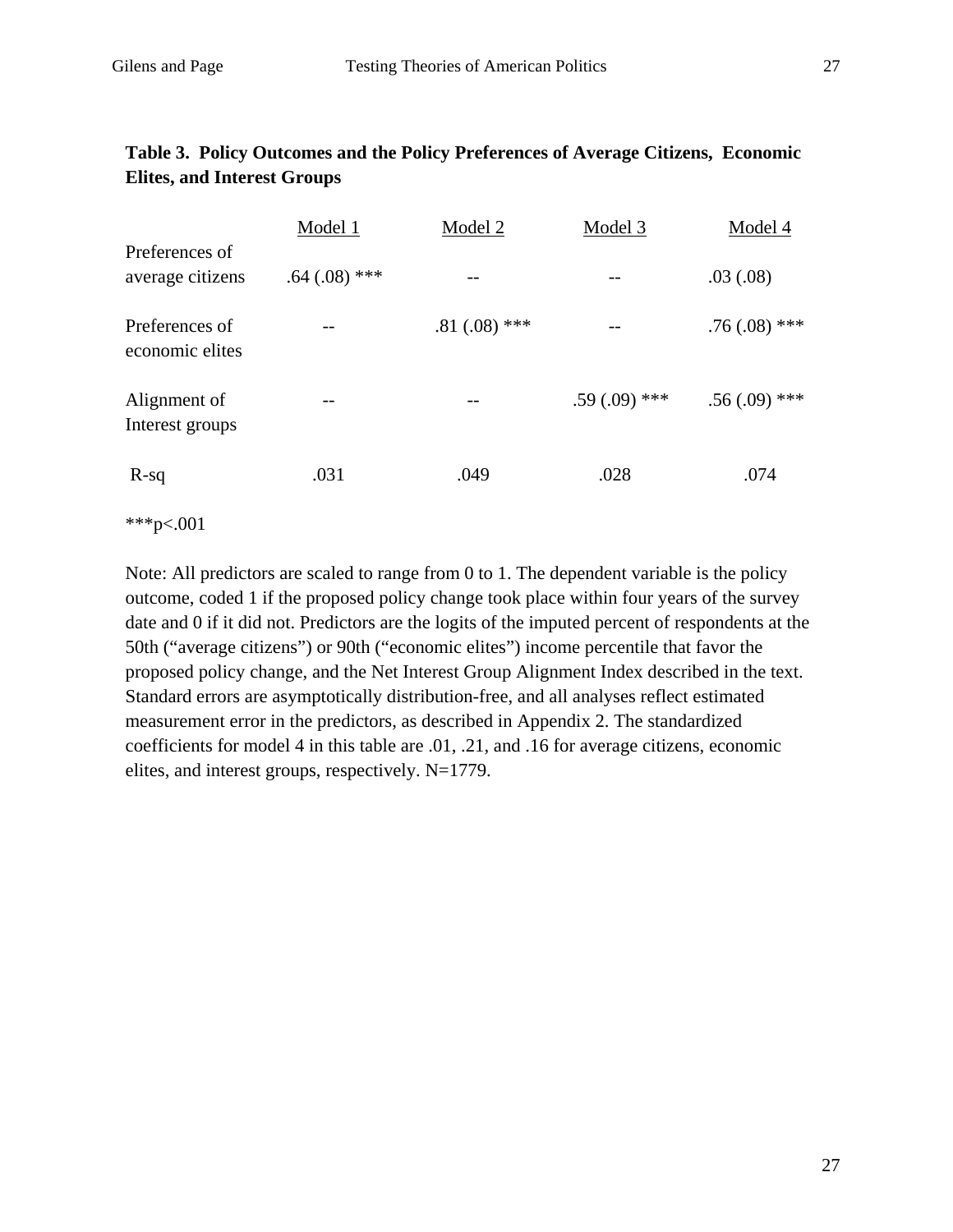### **Table 4. The Separate Policy Impact of Business-oriented and Mass-based Interest Groups**

| N<br>$R-sq$                   | 1,779<br>.07      |
|-------------------------------|-------------------|
| Business interest groups      | $.43 \,(.08)$ *** |
| Mass-based interest groups    | $.24(.07)$ ***    |
| Economic elites' preferences  | $.78(.08)$ ***    |
| Average citizens' preferences | .05(.08)          |

\*\*\*p<.001

Note: All predictors are scaled to range from 0 to 1. The dependent variable is the policy outcome, coded 1 if the proposed policy change took place within four years of the survey date and 0 if it did not. Predictors are the logits of the imputed percent of respondents at the 50th ("average citizens") or 90th ("economic elites") income percentile that favor the proposed policy change, and the Net Interest Group Alignment Indices described in the text. Standard errors are asymptotically distribution-free, and all analyses reflect estimated measurement error in the predictors, as described in Appendix 2. N=1779.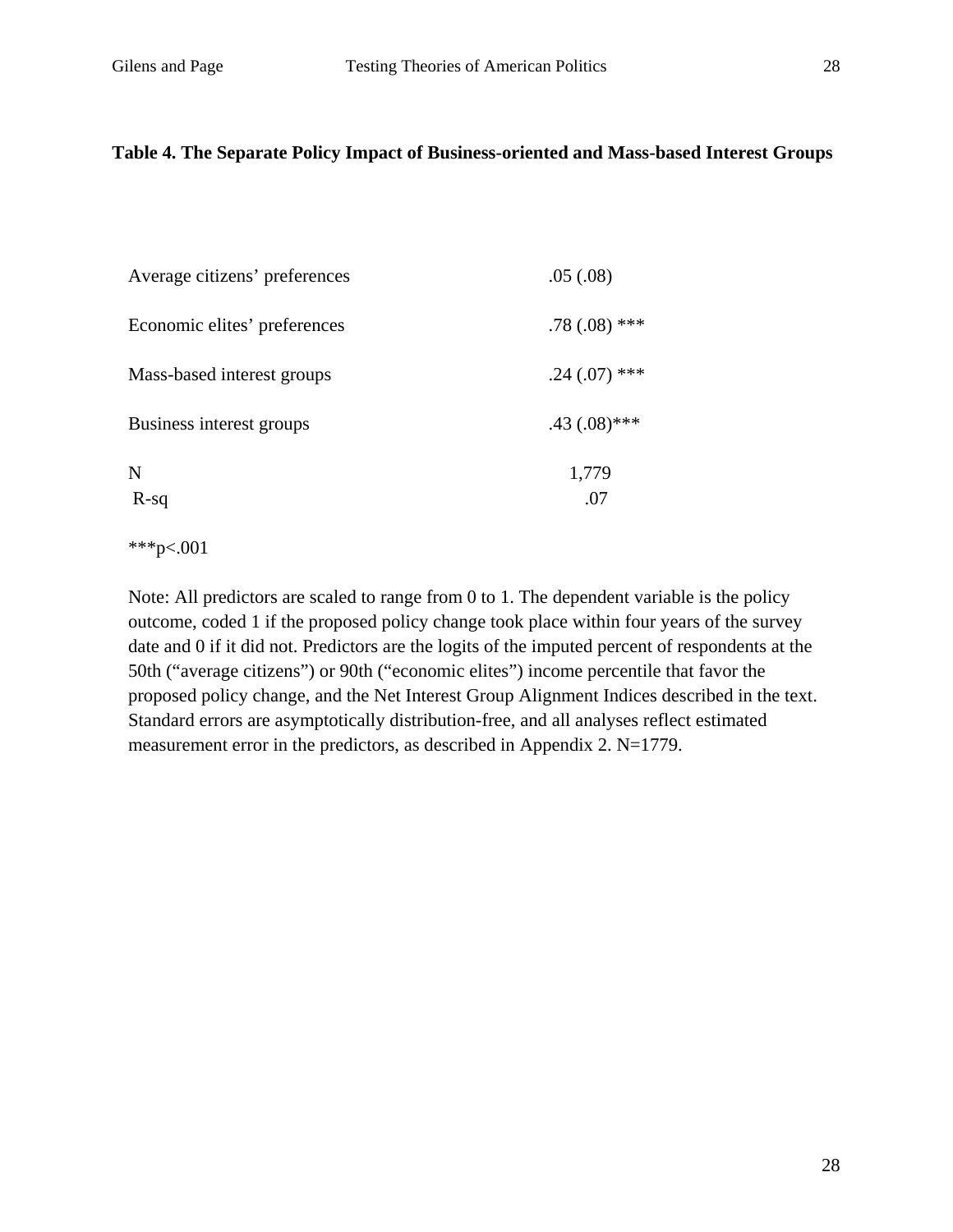

**Figure 1. Predicted probability of policy adoption (dark lines, left axes) by policy disposition; the distribution of preferences (gray columns, right axes)**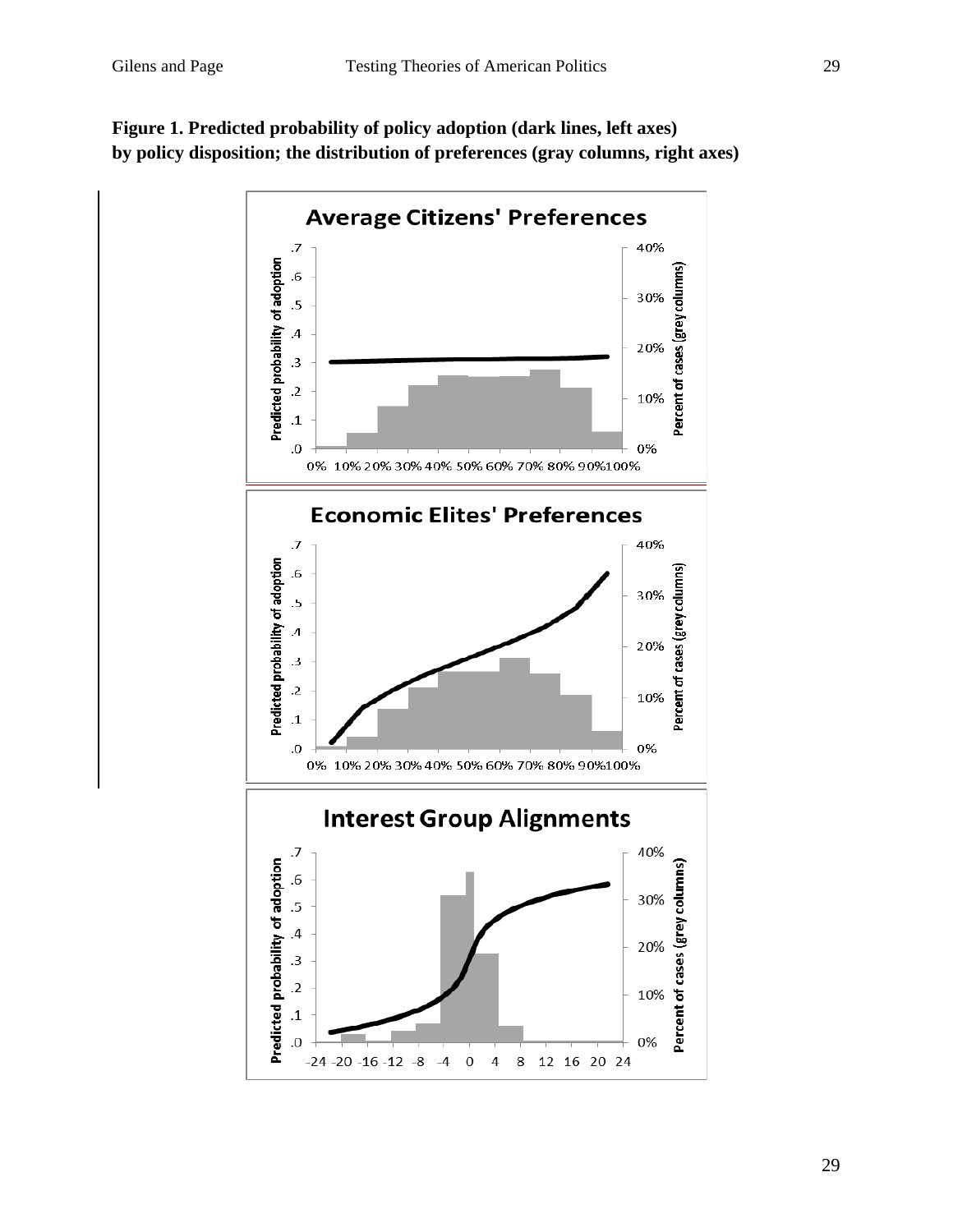# **Appendix 1. Business- and Mass-Based Interest Groups Included in Net Group Alignment Indices**

Business and professional groups

Airlines American Bankers Association American Council of Life Insurance American Farm Bureau Federation American Hospital Association American Medical Association Association of Trial Lawyers Automobile companies Chamber of Commerce Computer software and hardware Credit Union National Association Defense contractors Electric companies Health Insurance Association Independent Insurance Agents of America Motion Picture Association of America National Association of Broadcasters National Association of Home Builders National Association of Manufacturers National Association of Realtors National Beer Wholesalers Association National Federation of Independent Business National Restaurant Association Oil Companies Pharmaceutical Research & Manufacturers Recording Industry Association Securities and investment companies Telephone companies Tobacco companies

#### Mass-based groups

#### AARP

AFL-CIO American Federation of State, County, and Municipal Employees American Israel Public Affairs Committee American Legion Christian Coalition International Brotherhood of Teamsters National Rifle Association National Right to Life Committee United Auto Workers union Veterans of Foreign Wars of the U.S.

Not coded as either business or mass-based

National Education Association (includes a mass base of teachers but also university professors) National Governors' Association (affected by interest groups rather than acting as an independent group) Universities (unclear status as businesses or nonprofits)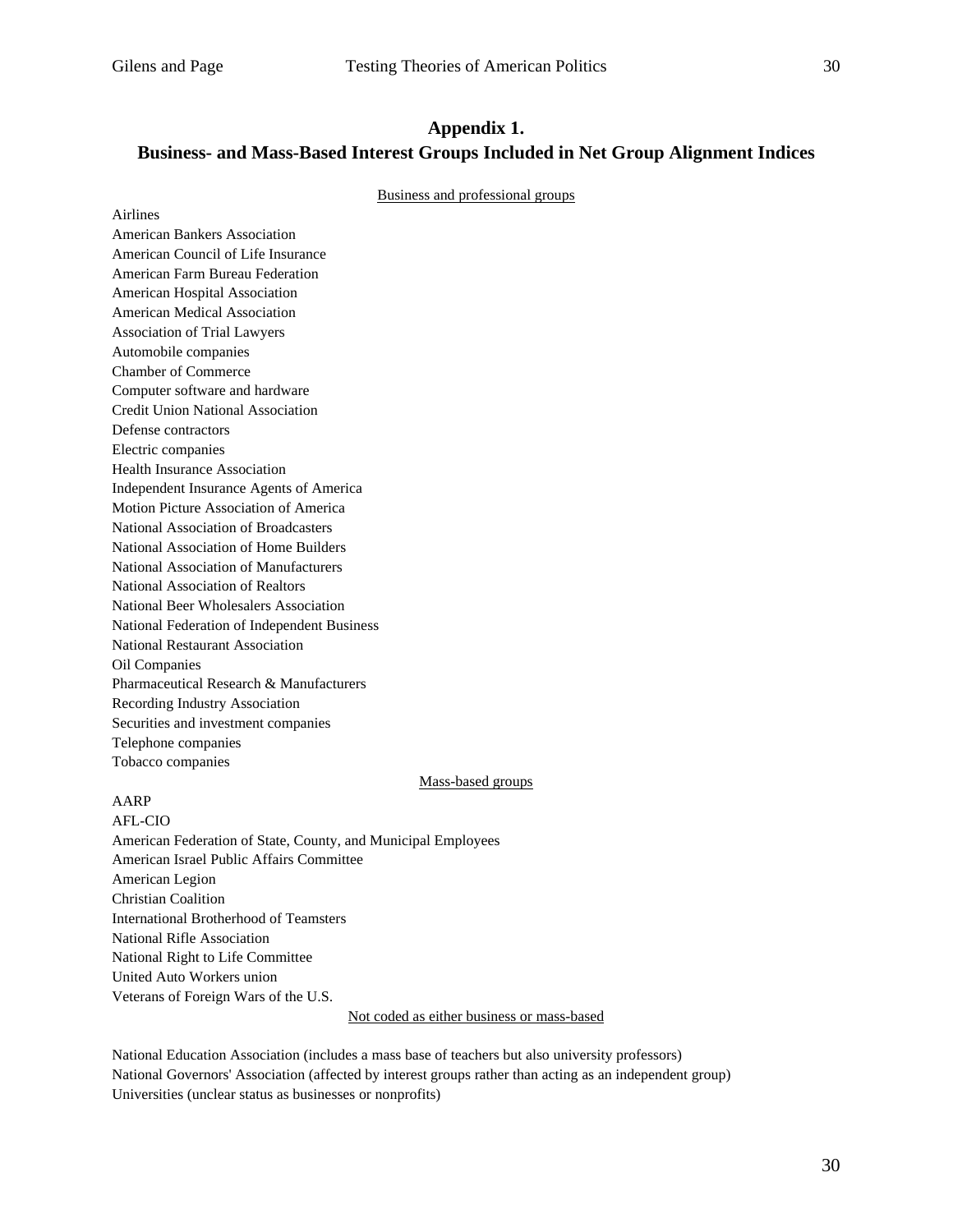# **Appendix 2. Correcting for Measurement Error**

Measurement error is unavoidable in social science data. Its consequences depend on both the magnitude and the nature of error and, in particular, on whether the errors in measurement of one variable are correlated with the errors of other variables in a given model.

The predictors used in our analyses come from two distinct data sources: aggregate survey data, for estimating the policy preferencs of median- and high-income Americans; and historical data on interest group issue engagement, for generating the Net Interest Group Alignment Indices. Because our measures of interest group alignments are entirely distinct from the preference measures in origin, there is no reason to expect that their measurement errors would be correlated across policies with those for our other two independent variables. In the case of interest group policy dispositions, then, we have only uncorrelated (random or "classical") measurement error to consider. We estimate this error based on inter-coder reliability (Chronbach's alpha) of .87.

But our two other independent variables come from a single data source, the same set of national opinion surveys. Consequently, errors in our measures of the policy preferences of average citizens and those of economic elites are likely to be positively correlated with each other. Errors affecting both measures in the same way within a particular survey can arise from such factors as sampling, question wording, question order, topics in the news at the time the survey was in the field, and so on.<sup>51</sup> Correlated errors on these preference measures tend to produce upwardly biased statistical relationships between the two independent variables, producing a higher uncorrected correlation between them  $(r=0.94)$  than the corrected r=.78 shown in Table 2.

In order to assess the magnitude of correlated errors, multiple measures of the same underlying concept or attitude are needed. These are available for a subset of 387 of the 1,779 proposed policy changes in our dataset, for which which more than one survey question addressed essentially the same policy issue and was asked in the same calendar year. Using the subset of proposed changes with multiple measures, the error covariance between preferences of median and high income Americans was estimated to account for 17 percent of the total covariance between these measures.<sup>52</sup>

Using the measurement error estimates described above, we estimated structural equation models in AMOS that purged of error the structural coefficients representing the associations of the predictors with our outcome measure. The resulting coefficients are reported in tables 3 and 4 and are translated into predicted probabilities in figure 1.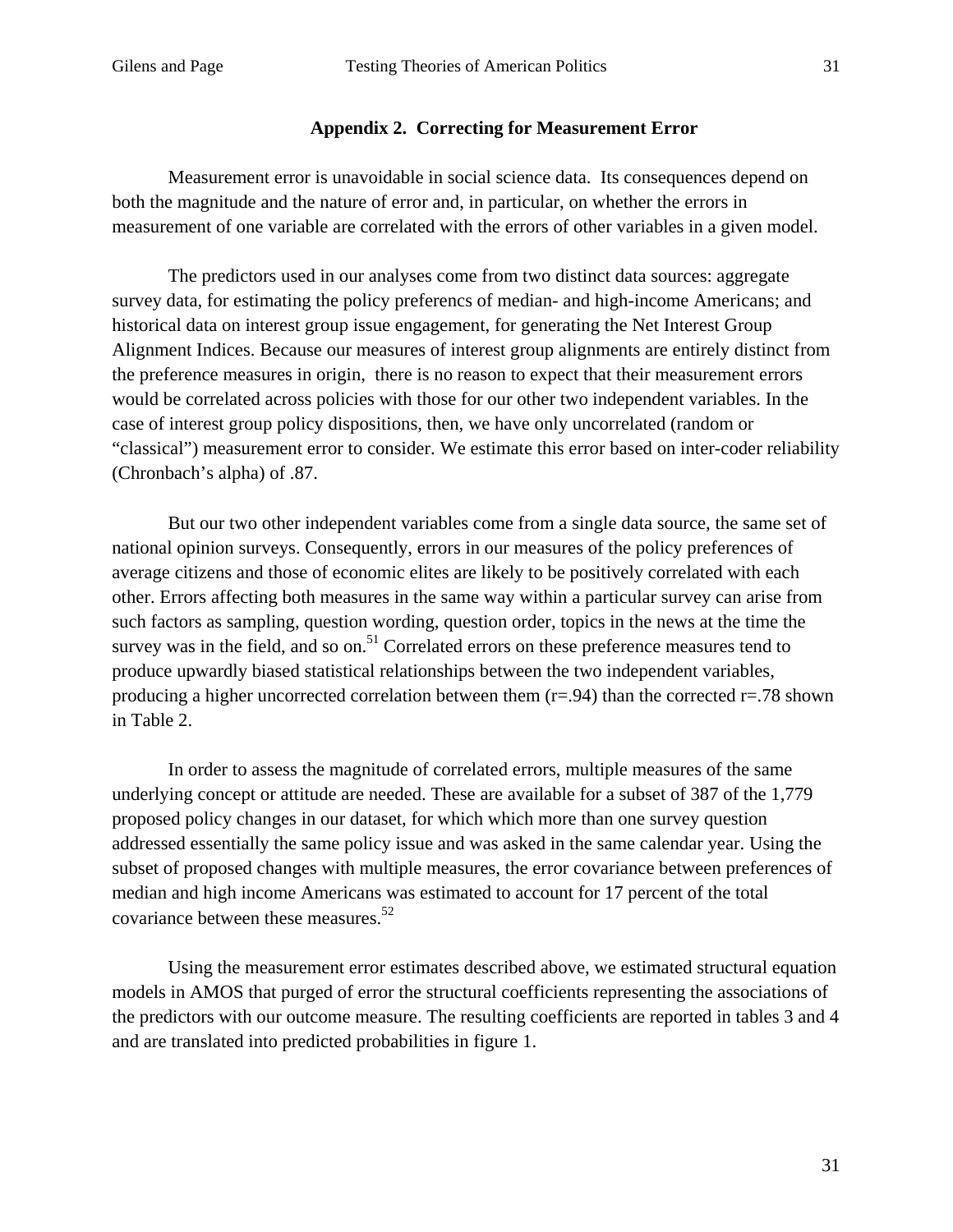For comparison, appendix table A1 shows the results from an ordinary least squares regression that parallels the multivariate model in table 3 but in which measurement error is not taken into account. The implausible negative coefficient for average citizens and the impluasibly large positive coefficient for economic elites suggests the presence of correlated measurement error.53

As noted above, the corrections for measurement error described here can help reduce flaws in our measures that affect the relationship between our indictors and their underlying concepts. But these corrections cannot address the flaws that arise from the imperfect fit between those concepts and the characteristics we would prefer to measure (such as our use of the 90th income perenctile as a proxy for economic elites).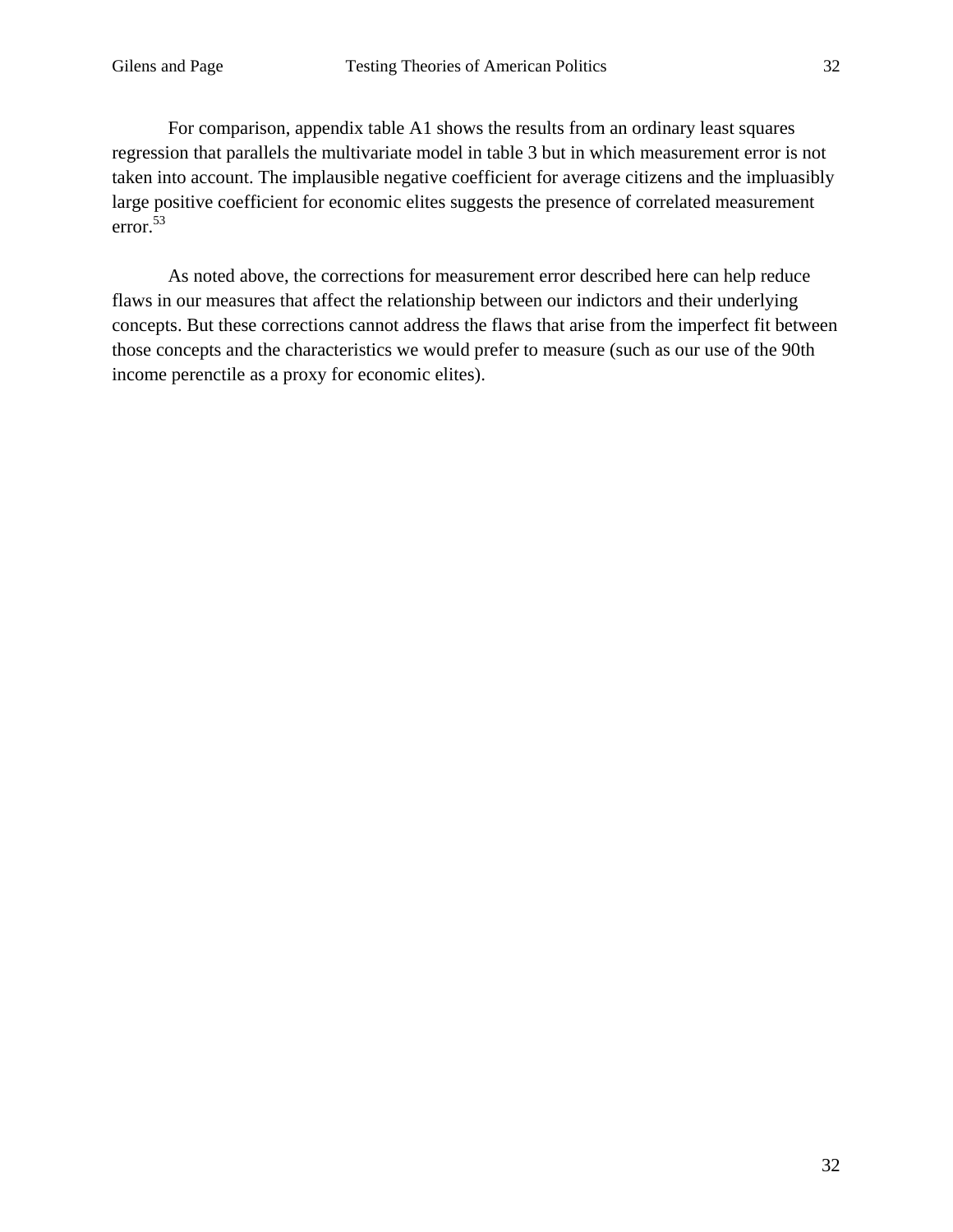# **Table A1. Ordinary Least Squares Analysis Parallel to the Structural Equation Model Presented in Table 3.**

|                                 | Compare with table 3, model 4 |
|---------------------------------|-------------------------------|
| Preferences of average citizens | $-.93(.24)$ ***               |
| Preferences of economic elites  | $1.66(.24)$ ***               |
| Alignment of Interest groups    | $.46(.07)$ ***                |
| N<br>$R-sq$                     | 1,779<br>.08                  |

\*\*\*p<.001

Note: All predictors are scaled to range from 0 to 1. The dependent variable is the policy outcome, coded 1 if the proposed policy change took place within four years of the survey date and 0 if it did not. Predictors are the logits of the imputed percent of respondents at the 50th ("average citizens") or 90th ("economic elites") income percentile that favor the proposed policy change, and the Net Interest Group Alignment Indices described in the text.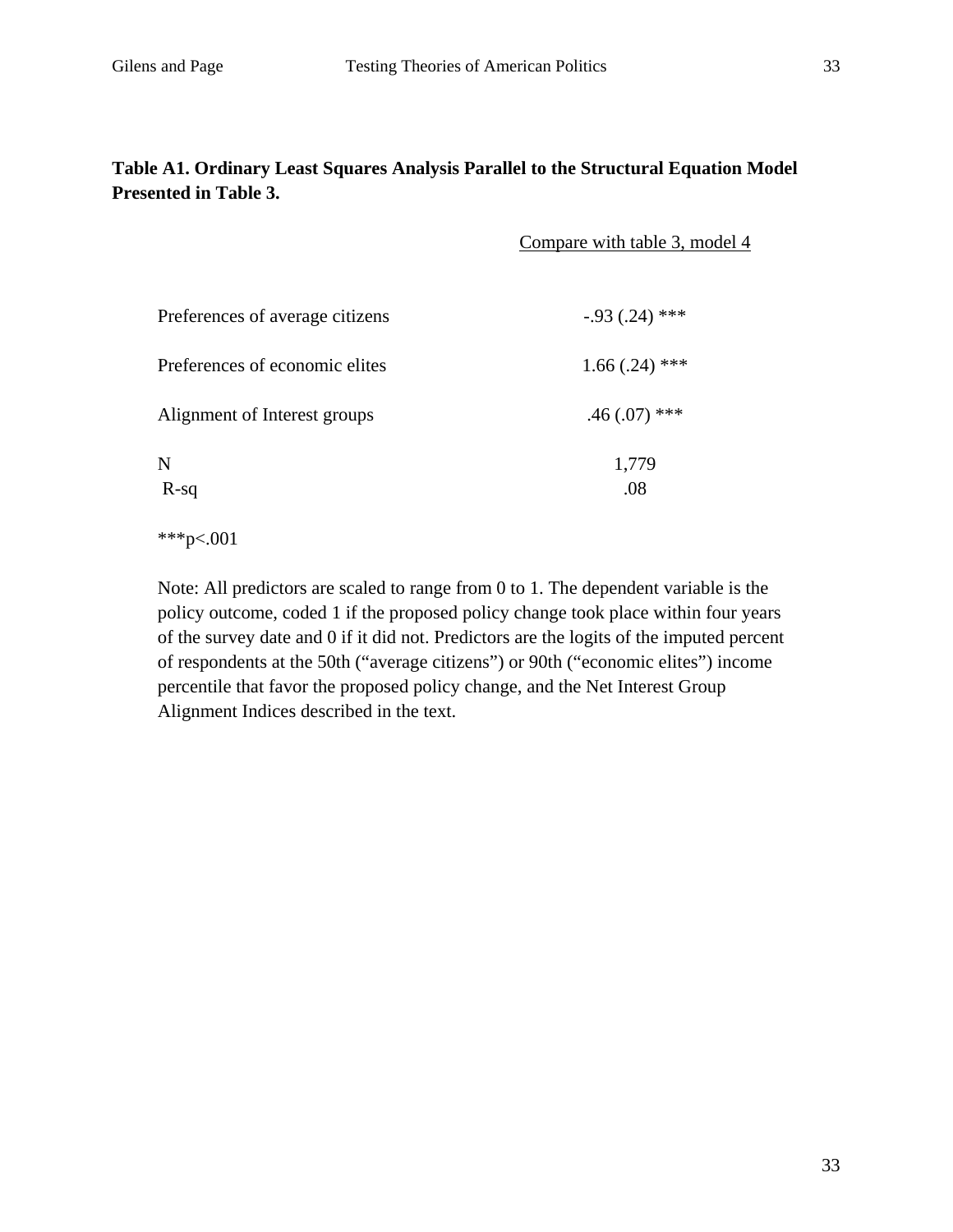#### **References**

- Achen, Christopher H. 1985. Proxy Variables and Incorrect Signs on Regression Coefficients. *Political Methodology* 11: 299-317.
- Arrow, Kenneth J. 1963. *Social Choice and Individual Values.* 2<sup>nd</sup>. ed. [orig. pub. 1951]. New York: Wiley.
- Bachrach, Peter, and Morton S. Baratz. 1962. Two Faces of Power. *American Political Science Review* 56(4): 947-952.
- Bartels, Larry M. 2008. *Unequal Democracy: The Political Economy of the New Gilded Age.* New York: Russell Sage Foundation and Princeton University Press.
- Bauer, Raymond A., Ithiel de Sola Pool, and Lewis Anthony Dexter. 1967. *American Business and Public Policy: The Politics of Foreign Trade.* New York: Atherton.
- Baumgartner, Frank R., Jeffrey M. Berry, Marie Hojnacki, David C. Kimball, and Beth L. Leech. 2009. *Lobbying and Policy Change: Who Wins, Who Loses, and Why.* Chicago: University of Chicago Press, 2009.
- Beard, Charles. 19`3. *An Economic Interpretation of the Constitution of the United States*.
- Bentley, Arthur F. 1908. *The Process of Government: A Study of Social Pressures*. Chicago: University of Chicago Press.
- Berry, Jeffrey M. 1999. *The New Liberalism: The Rising Power of Citizen Groups.* Washington, D.C.: Brookings.
- Black, Duncan. 1948. On the Rationale of Group Decision-making. *Journal of Political Economy* 56: 23–34.
- Black, Duncan. 1958. *The Theory of Committees and Elections*. Cambridge:Cambridge University Press.
- Block, Fred. 1977. The Ruling Class Does Not Rule: Notes on the Marxist Theory of the State. *Socialist Revolution* 7(3): 6-28.
- Block, Fred. 2007. Understanding the Divergent Trajectories of the United States and Western Europe: A Neo-Polanyian Analysis. *Politics and Society* (March): 1-31.
- Burch, Philip H. 1980-81. *Elites in American History.* 3 vols.New York: Holmes & Meier.
- Canes-Wrone, Brandice, Michael C. Herron, and Kenneth W. Shotts. 2001. Leadership and Pandering: A Theory of Executive Policymaking. *American Journal of Political Science* 45: 532-50.
- Dahl, Robert A. 1956. *A Preface to Democratic Theory.* Chicago: University of Chicago Press.
- Dahl, Robert A. 1961. *Who Governs?* New Haven: Yale University Press.
- Dahl, Robert A. 1989. *Democracy and its Critics.* New Haven: Yale University Press.
- Davis, Otto A., Melvin J. Hinich, and Peter C. Ordeshook. 1970. An Expository Development of a Mathematical Model of the Electoral Process. *American Political Science Review* 64: 426-48.
- Domhoff, G. William. 2013. *Who Rules America: The Triumph of the Corporate Rich.* 7<sup>th</sup>. ed. New York: McGraw-Hill.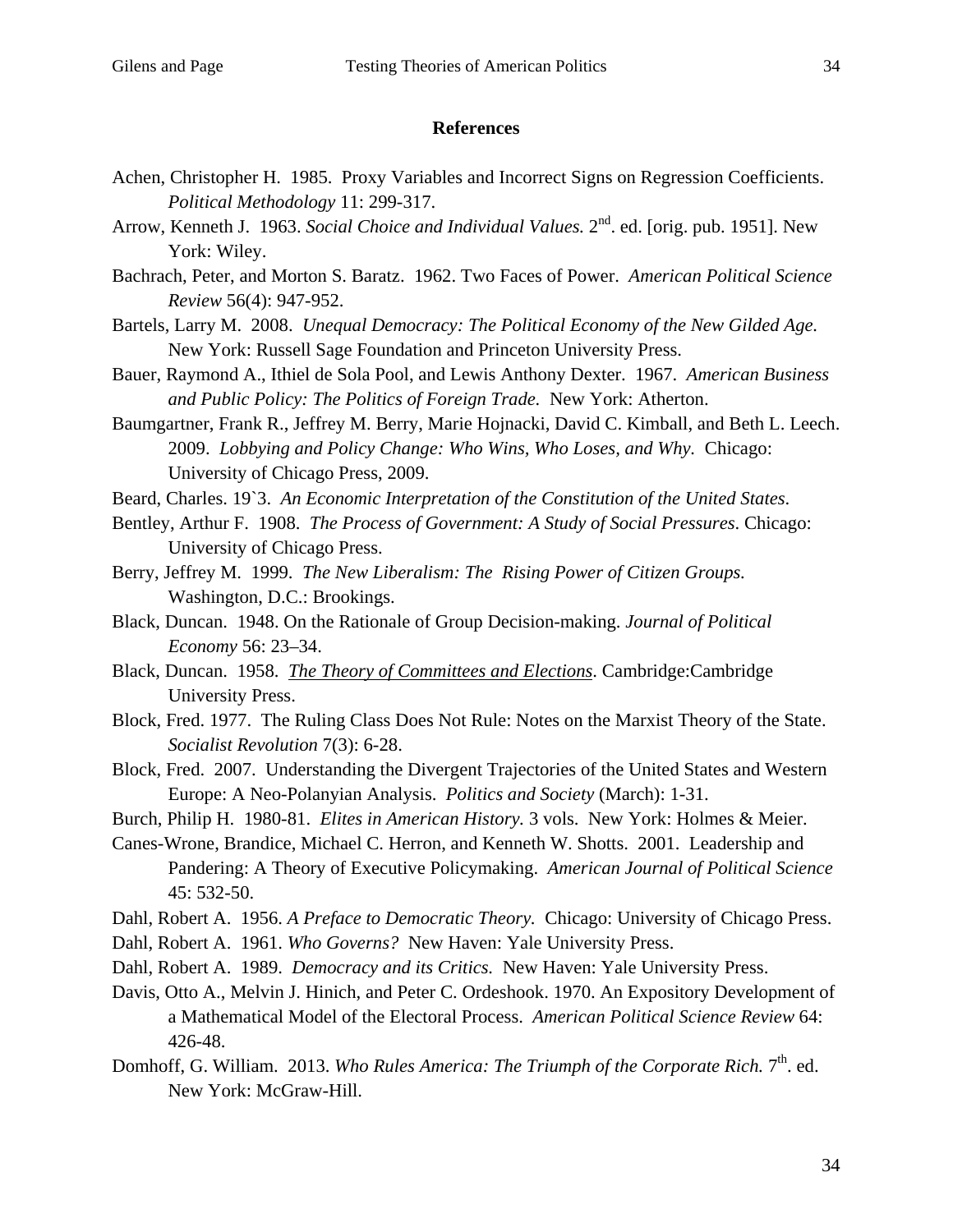Downs, Anthony. 1957. *An Economic Theory of Democracy*. New York: Harper & Row.

- Erikson, Robert S., Michael B. MacKuen, and James A. Stimson. 2002. *The Macro Polity.* New York: Cambridge University Press.
- Erikson, Robert S., Gerald C. Wright, and John P. McIver. 1993. *Statehouse Democracy: Public Opinion and Policy in the American States.* New York: Cambridge University Press.
- Ferguson, Thomas. 1995. *Golden Rule: The Investment Theory of Party Competition and the Logic of Money-Driven Political Systems.* Chicago: The University of Chicago Press.
- Fiorina, Morris. 1981. *Retrospective Voting in American National Elections.* New Haven: Yale University Press.
- Gilens, Martin. 2011. "Two-thirds full? Citizen Competence and Democratic Governance." In *New Directions in Public Opinion*, ed., Adam Berinsky, pp.52-76. New York: Routledge.
- Gilens, Martin. *Affluence and Influence: Economic Inequality and Political Power in America.* 2012. New York: Russell Sage Foundation and Princeton University Press.
- Hacker, Jacob S., and Paul Pierson. 2010. *Winner-Take-All Politics: How Washington Made the Rich Richer – and Turned its Back on the Middle Class.* New York: Simon & Schuster.
- Hamilton, Alexander, James Madison, and John Jay. 1961 [orig. pub. 1787-88]. Ed. Clinton Rossiter. New York: New American Library.
- Hotelling, Harold. 1929. Stability in Competition. *The Economic Journal* 39: 41-57.
- Isaac, Jeffrey. 1987a. Beyond the Three Faces of Power: A Realist Critique. *Polity* 20(1): 4-31.
- Isaac, Jeffrey. 1987b. *Power and Marxist Theory.* Ithaca: Cornell University Press.
- Jacobs, Larry R., and Benjamin I. Page. 2005. Who Influences U.S. Foreign Policy? *American Political Science Review* 99: 107-123.
- Lukes, Steven. 1974. *Power: A Radical View*. London: Macmillan.
- Katznelson, Ira. 2013. *Fear Itself: The New Deal and the Origins of Our Time.* New York: Liveright.
- Key, V.O., Jr. 1961. *Public Opinion and American Democracy.* New York: Knopf.
- Lindblom, Charles E. 1977. *Politics and Markets.* New York: Basic.
- Lincoln, Abraham. 1863. Address at Gettysburg, Pennsylvania. In *Speeches and Writings 1859-1865*. The Library of America, New York, (1989), p.536.
- McChesney, Fred S. 1997. *Money for Nothing: Politicians, Rent Extraction, and*
- *Political Extortion*. Cambridge: Harvard University Press.
- McConnell, Grant. 1966. *Private Power and American Democracy*. New York: Random House.
- McKelvey, Richard. 1976. Intransitivities in Multidimensional Voting Models
- and Some Implications for Agenda Control. *Journal of Economic Theory* 12: 472-82.
- Mansbridge, Jane. 2003. Rethinking Representation. *American Political Science Review* 97: 515-28.
- Marx, Karl, and Friedrich Engels. 1972 [1848, 1888]. *Manifesto of the Communist Party.* In *The Marx-Engels Reader*, ed. Robert C. Tucker (New York, W.W. Norton), pp. 331-362.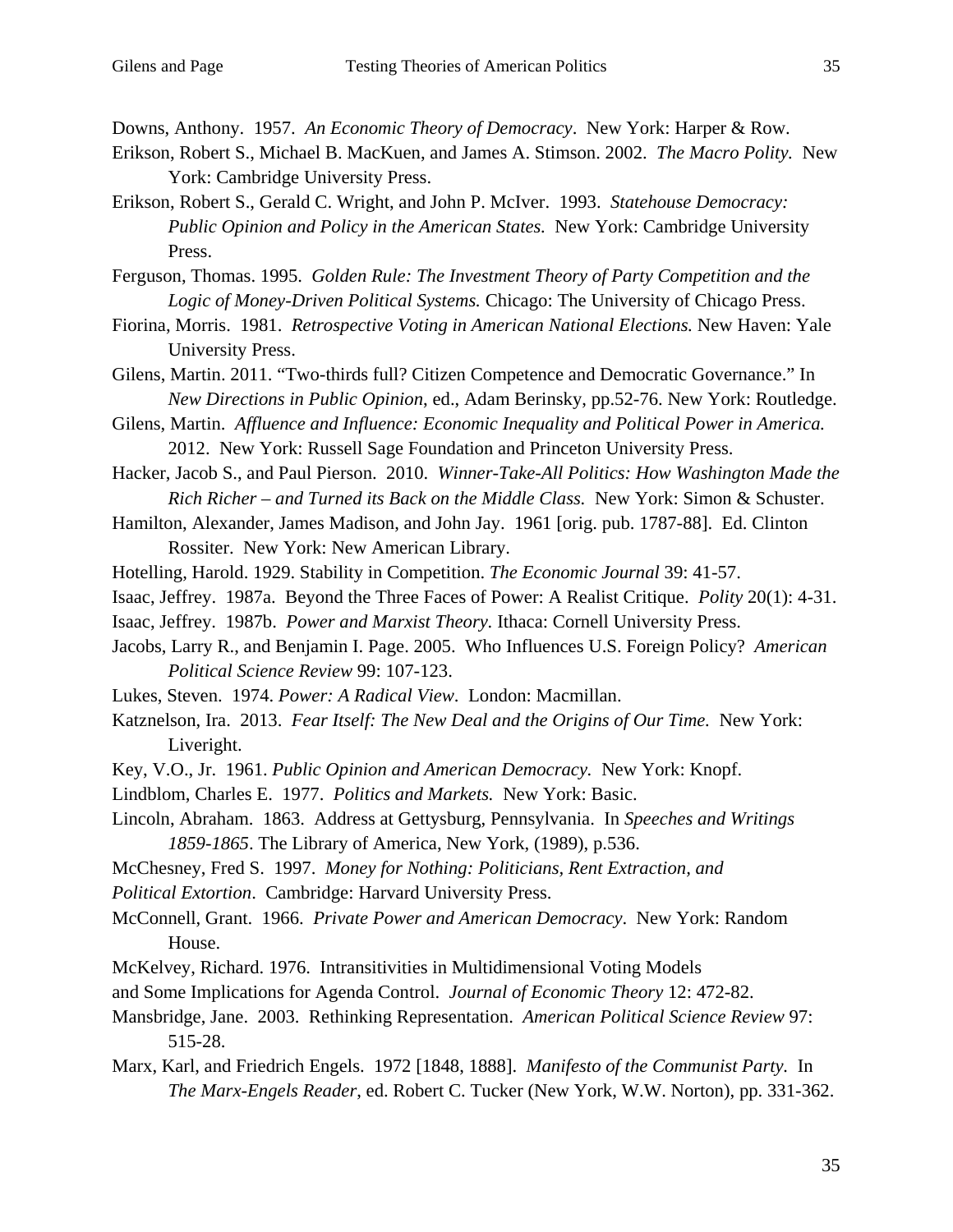See also http://www.marxists.org/archive/marx/works/1848/communist-

manifesto/ch01.htm

- May, Kenneth O. 1952. A Set of Independent Necessary and Sufficient Conditions for Simple Majority Decisions, *Econometrica* 20: 680–684.
- Michels, Robert. 2001. *Political Parties: A Sociological Study of the Oligarchical Tendencies of Modern Democracy.* Kitchener, Ontario: Batoche Books. Orig. pub. 1911.
- Milbrath, Lester W. 1963. *The Washington Lobbyists*. Chicago: Rand-McNally.
- Miliband, Ralph. 1969. *The State in Capitalist Society.* New York: Basic.
- Mills, C. Wright. 1959. *The Power Elite.* New York: Oxford University Press (Galaxy edition), orig. pub 1956.
- Monroe, Alan D. 1979. Consistency between Public Preferences and National Policy Decisions. *American Politics Quarterly* 7: 3-18.
- Monroe, Alan D. 1998. Public Opinion and Public Policy 1980-1993. *Public Opinion Quarterly* 68: 6-28.
- Olson, Mancur, Jr. 1965. *The Logic of Collective Action: Public Goods and the Theory of Groups.* Cambridge: Harvard University Press.
- Page, Benjamin I., Larry M. Bartels, and Jason Seawright. 2013. Democracy and the Policy Preferences of Wealthy Americans. *Perspectives on Politics* 11(1): 51-73.
- Page, Benjamin I., and Cari Lynn Hennessy. 2008. What Affluent Americans Want from Politics. WP-11-08. Institute for Policy Research, Northwestern University.
- Page, Benjamin I., and Lawrence R. Jacobs. 2009. *Class War? What Americans Really Think about Economic Inequality.* Chicago: University of Chicago Press.
- Page, Benjamin I., and Robert Y. Shapiro. 1983. Effects of Public Opinion on Policy." *American Political Science Review* 77: 175-90.
- Page, Benjamin I., and Robert Y. Shapiro. 1992. *The Rational Public: Fifty Years of Trends in Americans' Policy Preferences.* Chicago: University of Chicago Press.
- Poole, Keith, and Howard Rosenthal. 2007. *Ideology and Congress*. New Brunswick, NJ: Transaction Publishers.
- Przeworksi, Adam, and Michael Wallerstein. 1982. The Structure of Class Conflict in Democratic Capitalist Societies. *American Political Science Review* 76:215-238.
- Schattschneider, E.E. 1960. *The Semisovereign People: A Realist's View of Democracy in America.* New York: Holt, Rinehart and Winston.
- Schattschneider, E.E. 1935. *Politics, Pressures and the Tariff*. New York: Prentice-Hall.
- Schlozman, Kay Lehman, Sidney Verba, and Henry E.Brady. 2012. *The Unheavenly Chorus:Unequal Political Voice and the Broken Promise of American Democracy.* Princeton, N.J.: Princeton University Press.
- Sen, Amartya K. 1970. *Collective Choice and Social Welfare.* San Francisco: Holden-Day.
- Skocpol, Theda. 1992. *Protecting Soldiers and Mothers: The Political Origins of Social Policy in the United States.* Cambridge, MA: Harvard University Press.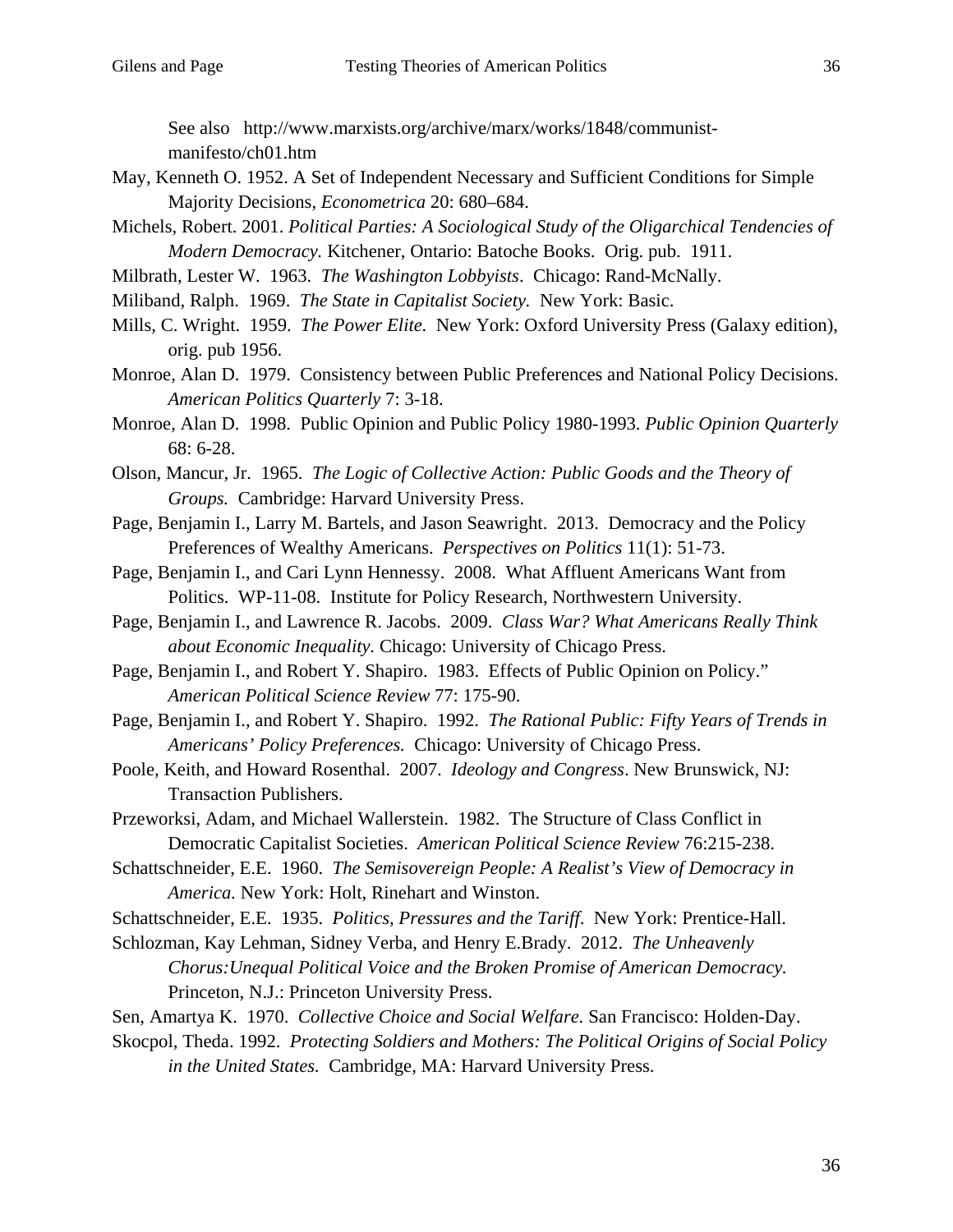- Skocpol, Theda, and Kenneth Finegold. 1982. State Capacity and Economic Intervention in the Early New Deal. *Political Science Quarterly* 97: 255-278.
- Smith, Mark A. 2000. *American Business and Political Power: Public Opinion, Elections, and Democracy*. Chicago: University of Chicago Press.
- Stigler, George J. 1971. The Theory of Economic Regulation. *The Bell Journal of Economics and Management Science* 2(1): 3-21.
- Stimson, James A., Michael B. MacKuen, and Robert S. Erikson. 1995. Dynamic Representation. *American Political Science Review* 89: 543-65.
- de Tocqueville, Alexis. 2000 [1835, 1840]. *Democracy in America.* Trans. and ed. Harvey C. Mansfield and Delba Winthrop. Chicago: University of Chicago Press.
- Truman, David B. 1971. *The Governmental Process.* 2<sup>nd</sup>. ed. [first ed. pub. 1951]. New York: Alfred A. Knopf.
- Winters, Jeffrey A. 2011. *Oligarchy.* New York: Cambridge University Press.
- Winters, Jeffrey A., and Benjamin I. Page. 2009. Oligarchy in the United States? *Perspectives on Politics* 7(4): 731-51.
- Wolfinger, Raymond E., and Steven J. Rosenstone. 1080. *Who Votes?* New Haven: Yale University Press.

Zaller, John. 2003. Coming to Terms with V.O. Key's Concept of Latent Opinion. In *Electoral Democracy,* ed. Michael B. MacKuen and George Rabinowitz. Ann Arbor: University of Michigan Press.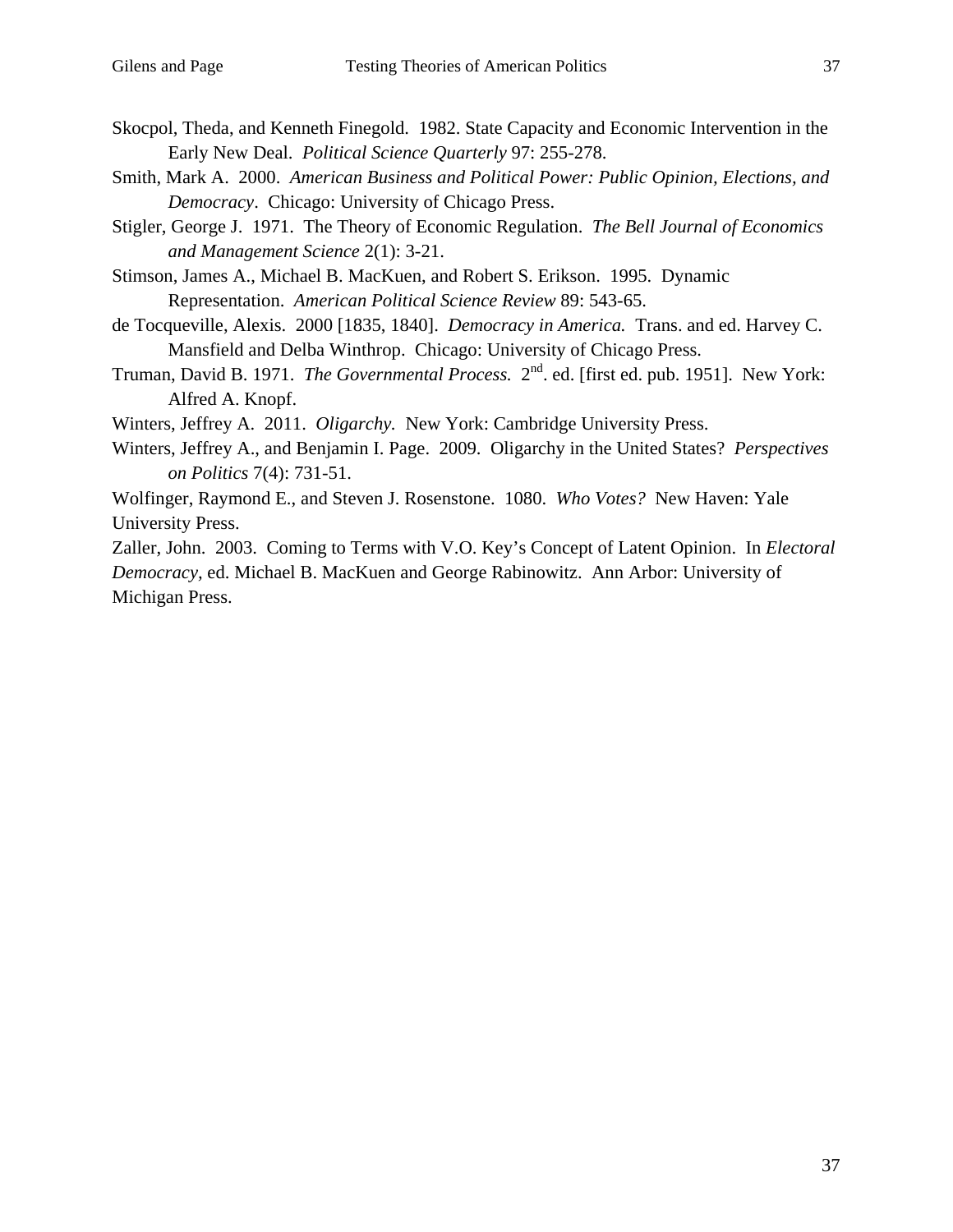1

#### **Notes**

<sup>3</sup> Hotelling 1929; Black 1948, 1958; Downs 1957. In his full-information ch. 2, Downs offers a clever though somewhat indeterminate non-dimensional version of the theory; in ch. 8 he explicates a variant of Hotelling's single-dimensional version. For extensions to multiple dimensions see Davis, Hinich, and Ordeshook 1970. May's Theorem establishes that simple majority rule is the only collective decision rule for choosing between two alternatives that satisfies the Arrow-type democratic conditions of decisiveness, anonymity, neutrality, and positive responsiveness to individuals' preferences (May 1952).

4 Arrow 1963 [1951], McKelvey 1976. See Sen 1970.

5 A particularly trenchant critique is given in Ferguson 1995 (Appendix: "Deduced and Abandoned").

<sup>6</sup> Monroe 1979, 1998; Page and Shapiro 1983; Erikson, Wright and McIver 1983; Stimson, MacKuen, and Erikson 1995; Erikson, MacKuen, and Stimson 2002.

7 Bartels 2008, Gilens 2012. See also Jacobs and Page 2005, which indicates that the general public may have little or no influence on U.S. foreign policy, when the preferences of business leaders and other elites are taken into account.

 $8\,$  Key 1961, ch. 11 and 472-76; Fiorina 1981; Zaller 2003. A variant on this logic that focuses on the possibility of politicians "pandering" to current preferences under certain conditions is given in Canes-Wrone, Herron, and Shotts 2001. "Latent" preferences are the collective policy preferences that citizens would derive from their basic needs and values if they had accurate information about the future unfolding of policy results. Such "latent" preferences are related to the ideal, "authentic" preferences that some political theorists see as superior to, and more worthy of governmental responsiveness than, the policy preferences that citizens actually express. This can be seen as adding normative appeal to an electoral-reward-and- punishment system of democratic control. See Mansbridge 2003.

9 See Page and Shapiro 1992.

<sup>10</sup> Mills 1959, ch. 12, esp. p. 279. Robert Michels 2001 [1911], a founder of modern elite theory, emphasized positions of leadership in political parties.

Some of Theda Skocpol's early work (e.g., Skocpol and Finegold 1982) can be seen as based on a state-centric elite theory that emphasizes public officials. Beginning with *Protecting Soldiers and Mothers* (1992), however, Skocpol's analyses of American politics have paid more attention to non-state elites, social movements, organized interest groups, and the preferences of the general public. Thus Skocpol's work, like that of a number of other important scholars of American politics (e.g., Katznelson 2013), does not fit neatly into our simple theoretical categories.

<sup>1</sup> Tocqueville 2000 [1835, 1840], 235-49. Tocqueville focused on state governments, which he said "really direct[ed]" American society; he noted that the Founders had imposed limits on direct democracy in the federal government (235, fn 1.) Yet he asserted in general terms that "[t]he laws of democracy...emanate from the majority of all citizens" (222.)

 $2 \text{ Lincoln } 1863$ . Dahl 1956, ch. 2, defined "populistic democracy" in terms of pure majority rule, traced its theoretical roots to Aristotle's political equality, Locke's "majority power," Rousseau's "general will" of the majority, and James Madison's "republican principle," and critically analyzed its normative properties.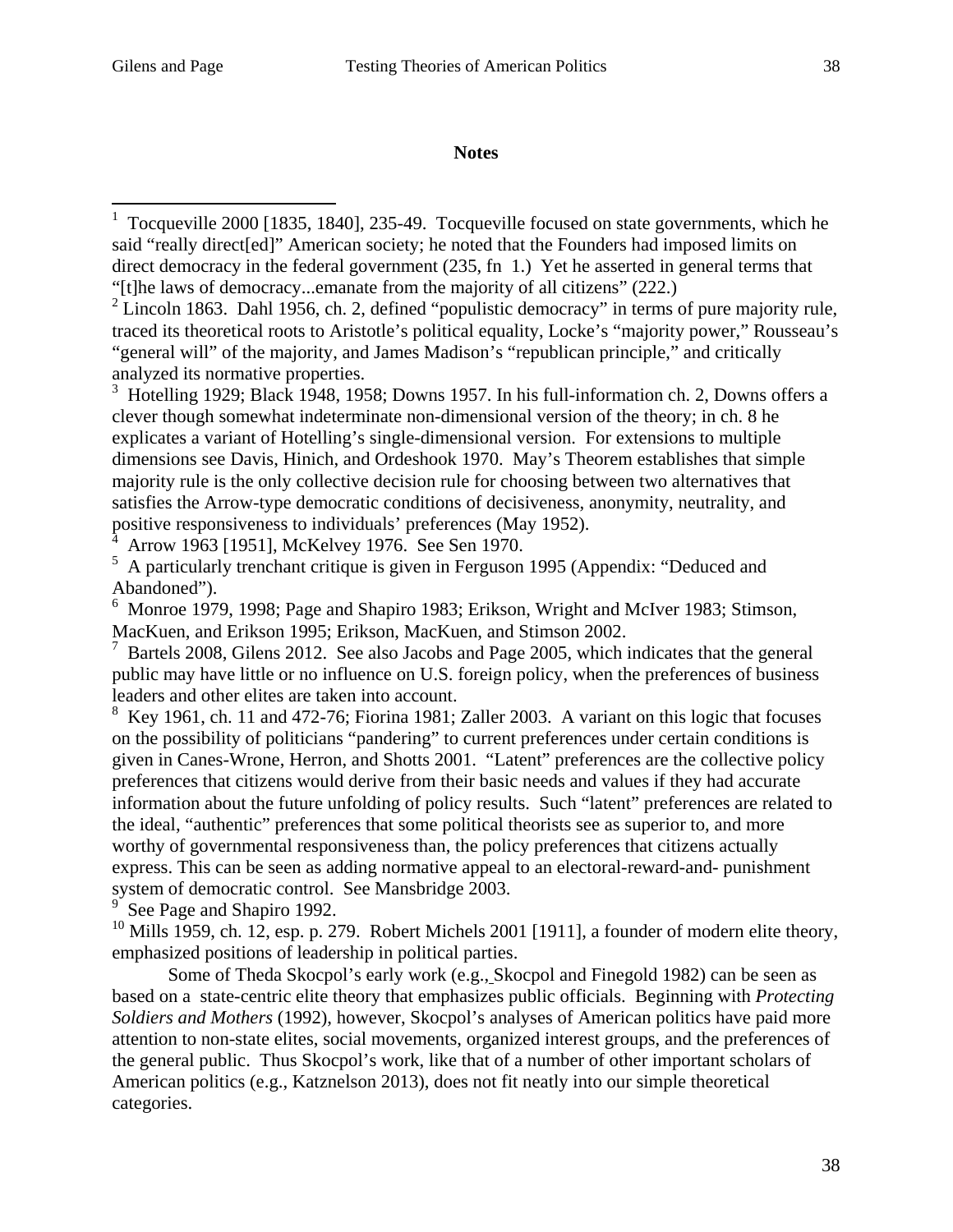$\overline{a}$ 

<sup>11</sup> Beard 1913; Domhoff 2013; Burch 1980-1981; Ferguson 1995; Winters 2011; Winters and Page 2009.

The boundary between elite theories that focus on economically elite individuals, and interest group theories that focus on organized corporate interests (discussed below), is not always a sharp one. Here we treat most theories that emphasize corporate organizations or industrial sectors (e.g., Block 2007, Ferguson 1995) as primarily constituting "interest group" rather than elite theories. We categorize self-identified elite theorists like Domhoff as such even if they emphasize business elites and treat corporate organizations as important mechanisms of influence. Winters 2011 may come closest to an exclusive focus on wealthy individuals rather than organizations.

One might argue that the economic *classes* central to classical Marxist theories amount to "economic elites." But Marxist theorists see class position as only imperfectly related to wealth or income, and their focus on ownership of the means of production suggests that business firms and business associations may be the key political actors. Hence we discuss these theories below in connection with corporations and organized interest groups, noting the kinship of "instrumentalist" Marxist theories to theories of biased pluralism.

 $12$  The term "interest group" tends to evoke images of membership groups like the League of Women voters or the National Rifle Association, but many politically important "groups" are in fact business corporations.

<sup>13</sup> Madison, Hamilton, and Jay 1961 [1787-88], 77-84.

- <sup>14</sup> Bentley 1908; Truman 1971 [1951], esp. p.511.<br><sup>15</sup> Debt 1056, 1080, Borry 1000 emphasizes the ri
- Dahl 1956. 1989. Berry 1999 emphasizes the rising power of "citizen groups."

 $\frac{16}{17}$  Olson 1965.

Schattschneider 1960, p.35; Schlozman, Verba, and Brady 2012, ch. 10-14.

<sup>18</sup> Schattschneider 1960, ch. 1; McConnell 1966; Stigler 1971; Lindblom 1977, Parts IV and V; Ferguson 1995; Block 2007; Hacker and Pierson 2010.

<sup>19</sup> Marx and Engels 1972 [1848]. This English-language text comes from the 1888 publication edited by Engels.

<sup>20</sup> Miliband 1969, ch. 6. Fred Block (1977) makes a critical distinction between

"instrumentalist" Marxist theories like Miliband's, in which politically conscious members of the ruling class use their economic resources to shape state action in their own material interests, and "structural" theories, in which the capitalist economic system itself tends to shape state policies and the preferences of its citizens – including workers, who are compelled to accept low wages and high capitalist profits for the sake of future investment and growth. On alternative Marxist theories of power, see also Isaac 1987b. For a formalized structural Marxist theory, see Przeworski and Wallerstein 1982.<br><sup>21</sup> Again: our data can do little to

21 Again: our data can do little to distinguish among these or other *mechanisms* of political influence. We focus on possible *sources* of influence among individuals and groups in society.

22 Schlozman, Verba, and Brady 2012, ch. 10-14, esp. pp. 321, 329, 356.

 $^{23}$  Schattschneider 1935.

- <sup>24</sup> Bauer, Pool, and Dexter 1963; Milbrath 1963; McChesney 1997.<br><sup>25</sup> Smith 2000: Baumortner et al. 2000.
- <sup>25</sup> Smith 2000; Baumgartner et al. 2009.<br><sup>26</sup> Smith 2000, ch<sup>2</sup>
- Smith 2000, ch.3.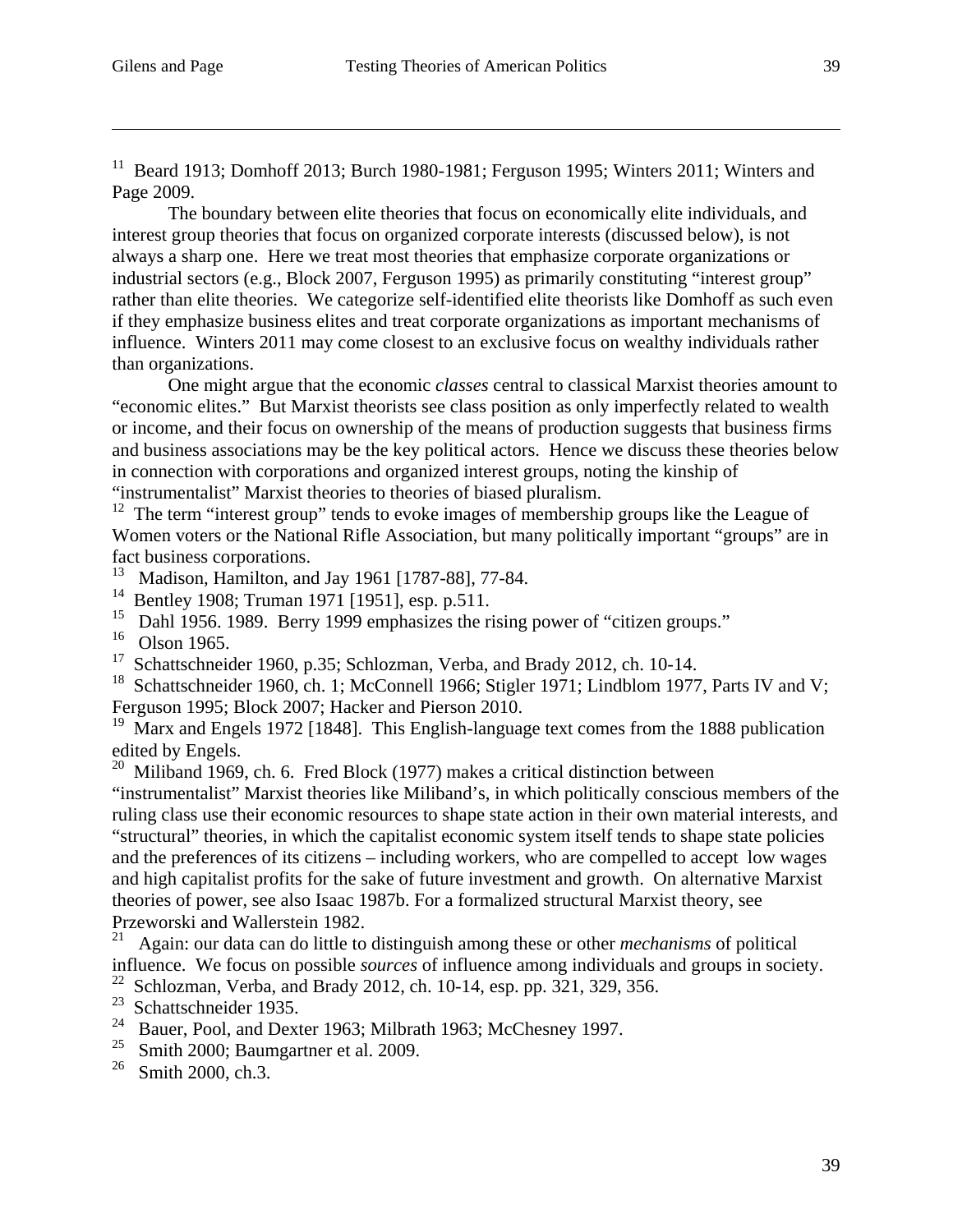<sup>27</sup> Numerical success rates are not reported in Smith 2000, but the "enactment scorecard" line in Figure 4.1 (p.83) appears to show Chamber success on 60% or more of the bills in most years, with very substantial variation from year to year.

<sup>28</sup> Baumgartner et al. 2009, 233, 235. These multivariate results may be biased downwards because the regressions include as independent variables congressional and executive branch officials' active support for (or opposition to) policy changes. Since officials' behavior may well have been influenced by the interest groups themselves, the inclusion of these predictors restricts the estimates of group influence to *direct* effects, excluding any indirect impact that was channeled through interest groups' influence over officials.

 On the other hand, the omission of other influential actors from the analysis could (if their preferences were positively correlated with those of interest groups) produce spuriously inflated estimates of interest group influence. A further complexity in assessing interest group influence involves policy cases in which groups take no stand at all, which are not included in the analysis by either Smith or Baumgartner et al. Inclusion of no-stand cases would be necessary if one sought to assess the extent to which groups affect over-all policy results – though not for assessing the extent of group influence in the cases where influence attempts are actually made.

<sup>29</sup> Appreciation for their fine work in assisting with the colossal task of collecting and coding these data goes to Marty Cohen, Jason Conwell, Andrea Vanacore, and Mark West at UCLA, and Oleg Bespalov, Daniel Cassino, Kevin Collins, Shana Gadarian, Raymond Hicks, and Lee Shaker at Princeton.

 $30$  Arguments for the normative and empirical relevance of the "survey agenda" are discussed in Gilens 2012, 50-56. Note that if (as we find) the public has little or no influence on our issues, which tilt toward high salience, it is unlikely that the public has much influence on more technical or obscure matters.

 $31$  In 2012, the 10th percentile of household income was about \$12,200, the 50th percentile about \$51,000, and the 90th percentile about \$146,000 (U.S. Census Bureau, "Income, Poverty, and Health Insurance Coverage: 2012," September 2013,

http://www.census.gov/newsroom/releases/pdf/20130917\_ip\_slides\_with\_plotpoints.pdf). For further detail on these data, See Gilens 2012, 57-66.

 $32$  Of course the average (median) citizen is not identical to the eligible or actual "median voter." But the generally small magnitude of differences between the policy preferences of voters and those of all citizens (Wolfinger and Rosenstone 1980, 109-114; Schlozman, Verba, and Brady 2012, 120-21) suggests that our measure captures the spirit of median voter theories. To the extent that differences exist, we consider the average citizen to be of greater normative – though less empirical – importance.

<sup>33</sup> To make an approximate assessment of the fit between the preferences of the medianpreference respondent and those of the median-income respondent we calculated the median preference within each of five income groups (at the 10th, 30th, 50, 70th and 90th percentiles). For example, if, on a particular non-monotonic item, the five income groups had imputed median preferences of .50, .60, .70 .65 and .55 (for the 10th to 90th income percentiles, respectively), then the estimated over-all median preference would be .60 (in this case equaling the preference at the 30th income percentile). In most cases the over-all median preference is the same as the median income (50th percentile) preference. When it is not, the preference differences across income levels tend to be small. Using this technique, the median over-all preferences and the median-income preferences track each other very closely: r=.997.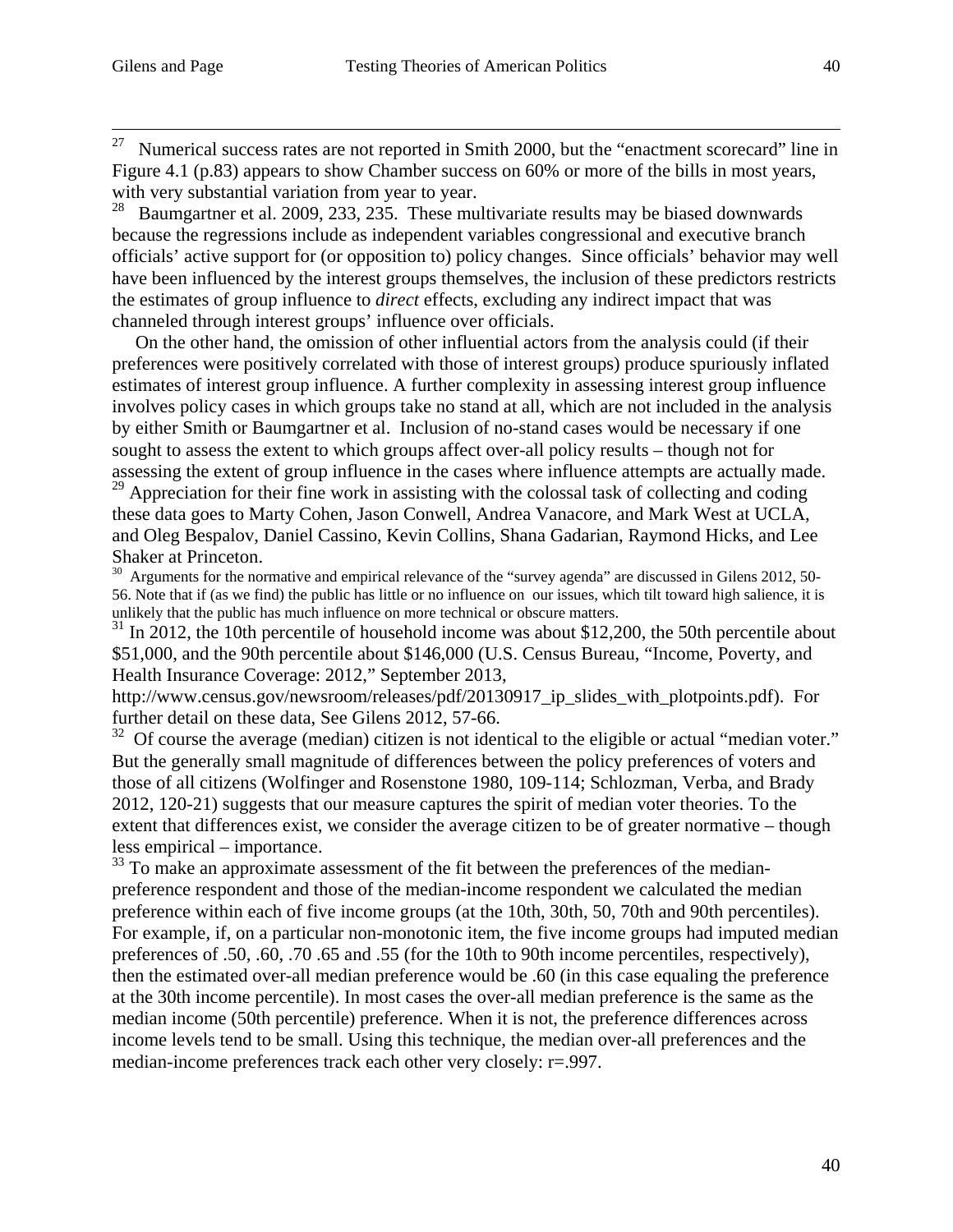$34$  This study is one of the few surveys that meets the two criteria of having a sufficiently large sample size (n=20,150) and a high enough top-coded income category to provide information on the policy preferences of very affluent Americans.

 $35$  Correlations of the policy preferences of the top 2% with those of the top 10% are based on the 76 CCES respondents who reported at least \$350,000 in family income. Using the 179 CCES respondents who reported at least \$250,000 (roughly the top 4.5% of the income distribution), the corresponding correlations are .97 and .76.

Some corroborating evidence comes from a comparison of the Survey of Economically Successful Americans (Page, Bartels and Seawright 2013), based on a local sample of the wealthiest 1% or 2% of Americans, and the Inequality Survey (Page and Jacobs 2009) which was based on a representative sample of the American public. Eight policy preference questions that were included on both surveys showed that the preferences of the top 25% of income earners generally fell about half way between those of the average citizen and those of the wealthy. For similar findings concerning the policy preferences of the top 4% or so of income earners, see Page and Hennessy 2008.

<sup>36</sup> We distinguish conceptually between two sorts of deficiencies in our measures: flaws that affect the relationship between our indictors and their underlying concepts (such as the random and correlated measurement errors we discuss in the appendix), and flaws that arise from the imperfect fit between those concepts and the characteristics we would prefer to measure. For example, the adjustments described in the appendix help us to improve our estimates of the preferences of Americans at the 90th income percentile, but they cannot help to make those estimates any more accurate as indicators of the preferences of the truly rich Americans whose views we would prefer to include in our models.

 $37$  Baumgartner et al. 2009, 225. We believe that our measure of net interest group alignment (described below) is actually superior to the Fortune 25 proxy examined by Baumgartner et al. because it includes industries that do not lobby through centralized trade organizations, it is nonlinear in net number of groups, and it reflects the extent to which a particular issue is central to the concerns of an interest group or industry.

<sup>38</sup> For more detail on the Index of Net Interest Group Alignment, see Gilens 2012, 127-130.

<sup>39</sup> On the measurement of policy change, see Gilens 2012, p.60 and endnote #18, p.284. <sup>40</sup> For correlations of individual groups' positions with average citizens' preferences see Gilens 2012, 156-57.

 $41$  These particular values for low and high levels of support among affluent Americans and interest groups were chosen because about fifteen percent of all proposed policy changes generated either less than 20% or more than 80% support among the affluent, and about fifteen percent of all proposed changes on which interests groups took a position generated a raw net interest group score of either more than 5 groups strongly in favor or more than five groups strongly opposed (counting "somewhat" favorable or opposed as one-half of a group).

<sup>42</sup> See Monroe 1979, 1998; Page and Shapiro 1983; Stimson, MacKuen, and Erikson 1995. 43 Perhaps counterintuitively, it turns out that business groups tilted somewhat *less* toward opposing proposed changes (33% opposed, 26% in favor) than mass-based groups did (38%

opposed, 20% in favor.)  $44$  Even if existing organized groups did not reflect the wishes of average citizens, officials' anticipated reactions to unformed "potential groups" might in theory provide some representation for average citizens, as David Truman argued they do. But our Table 3 finding of